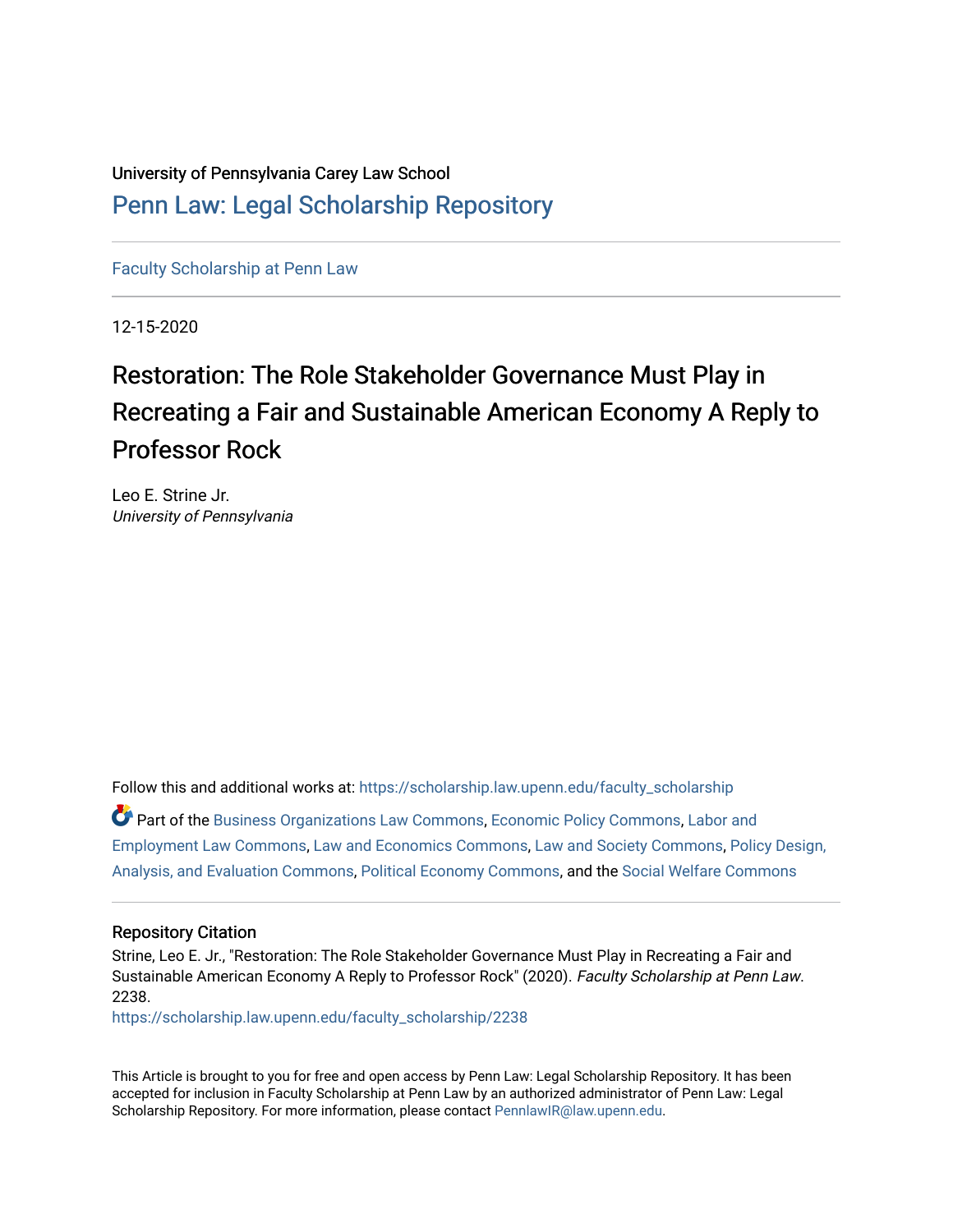# **Restoration: The Role Stakeholder Governance Must Play in Recreating a Fair and Sustainable American Economy**

**A Reply to Professor Rock**

## **Forthcoming, The Business Lawyer Spring 2021**

By

Leo E. Strine, Jr.\*

\* Ira M. Millstein Distinguished Senior Fellow at the Ira M. Millstein Center for Global Markets and Corporate Governance at Columbia Law School; Michael L. Wachter Distinguished Fellow in Law and Policy at the University of Pennsylvania Carey Law School; Senior Fellow, Harvard Program on Corporate Governance; Henry Crown Fellow, Aspen Institute; Of Counsel, Wachtell Lipton Rosen & Katz; former Chief Justice and Chancellor of the State of Delaware.

I am grateful for the excellent assistance of Jessica L. Allen and Peggy Pfeiffer, and helpful comments from John Coates, David Webber, and Bruce Freed.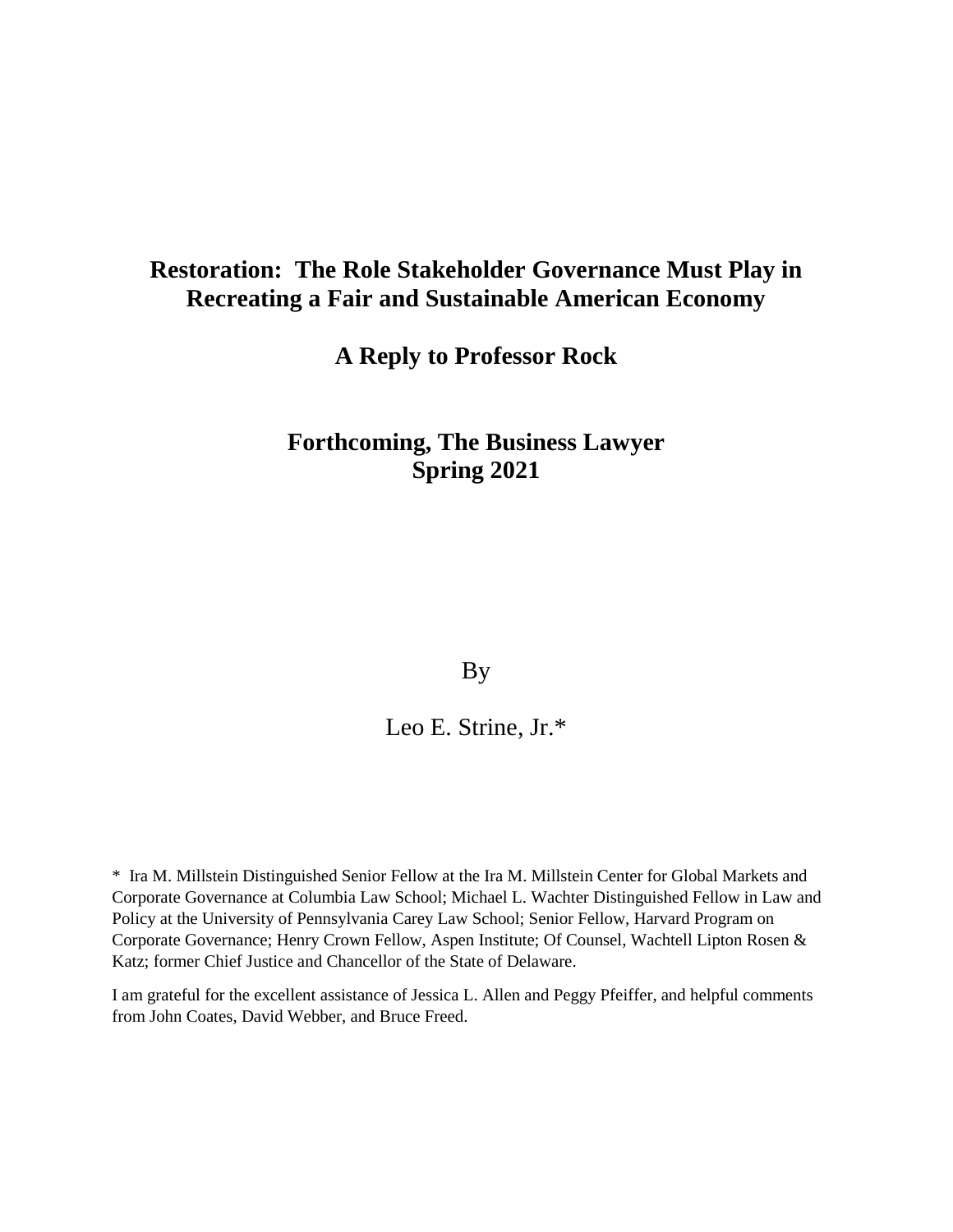In his excellent article, *For Whom is the Corporation Managed in 2020?:*

*The Debate Over Corporate Purpose*, Professor Edward Rock articulates his understanding of the current debate over corporate purpose and surfaces four separate, but related, questions that he views as central to that debate:

> First, what is the best theory of the legal form we call "the corporation"? Second, how should academic finance understand the properties of the legal form when building models or engaging in empirical research? Third, what are good management strategies for building valuable firms? And, finally, what are the social roles and obligations of large publicly traded firms?<sup>1</sup>

He argues that what he calls "populist pressures" have led contestants to the debate to confuse the separate questions he highlights. $2$  Professor Rock finishes by fearing that these populist pressures could bring about changes to long-standing principles of American corporate governance that would result in more harm than benefit.

In this reply, I echo and applaud Professor Rock's clear vision as to the current state of corporate law in the United States. Professor Rock's willingness to be accurate about the state of affairs that actually exists is admirable, and all too rare in a debate where many obscure what "is" to make it their "ought." I also

<sup>1</sup> Edward B. Rock, *For Whom is the Corporation Managed in 2020?: The Debate Over Corporate Purpose*, 76 BUS. LAW. (forthcoming Spring 2021) (Eur. Corp. Gov. Inst., Working Paper No. 515/2020; NYU Sch. L. Pub. L. Research Paper, Working Paper No. 20-16, 2020), https://ssrn.com/abstract=3589951 [hereinafter "Rock"].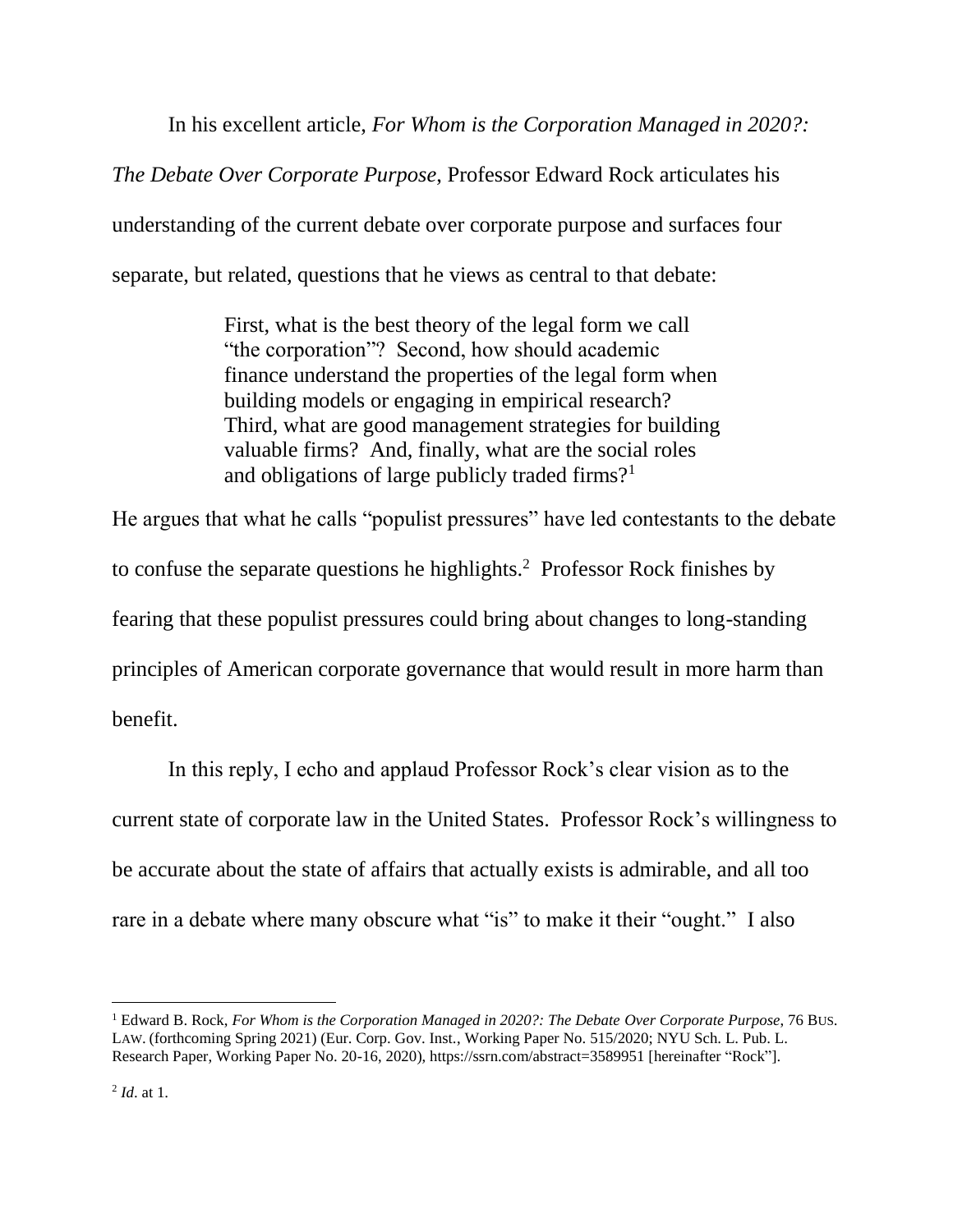admire Professor Rock's willingness to shine a light on the academy, and its role in bringing us to where we are, and in particular its obsessive focus on equating the value of corporations to society with their expected value to those who hold their equity capital—that is, to their stockholders.

Where I take issue with Professor Rock is that I do not source this debate to the business elites whom he credits with pushing society toward a more stakeholder-, and less stockholder-, focused conception of the corporate purpose. It may be that these business elites are confused about his four questions, but that is not fair to say of the advocates and scholars who have, for many years before these elites spoke a word about stakeholders, believed that our corporate governance system was out of whack and causing social harm.

And Professor Rock's four questions are themselves in some way a natural outgrowth of an elite academic culture that, as he admits, has largely looked at corporate governance through a monocular lens focused solely on stockholder welfare. His first two questions are largely hobbyhorses of law and finance professors, while the third is the focus of business school courses. These may be the lens through which law and economic elites look at the issue of corporate purpose, but they are far narrower than that of the general public affected by our corporate governance system.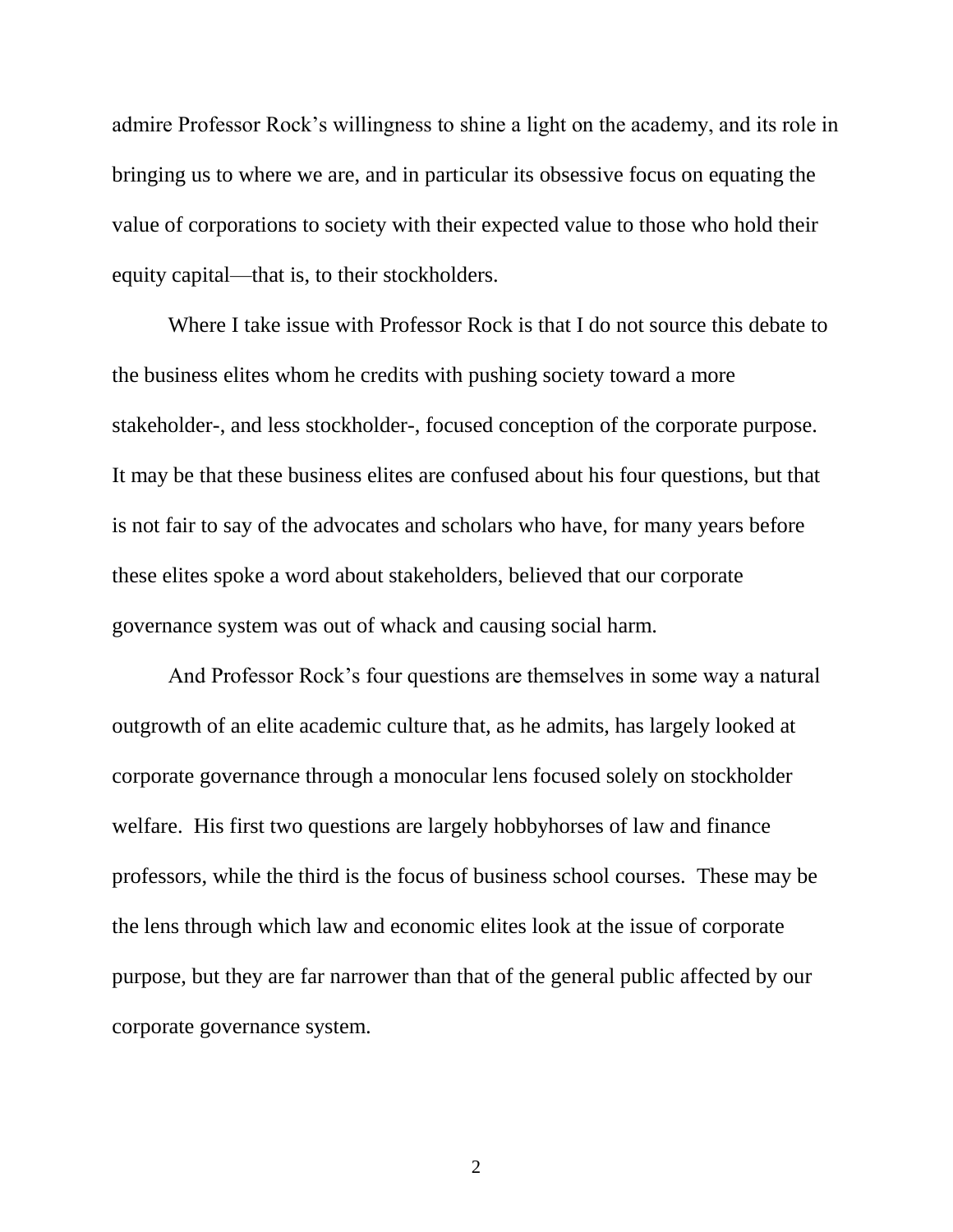Professor Rock's last question gets closer to the mark about the real causes of the current debate; he suggests that those who have been driving the debate since its inception are concerned with the "social roles and obligations of publicly traded firms."<sup>3</sup> For sure, they are and have been.

But, even then Rock's prism is too narrow. That elites like money managers and the Business Roundtable ("BRT") are recognizing that things need to change is not because they have come to question the simplifying legal and finance models that professors use to understand corporate law or the outcomes the corporate governance system produces, nor is it because there are profound new insights into management technique, linking business performance to articulated purpose.

Rather, they are doing so because the outcomes of a corporate governance system that has increased the power of stockholders, in the form of institutional investors, and decreased the power of workers and other corporate stakeholders are unsustainable, both in terms of their effect on the environment and on the social fabric. And the debate is not narrowly focused on just public companies, but demanding more accountability from all societally influential private companies whose actions have contributed to these problems. For at least 40 years, a strain of economic thinking, typically embraced by those who believe that society is best

 3 *Id*. at 1.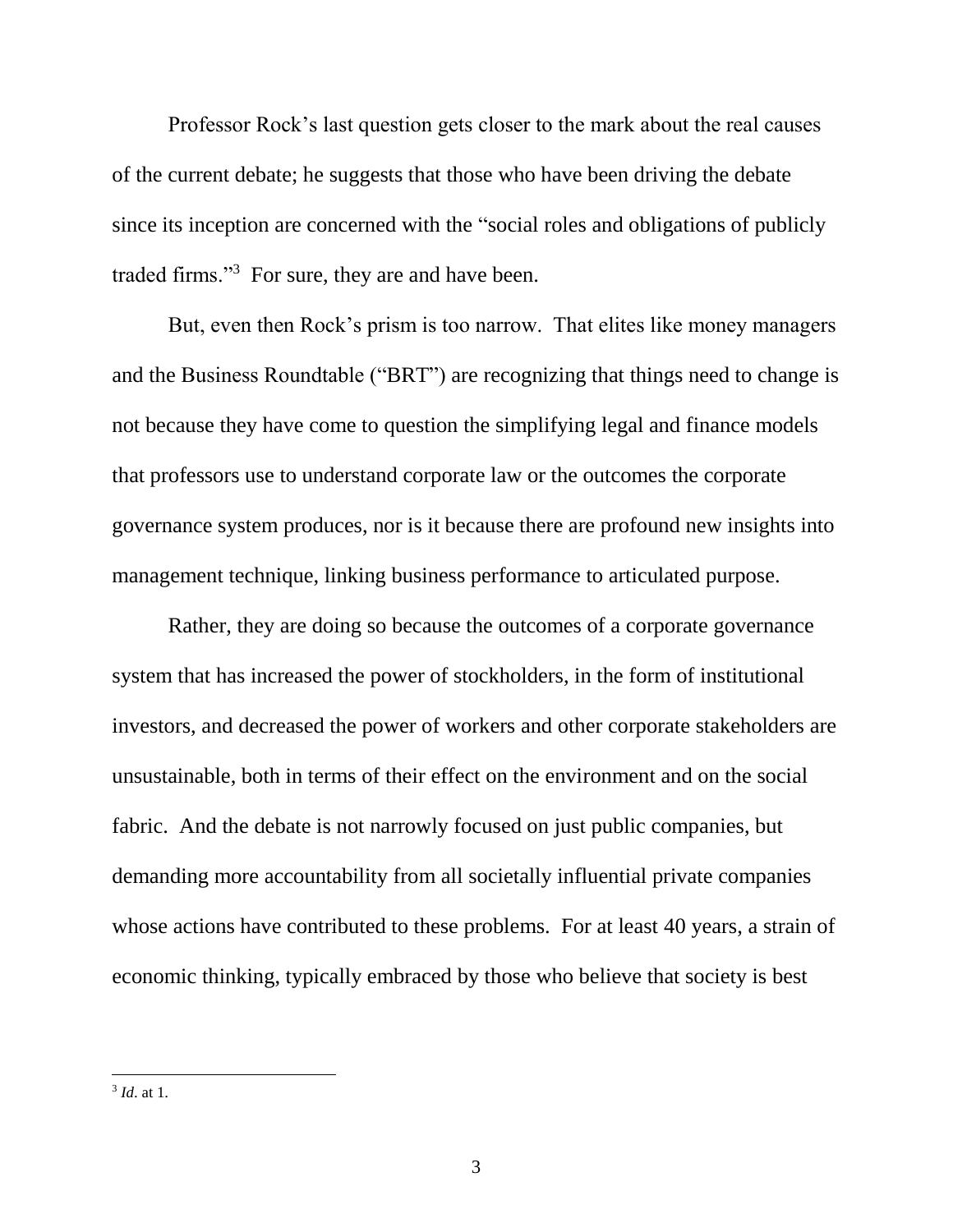served when corporations focus solely on making profits for stockholders, has increased the power of economic elites and gone to war against the regulatory state and externality protections put in place by the New Deal and Great Society to protect workers, consumers, the environment, and society generally.

What has resulted is wage stagnation, growing inequality, climate change that threatens humanity, repeated bailouts by the many of the few, consumer exploitation, and increased insecurity, social division, and racial and economic inequality. The late recognition of business elites that a corporate governance system contributing to such results needs reform was not the start of this debate; it was a signal that they knew that a long-standing debate threatened to come to a head and produce outcomes that they could not control.

For decades now, there have been advocates and scholars bemoaning the tilt in our corporate governance system, and the effect that the embrace of Milton Friedman- and Ronald Reagan-style thinking has had on our economy's basic fairness and sustainability. It is the elites in business and in law and economics scholarship who are catching up. They are not in the vanguard; they were slow on the uptake, and the questions being asked are more fundamental and involve this: Isn't it time for all societally important business entities—not just public companies, but large private companies and money management firms as well—to have to use their power in a socially responsible manner? And if the current power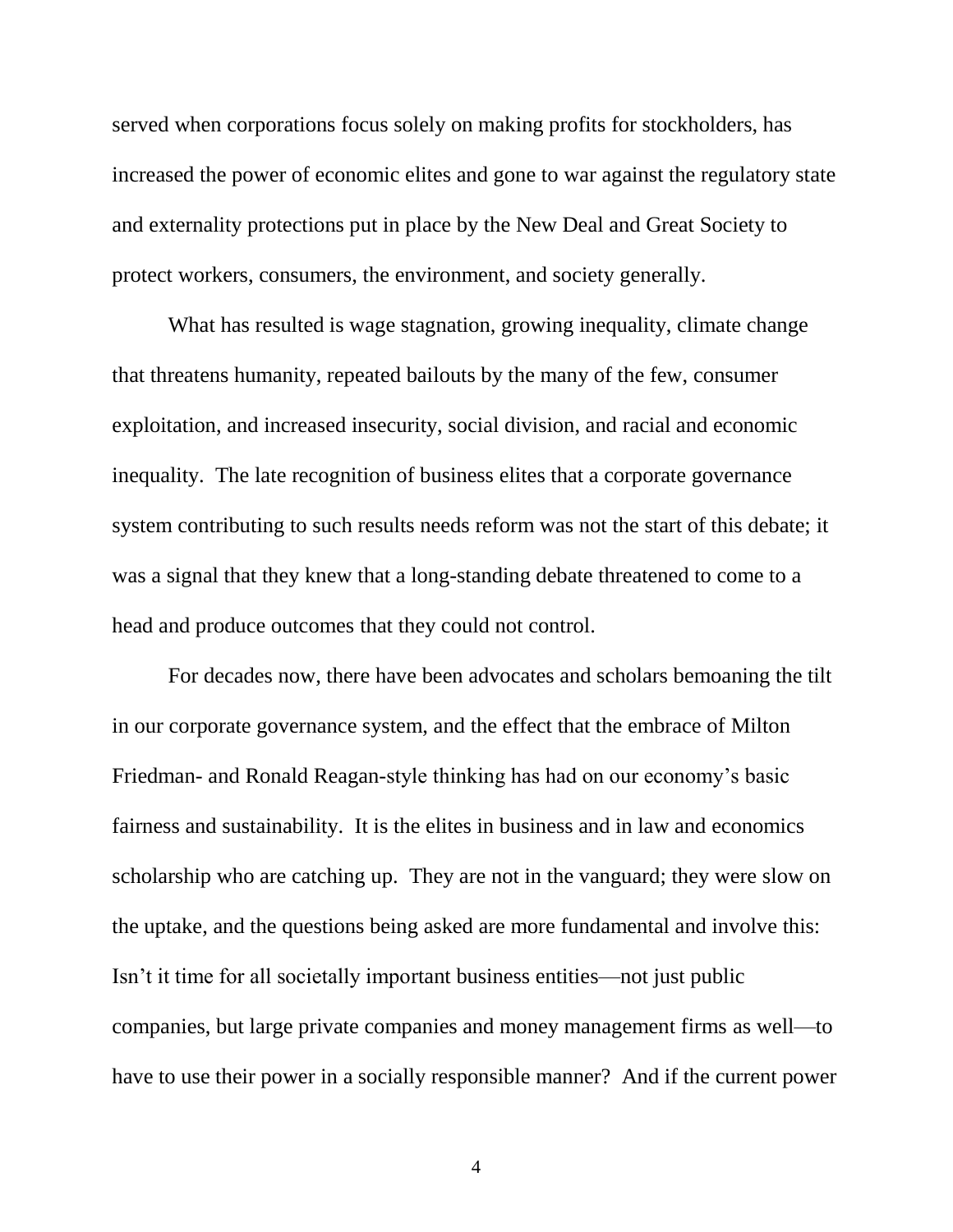allocation lets economic elites use corporate power to decrease the effectiveness of the political process to protect corporate stakeholders, isn't it necessary to address the power and purpose dynamics within corporate governance itself so that they align better with the outcomes we want for our society's well-being and equity?

In my view, the answer to both questions is yes, and I further believe that the most promising proposals to move our corporate governance system in a positive direction do not involve a dangerous revolution. Instead, they involve a restoration of balance that takes into account the different market, political, and resulting power dynamics that exist in the 21st century and that would move the American system of corporate governance into greater harmony with systems that exist in many high-functioning market economies that compete effectively in the global markets while producing better outcomes for the many.

Inaction and failure to take sensible steps forward is the real danger now, and those stuck in a tired debate between what version of elite corporate rule should prevail are the ones who are confused and risk social upset. With clear eyes, sound consciences, and stiff spines, we have the capacity to make the American corporate governance system evolve in a productive way. It is the failure to admit that the current model is as Professor Rock describes, and to go further than he will and admit that it needs an overhaul to fit a 21st century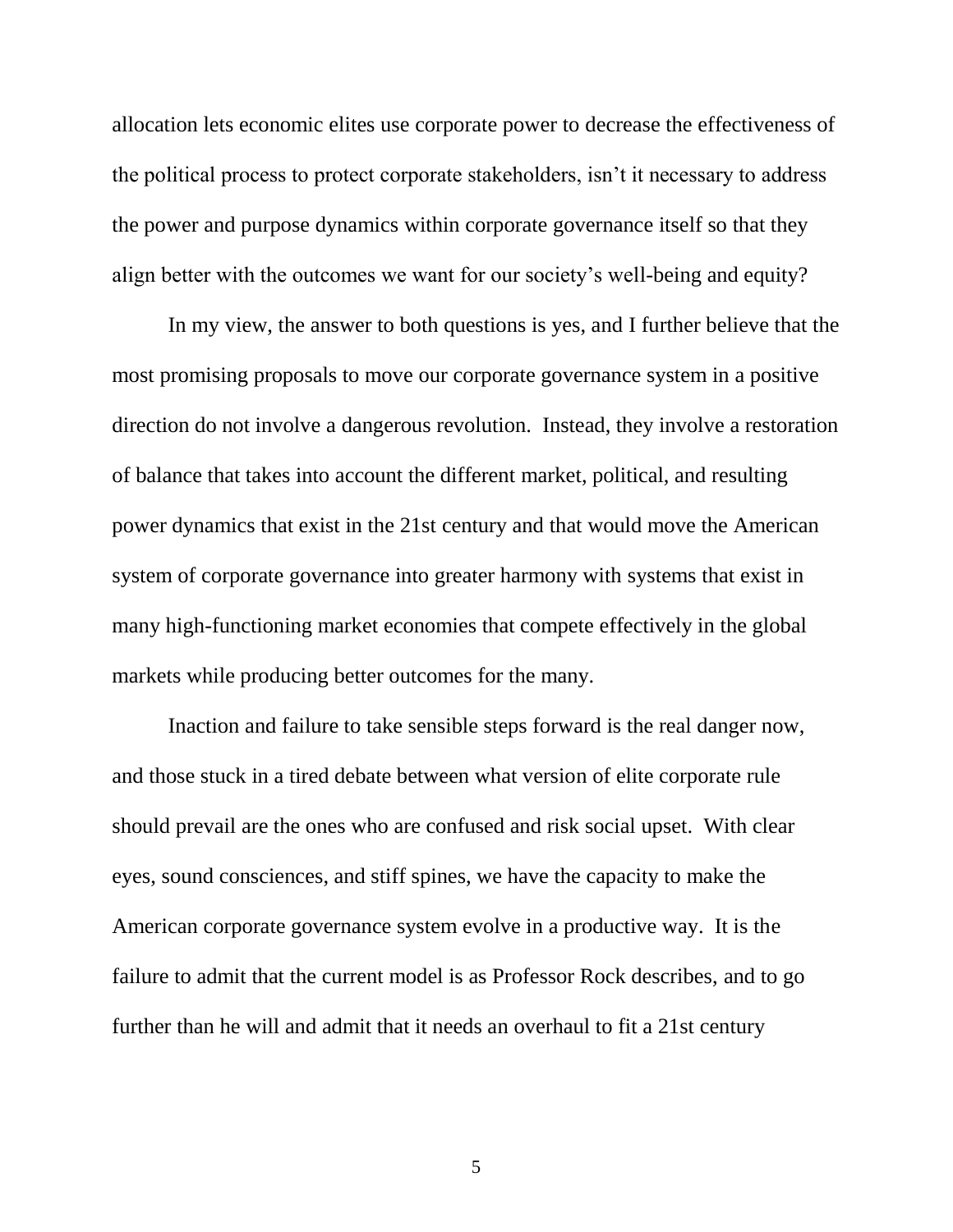economy, which long ago outgrew its ability to function fairly for the many, that is endangering not just our economy, but the ties that bind us together as Americans.

#### **I. Roadmap**

In considering how to reply to Professor Rock's richly textured essay, it was tempting to simply track his sections and comment upon his dilation of each of the four questions he considers central to the current conversation about corporate purpose. But after reading his article repeatedly, I decided to take a different approach. There are two primary reasons for that. The first is that Professor Rock's characterization of the legal state of affairs and the predominant elite academic take on the debate is characteristically measured, and I find far more to agree with than to disagree. For the reader, therefore, an approach that simply bought into his framework and considered the four questions he does as primary would not be interesting. Second, and more importantly, by taking a different approach, I hope to identify some perspectives on the debate that supplement Professor Rock's and to give readers some other ways of thinking about how we got to where we are.

In particular, I wish to highlight the different way in which I see the origins and the debate and the central questions our society faces about the purpose of corporations, and of corporate governance more generally.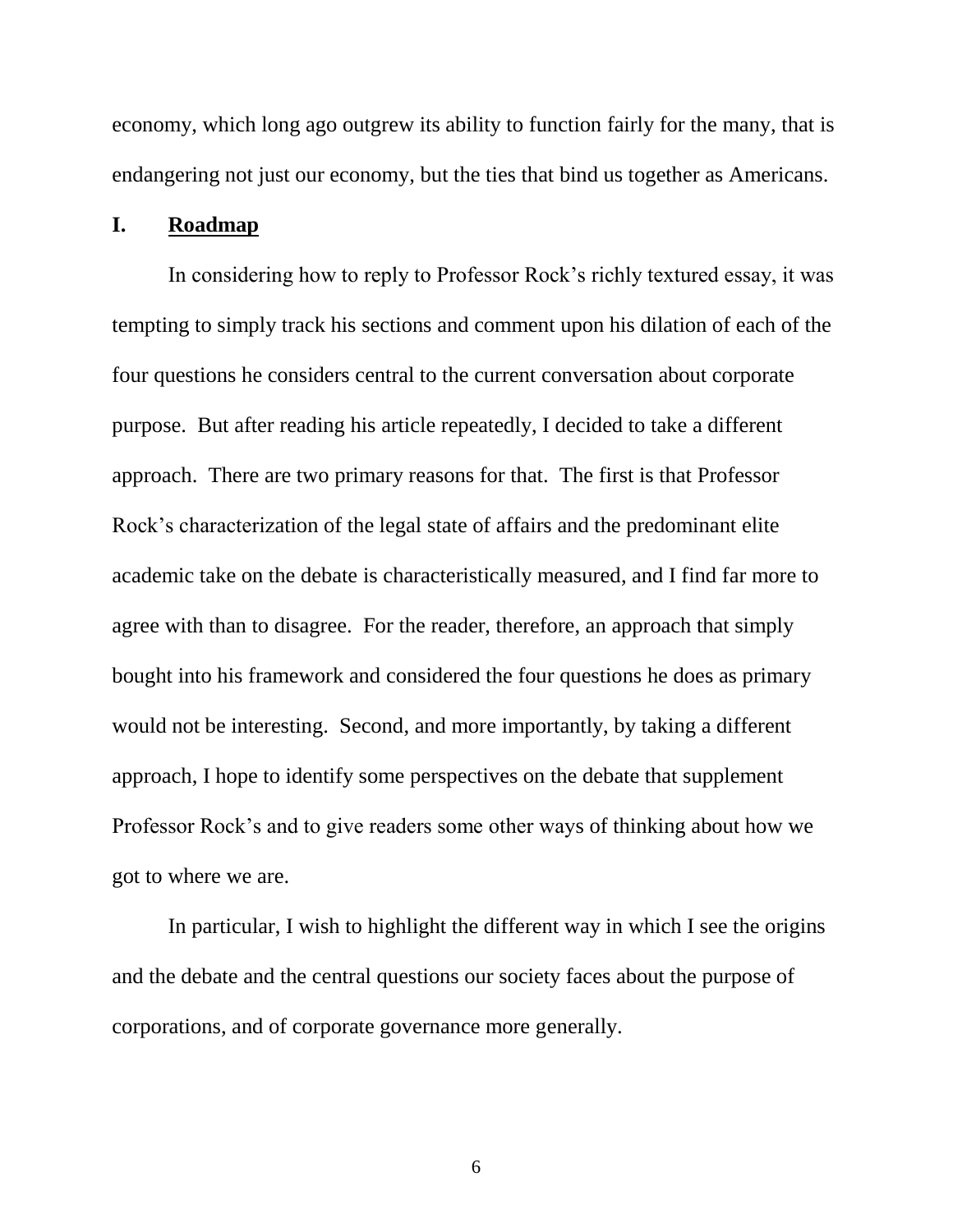To do that, I proceed this way. First, I address Professor Rock's accurate and balanced discussion of how the dominant corporate law in the United States that of the State of Delaware—addresses corporate purpose, and how other models—including those in constituency states and under public benefit corporation ("PBC") statutes—do. 4 This is important to the public policy discussion, because, for far too long, too much time has been wasted in arguments not grounded in reality about corporate law, instead of arguing about the real issue, which is: whether and how that reality should change.

From there, I pivot to discussing the reasons why I do not find the four questions Professor Rock identifies to be as central as he sees them to the public debate over corporate purpose. In particular, I highlight ways in which the questions themselves tend to perpetuate the viewpoint of academics who have looked at the question of corporate purpose through a very narrow, and stockholder-focused, lens.

I then move from the issue of legal and market reality to addressing Professor Rock's view of the origins of the immediate controversy. In doing so, I note my view that Professor Rock has confused the elite's late-arriving recognition

<sup>&</sup>lt;sup>4</sup> I do not burden the reader with a discussion of Professor Rock's discussion of how constituency statutes operate, or his recognition of the emerging public benefit corporation model. That discussion is equally balanced, and it is not as subject to the same attempts at confusion that characterize the debate about what Delaware corporate law says about corporate purpose.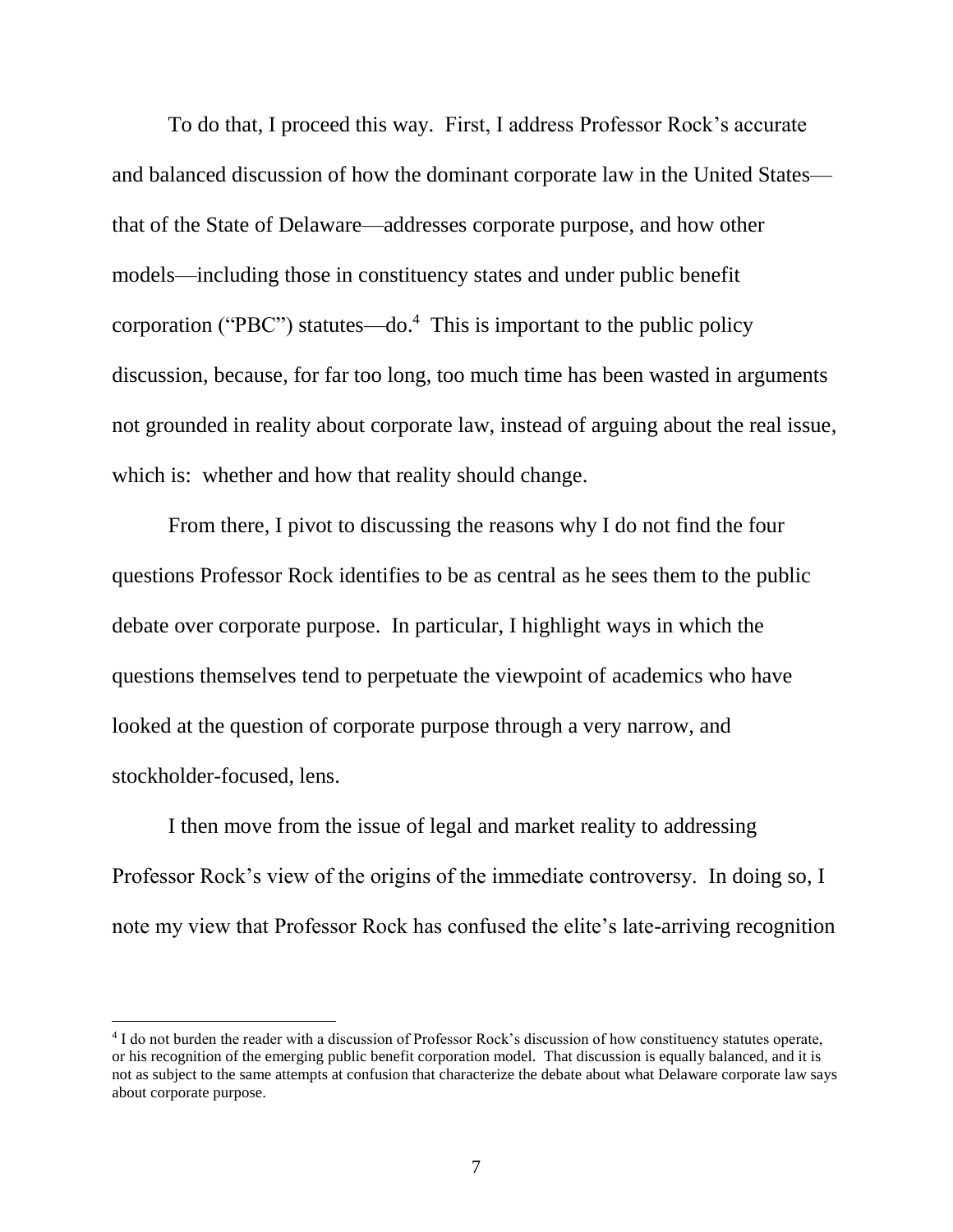of the debate—a symptom—with the actual forces that have brought it about. I argue that it is important to be clear about why the debate is occurring, if the outcome of it is to be productive, and if it is not just to descend into small arguments among the "haves" about just how little change the establishment can get away with while remaining the establishment.

I turn from there to a discussion of the blinkered way in which many key contestants to the debate are proceeding, by highlighting two key techniques used by traditional corporate law that are not stressed by Professor Rock and that have relevance to the policy debate. These techniques are: i) the use of the business judgment rule to give directors and management more space to be other–regarding toward stakeholders other than stockholders; and ii) the importance of normative obligations imposed on directors, even when those obligations are not enforceable by way of money damages. In highlighting these successful techniques, I suggest that some of the pending policy proposals to move corporate law in a more stakeholder-focused direction have more promise than left-wing skeptics think, and pose less of a threat to traditional corporate law efficiency than Professor Rock or more conservative commentators fear.

Finally, I finish by expanding on the same themes, and by differing with Professor Rock to the extent that he contends that adhering to the status quo is less risky than adapting our system of corporate law in an evolutionary way to address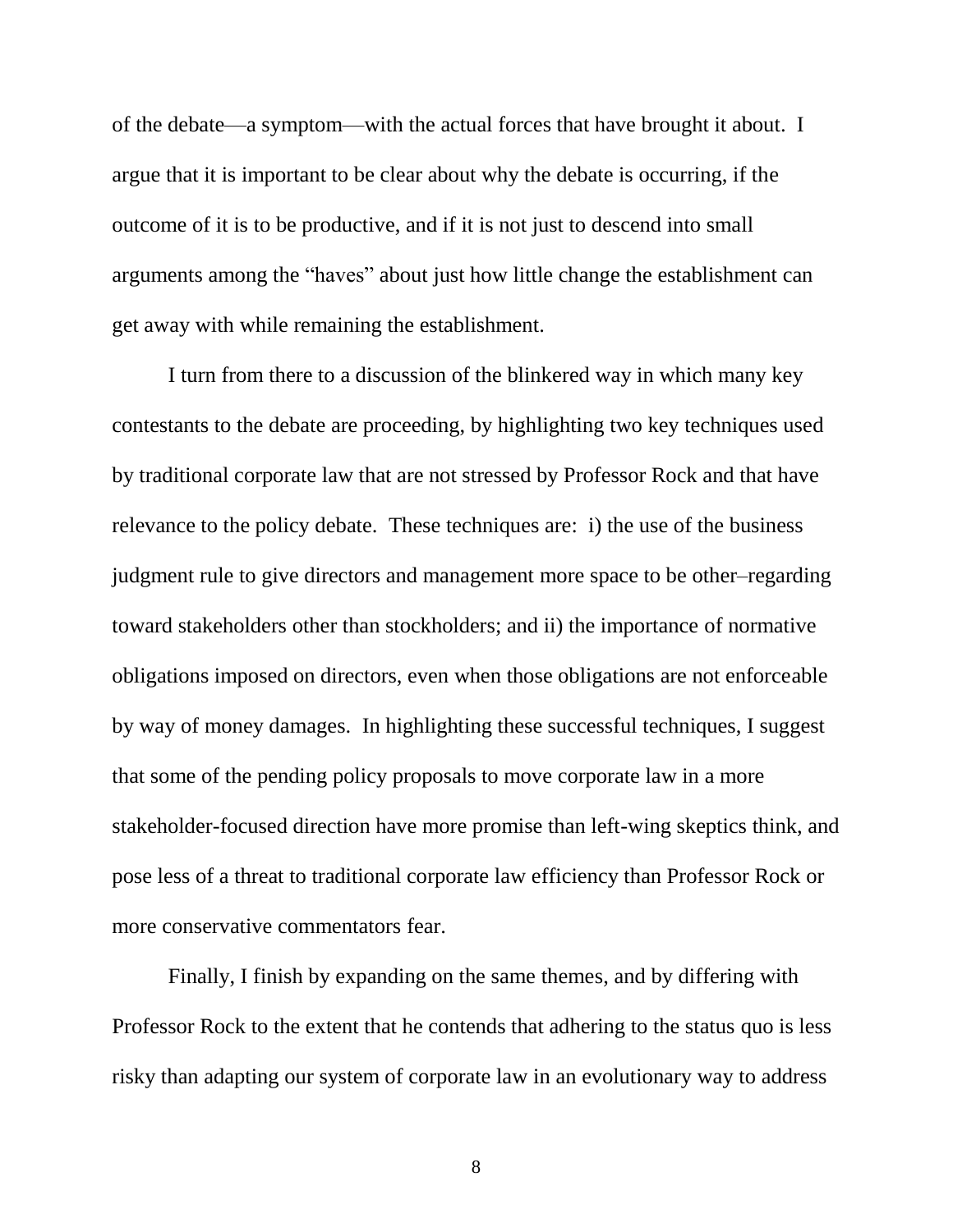the needs of a 21st century market economy, in which the power dynamics are markedly different than in the post-war era during which American capitalism functioned most effectively for the many. By evolutionary means, which build on current techniques of corporate law, and that restore the regulatory framework within which corporate power used to be exercised, we can build a sounder basis for sustainable prosperity and greater social unity, because we will create incentives for our economy to more fairly share its gains with the workers whose hard work and innovation is primarily responsible for creating them. And we can also better align our corporate governance system with the interests of humanity in ensuring that in trying to build wealth, we do not destroy the planet, injure consumers, or otherwise cause more harm than good.

## **II. Getting Real About** *Revlon:* **Professor Rock's Accurate Description of American Corporate Law**

One of the most refreshing aspects of Professor Rock's article is its balanced and accurate statement of what Delaware corporate law says about the means and ends of corporate governance. Great fiction is part of what makes human life worth living, but obscurantism and deception about what the law is undermines the ability of society to make good decisions about how the law should evolve.

As Professor Rock explains, the rule in Delaware is plain: corporate fiduciaries may take actions benefiting other corporate stakeholders so long as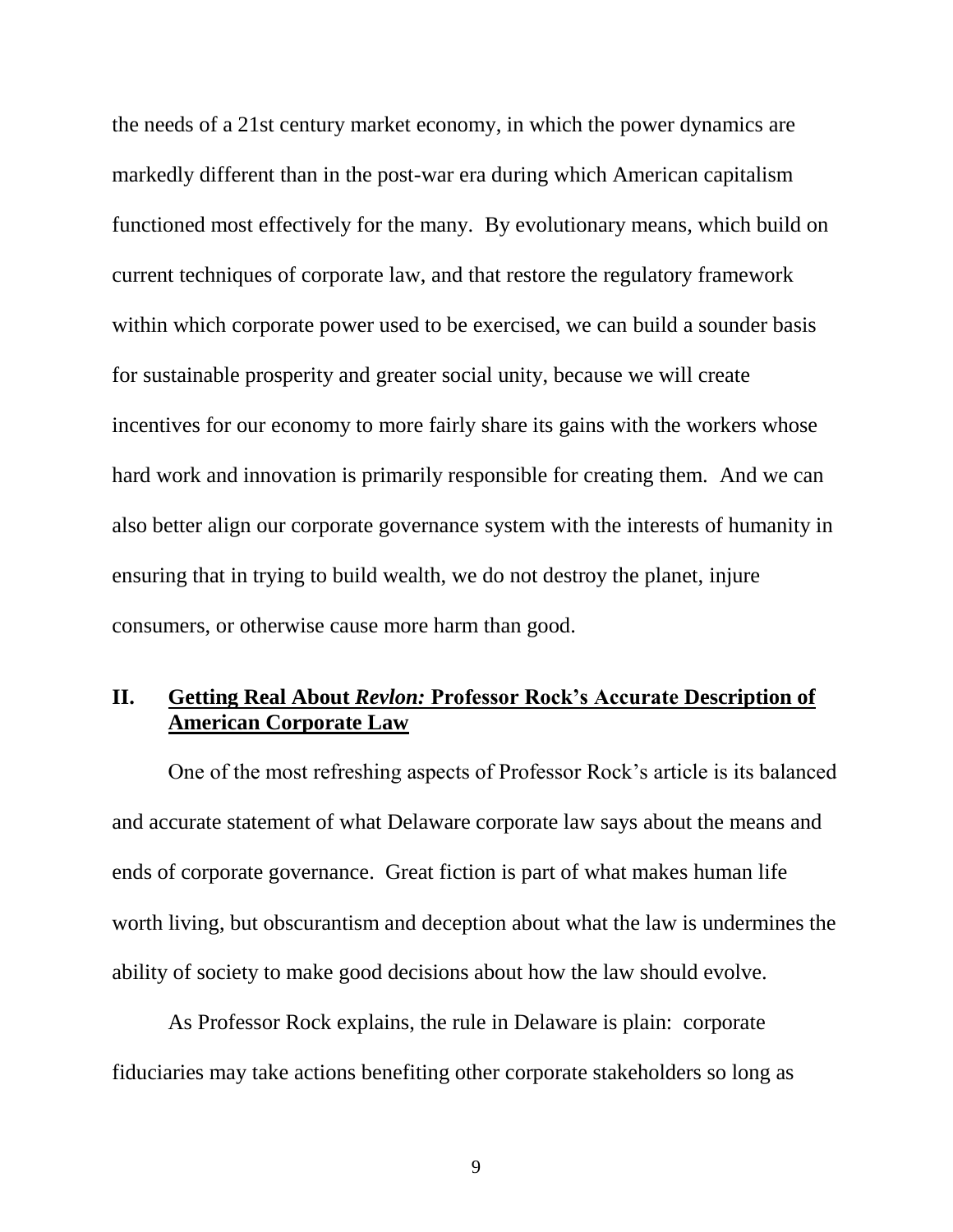there are "rationally relat[ing] benefits" to the stockholders, as famously expressed in the Delaware Supreme Court case *Revlon Inc.* v. *MacAndrews & Forbes Holdings, Inc.*<sup>5</sup> This rational relationship test is the general rule and not a rule that applies in only one situation.

Those who say that portion of *Revlon* is dictum or does not state the general rule of Delaware law do not understand what it means for something to be essential to the resolution of the case.<sup>6</sup> In fact, it is not clear to me that they have ever read the full case. For starters, they ignore the fact that no constituency could have been more sympathetic to a stockholder primacy advocate than the Revlon noteholders. Why? Because they had gotten their notes weeks before the end stages of the bidding contest for Revlon, when they were advised by the board that it was in

<sup>5</sup> 506 A.2d 173, 176 (Del. 1986) ("Moreover, while concern for various corporate constituencies is proper when addressing a takeover threat, that principle is limited by the requirement that there be some rationally related benefit accruing to the stockholders.").

<sup>6</sup> As a judge for 21 years, I had to deal with the reality of *Revlon* as precedent, and as a professor during the same period at Harvard and the University of Pennsylvania Law Schools, I always had my students read the full series of cases running from *Smith* v. *Van Gorkom*, 488 A.2d 858 (Del. 1985) to *Paramount Commc'ns* v. *QVC*, 637 A.2d 34 (Del. 1994), in more or less full form, with especial emphasis on *Unocal Corp.* v. *Mesa Petroleum Co.*, 493 A.2d 946 (Del. 1985) and *Revlon*. Early in this century, I explained in full the difficulties I perceived that *Revlon* caused for the ability of boards to protect other stakeholders. Leo E. Strine, Jr., *The Social Responsibility of Board of Directors and Stockholders in Change of Control Transactions: Is There Any 'There' There?*, 75 U.S.C. L. REV. 1167 (2002). Others have argued the same. *See, e.g.*, Lynn A. Stout, *Bad and Not-So-Bad Arguments for Shareholder Primacy*, 75 U.S.C. L. REV. 1189, 1197–99, 1205–07 (2002) (arguing that *Revlon* is bad for diversified investors as a class because a rule allowing stockholders to cash out and ignore the interests of other stakeholders discourages prior-period firm-specific investments by those stakeholders to the detriment of overall value creation by corporations).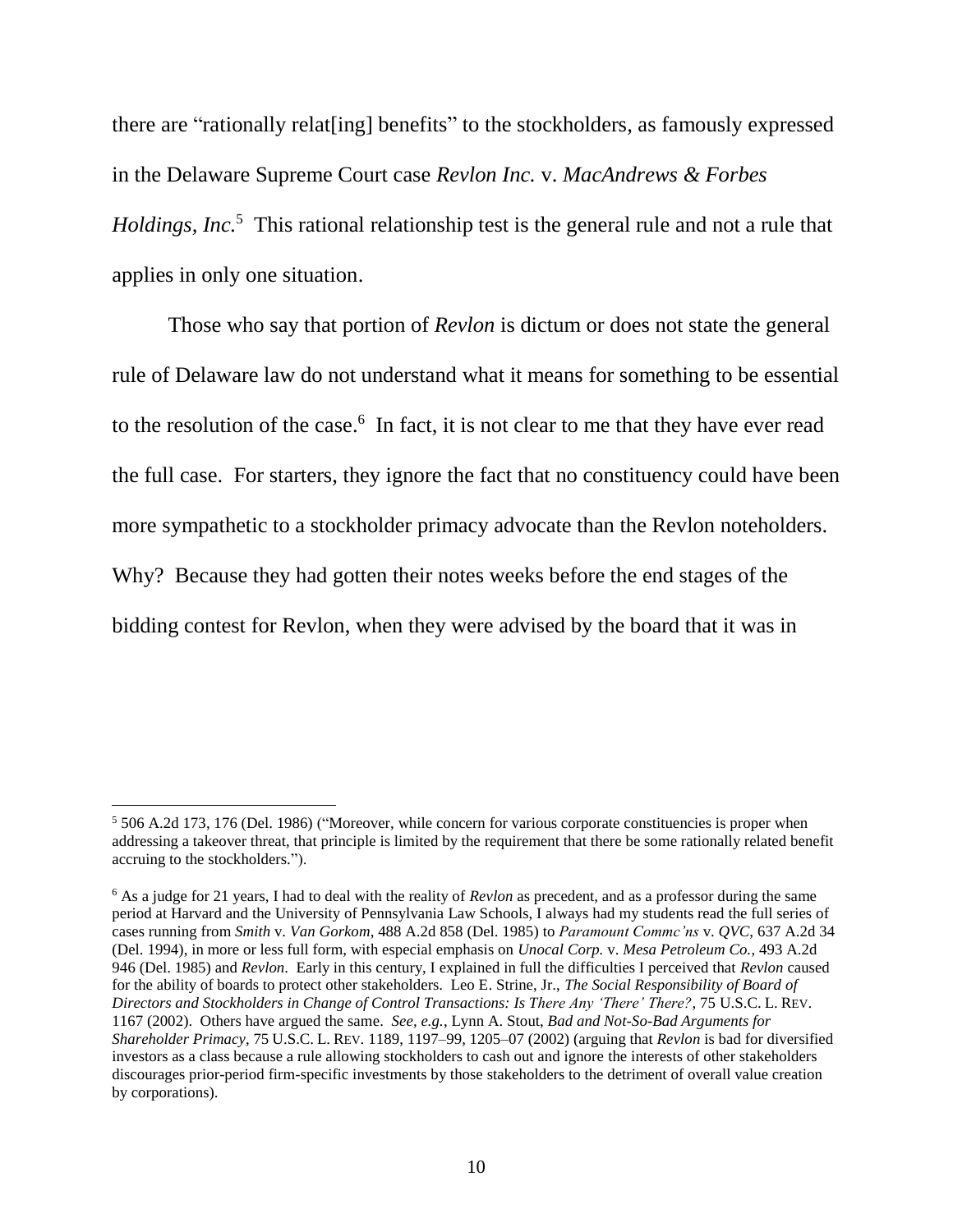their interests as stockholders to exchange some of their shares for notes, and that the value of the notes would be protected by the independent directors.<sup>7</sup>

So when the Revlon board argued that it was favoring the bidder that would provide the best price for stockholders while protecting the value of the notes, the board knew that many Revlon stockholders now had a Revlon portfolio consisting of both stock and notes, and that they only owned the notes because the board encouraged them to accept them on the promise of value protection. After the statement by the Delaware Supreme Court in *Unocal* that boards might have the discretion to give stakeholder interests equal weight in mergers and acquisitions ("M&A"),<sup>8</sup> no doubt the Revlon board and its legal advisors thought they were on solid legal ground in arguing that fairness to noteholders could be taken into account in their decision-making.

But, as we know, the Delaware Supreme Court in *Revlon* firmly rejected that idea. And its reasoning was clear, whether one agrees with it or not. Because the Revlon board was selling the company for cash, it was the final opportunity for stockholders to profit from their investment. That being so, there was no way that protecting the value of the notes could have a rational relationship to the best

<sup>7</sup> *Revlon*, 506 A.2d at 177.

<sup>8</sup> *Unocal*, 493 A.2d. at 955 (suggesting that a board could reject a takeover bid based on its "impact on 'constituencies' other than shareholders (that is, creditors, customers, employees and perhaps even the community generally")).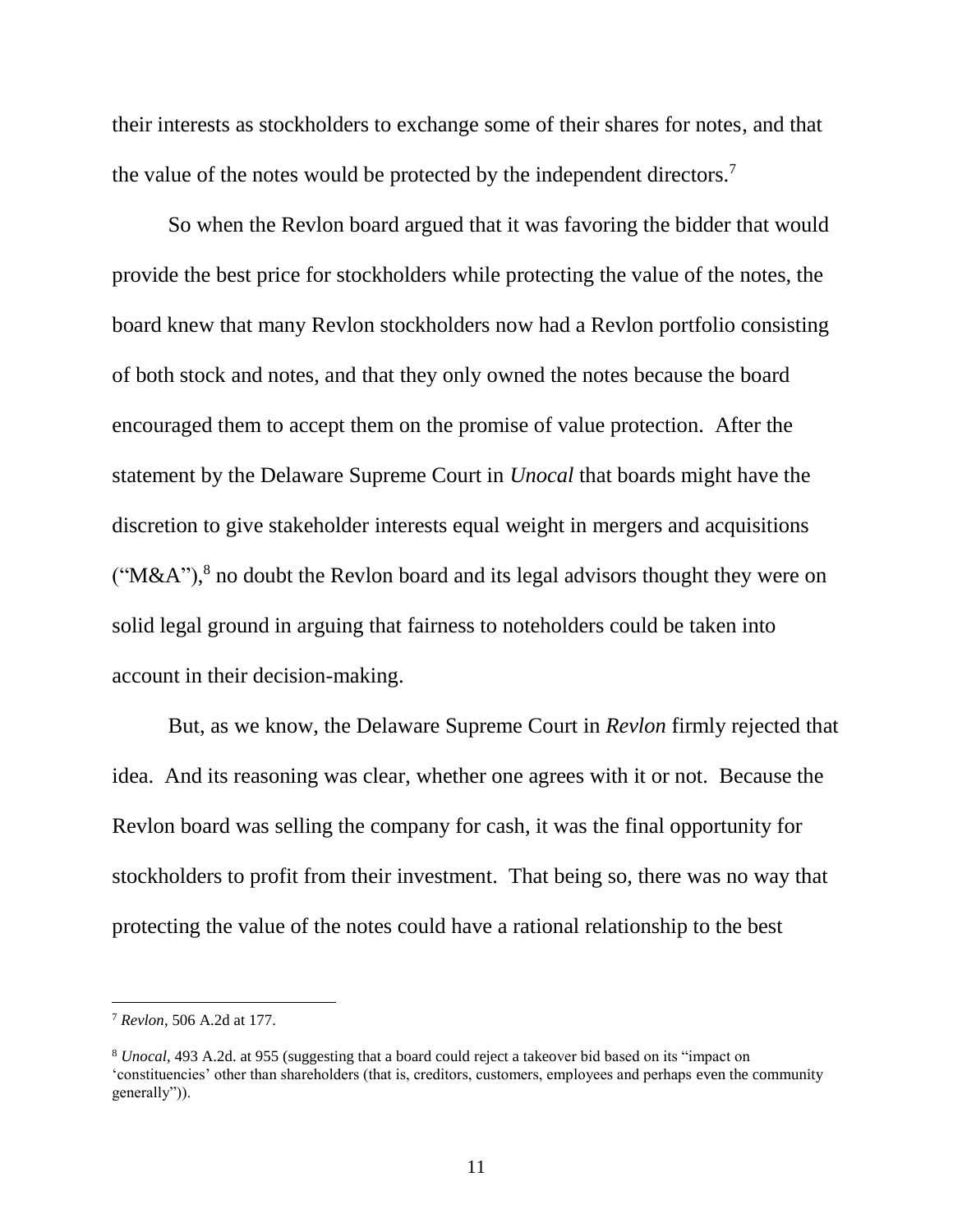interests of stockholders, and thus the board was breaching its fiduciary duty of loyalty by preferring the interests of the noteholders to those of the stockholders.<sup>9</sup>

This rational relationship test was in no way incidental to the holding—it was crucial. Had Revlon been selling a division to which the value of the notes were tied, a decision to accept a bid that protected the value of the notes could have been rationalized on the ground that it would benefit stockholders in the future, as the company would likely need debt financing, and thus it would benefit stockholders for the company to maintain a reputation for treating its noteholders well since that would help the company get favorable financing terms in the future. But because Revlon was selling the entire company, and there was no tomorrow, the generally forgiving rational relationship test could not be satisfied, and the board lost.<sup>10</sup>

<sup>9</sup> *Revlon*, 506 A.2d at 182.

<sup>10</sup> *Id.* at 182-83. Admittedly, there is a different way to understand *Revlon*: that the board did not even-handedly deal with both bidders for the benefit of the stockholders and noteholders, but instead locked up a deal with Forstmann because of the antipathy its management and board had toward Ronald Perelman. *Id.* at 175 (noting the Revlon's CEO "strong personal antipathy" for Perelman). But it would have been easy to write the decision in that way without relying on the need in a sale—because of the lack of a relationship between noteholder and stockholder welfare—to focus solely on stockholders, and the Court's holding hinged on that reasoning.

Folks who give short shrift to *Revlon* often fail to cite to the Delaware Supreme Court's own statement that it viewed itself as addressing for the "first time the extent to which a corporation may consider the interests of constituencies other than shareholders," to which it gave a clear answer: "while concern for various constituencies is proper when addressing a takeover threat, that principle is limited by the requirement that there be some rationally relating benefits accruing to the stockholders." 506 A.2d at 176.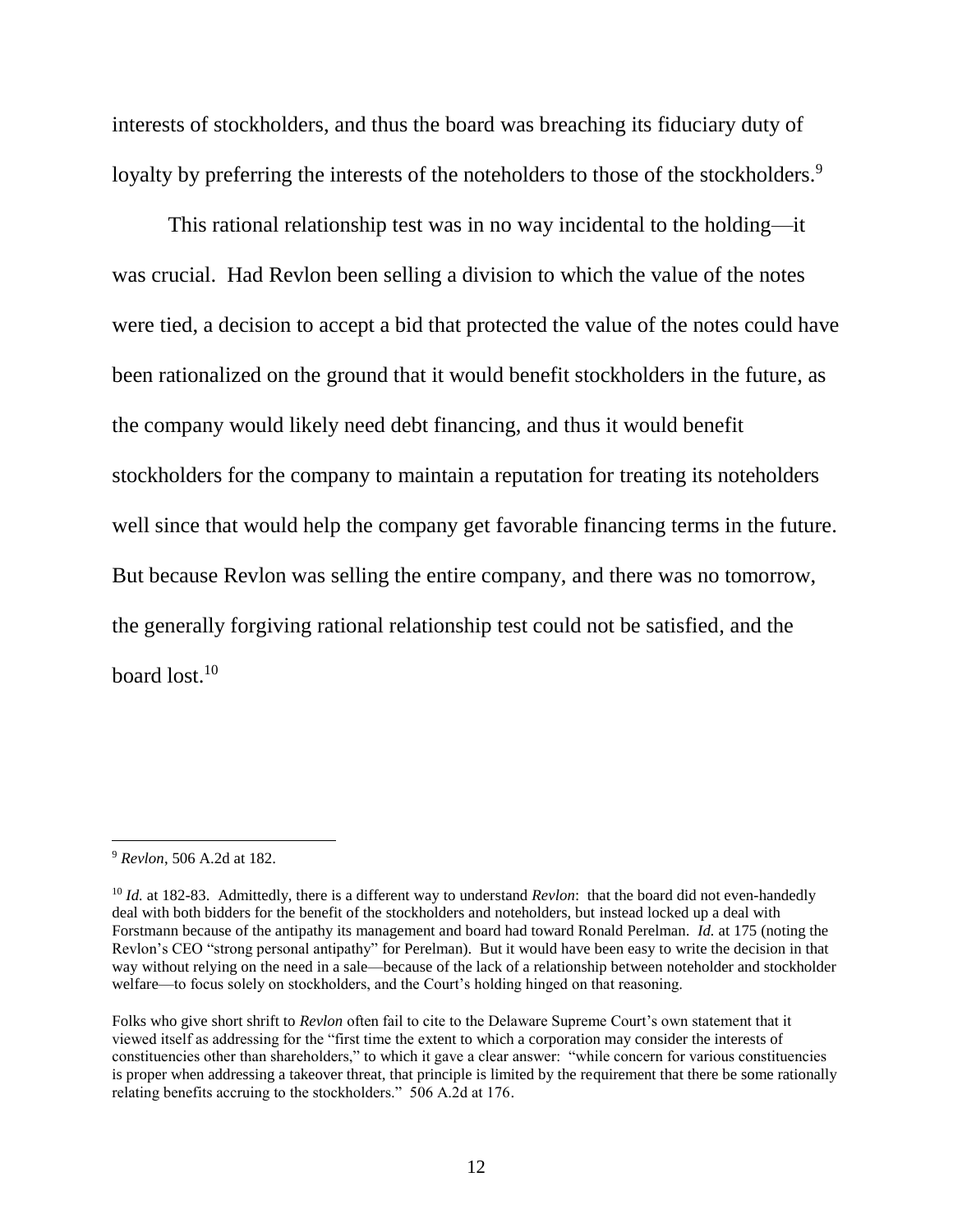Say what you will about the rational relationship test, but don't say it's dictum.<sup>11</sup> The reason why the movement for anti-takeover and constituency statutes took on so much prominence is because critics of *Revlon*, like Marty Lipton, knew that the Delaware Supreme Court had rejected giving boards the discretion to treat stockholders as just one among many equal stakeholders, and had done so in a way that substantially limited the ability of boards to protect stakeholders at a critical point in time to them: when the business will go under the control of new management.

Relatedly, Professor Rock also makes clear that his understanding of the Delaware general rule is not idiosyncratic.<sup>12</sup> He grounds his view in the governing source of corporate law and its stockholder-focused power framework, the Delaware General Corporation Law ("DGCL"), showing that it grants rights only to stockholders and is written to protect their interests. Rock then shows how the

 $<sup>11</sup>$  In earlier work, I addressed this issue at more length, and cited and addressed the arguments of the many scholars</sup> who claim that Delaware's common law of corporation law is ambiguous on this issue of purpose, and also underscored the critical importance of the Delaware General Corporation Law's power structure in understanding Delaware law. *See* Leo E. Strine, Jr., *The Dangers of Denial: The Need For a Clear-Eyed Understanding of the Power and Accountability Structure Established by the Delaware General Corporation Law*, 50 WAKE FOREST L. REV. 477 (2015).

<sup>&</sup>lt;sup>12</sup> Because he is focused on Delaware common and statutory law, Professor Rock does not cite distinguished scholars like Robert Clark, Stephen Bainbridge, Jonathan Macey, Mark Roe, and Roberta Romano, who take a similar view to his of what traditional corporate law's view of corporate purpose is. Leo E. Strine, Jr., *Corporate Power Ratchet*: *The Courts' Role in Eroding "We the People's" Ability to Constrain Our Corporate Creations*, 51 HARV. C.R.– CIV. LIBERTY L. REV. 423, 440 n.63 (2016) (citing each scholar's views to this effect). For another recent article addressing the debate within academia about corporate purpose with clarity, see Mark J. Loewenstein & Jay Geyer, *Shareholder Primacy and the Moral Obligation of Directors* (U. Colorado L. Legal Stud., Research Paper No. 20-52, 2020), https://ssrn.com/abstract=3689979 (2020).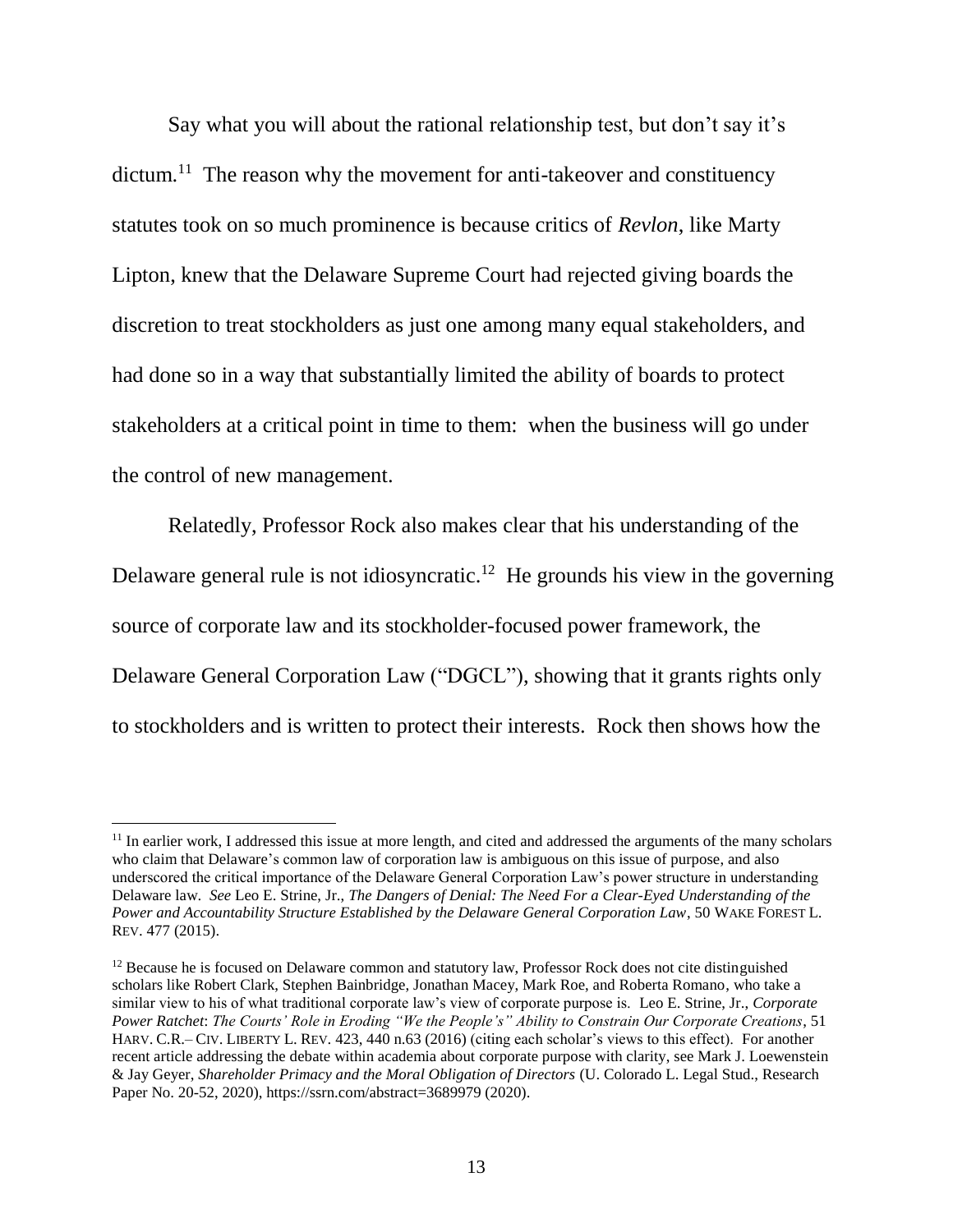Delaware judiciary has understood that statute. If you don't agree with Vice Chancellor Laster's view,  $^{13}$  he directs you to Chancellor Chandler.<sup>14</sup> If you don't agree with Chancellor Chandler, he points you to Chancellor Allen.<sup>15</sup> If you don't agree with the Court of Chancery, there is a unanimous decision of the Delaware Supreme Court to the same effect.<sup>16</sup> These distinguished judges had very different judicial approaches and writing styles, but they all agree on what Delaware law means.<sup>17</sup>

If observers would like Delaware law to be different than it is, then it is time for them to acknowledge reality and to do the hard work to advocate amendments to the DGCL to make it as they wish it was. That is what the advocates of the Delaware PBC statute did when they passed a law giving corporations the option to

<sup>13</sup> *In re Trados Inc. S'holder Litig.*, 73 A.3D 17, 40–41 (Del. Ch. 2013) (V.C. Laster) ("[T]he duty of loyalty . . . mandates that directors maximize the value of the corporation over the long-term for the benefit of stockholders."); *see also In re Rural Metro Corp. S'holder Litig.*, 88 A.3D 54, 80 (Del. Ch. 2014) (same).

<sup>14</sup> Rock, *supra* note 1, at 8 (citing *eBay Domestic Holdings, Inc.* v. *Newmark*, 16 A.2d 1, 34 (Del. Ch. 2010) (V.C. Chandler)).

<sup>&</sup>lt;sup>15</sup> Rock, *supra* note 1, at 8 (citing *TW Services, Inc. S'holder Litig.*, 1989 Del. Ch. LEXIS 19, at \*21 (Del. Ch. Mar. 2, 1989) (V.C. Allen)); *see also Paramount* v. *Time, Inc*., 1989 Del. Ch. LEXIS 77, at \*22 (Del. Ch. July 14, 1989) (V.C. Allen) (noting the board has a "duty to seek to maximize in the long run financial returns to the corporation and its shareholders"), *aff'd*, 571 A.2d. 1140 (Del. 1989) (V.C. Allen); *Katz* v. *Oak Indus., Inc*., 508 A.2d 873, 879 (Del. Ch. 1987) (V.C. Allen).

<sup>16</sup> *N. American Catholic Educ. Programming Found., Inc.* v. *Gheewalla*, 930 A.2d 92, 100 (Del. 2007).

<sup>&</sup>lt;sup>17</sup> It should not be forgotten in this discussion that many stockholder primacy advocates were upset that Delaware did not embrace their "means" argument in cases like *Paramount Commc'ns, Inc.* v. *Time Inc.*, 571 A.2d 1140, 1153 (Del. 1989) (giving a strong hand to directors to reject takeover bids and issuing dictum harshly criticizing the ruling in *City Cap. Assoc. Ltd. P'ship* v. *Interco Inc.*, 551 A.2d 787 (Del. Ch. 1988) that put limits on the ability of a board to use a pill to block a non-coercive bid permanently), that stockholders should be able to dictate what is best for them in mergers and acquisitions, and not be subject to fiduciary blocks on their ability to sell. This "means" debate has often confused the debate about the "ends," as scholars like Stephen Bainbridge have shown. *See* Stephen Bainbridge, *The Means and Ends of Corporate Governance*, 97 N.W. L. REV. 547, 547–52 (2003).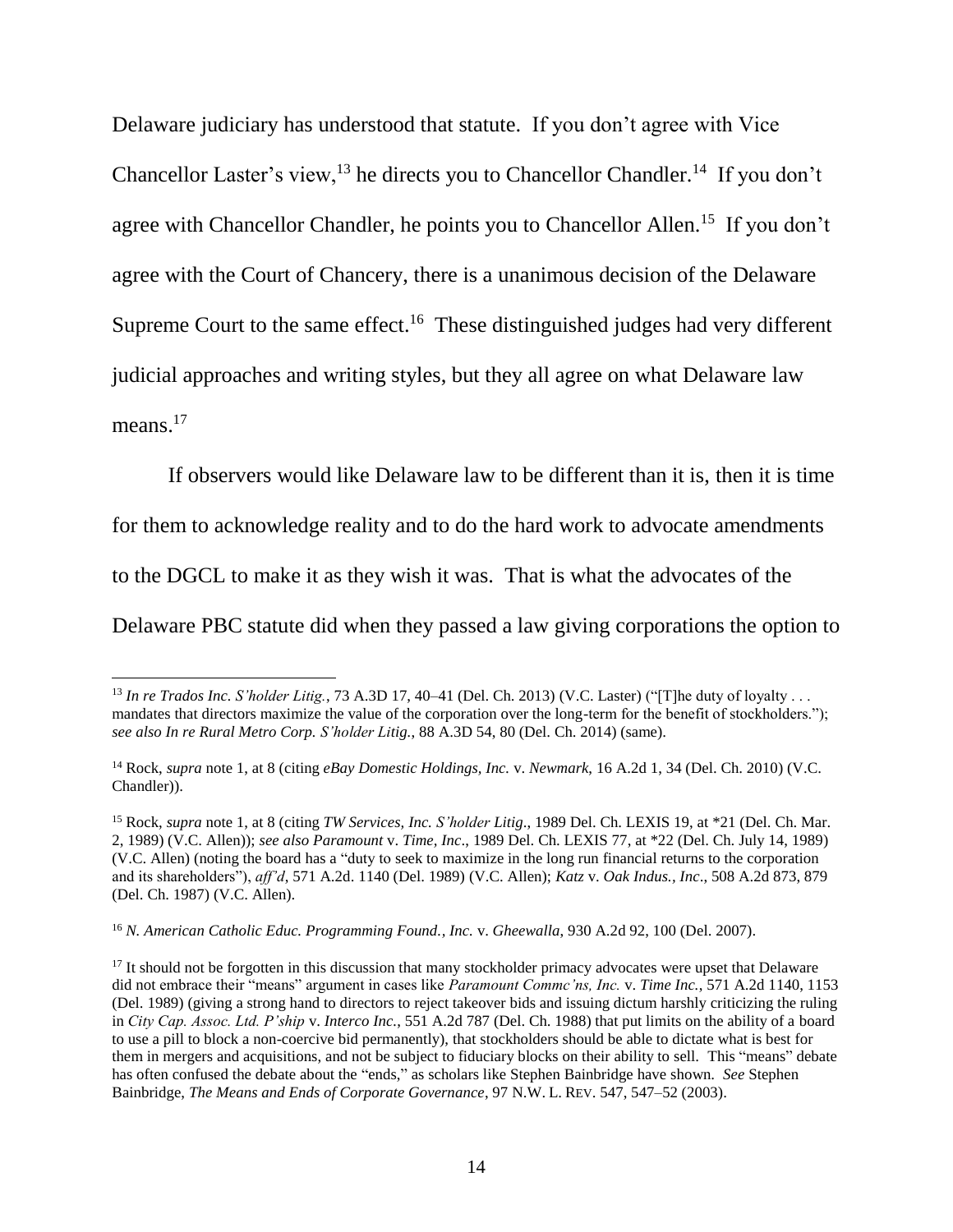embrace a mandatory stakeholder model of governance. If the managerialists who prefer a general "may" regime such as exists in constituency states want to overrule the rational relationship rule of Delaware law, they must do so, as has happened in 33 other states.<sup>18</sup> Professor Rock does a service by putting paid to those who continue to obscure the reality of what Delaware law is, and thereby to, intentionally or unintentionally, impede making progress on what that law could be.

#### **III. Professors and Their Models: The Real World Consequences of Ignoring the Way the Real World Works**

As someone who has spent a lot of time around corporate law and finance

scholars during the last quarter century, it is not surprising that Professor Rock

views the current debate as centering around these questions:

First, what is the best theory of the legal form we call "the corporation"? Second, how should academic finance understand the properties of the legal form when building models or engaging in empirical research? Third, what are good management strategies for building valuable firms? And, finally, what are the social roles and obligations of large publicly traded firms?<sup>19</sup>

<sup>18</sup> Lucian Bebchuk, Kobi Kastiel, & Roberto Tallarita, *For Whom Corporate Leaders Bargain*, 93 S. CAL. L. REV. (forthcoming 2021) (finding 33 states with constituency statutes in force during the period from 2000 to 2019). An additional 38 states, including the District of Columbia, have passed PBC legislation. WHY PASS BENEFIT CORPORATION LEGISLATION, BENEFIT CORPORATION, https://benefitcorp.net/policymakers/why-pass-benefitcorporation-legislation.

<sup>19</sup> Rock, *supra* note 1, at 1.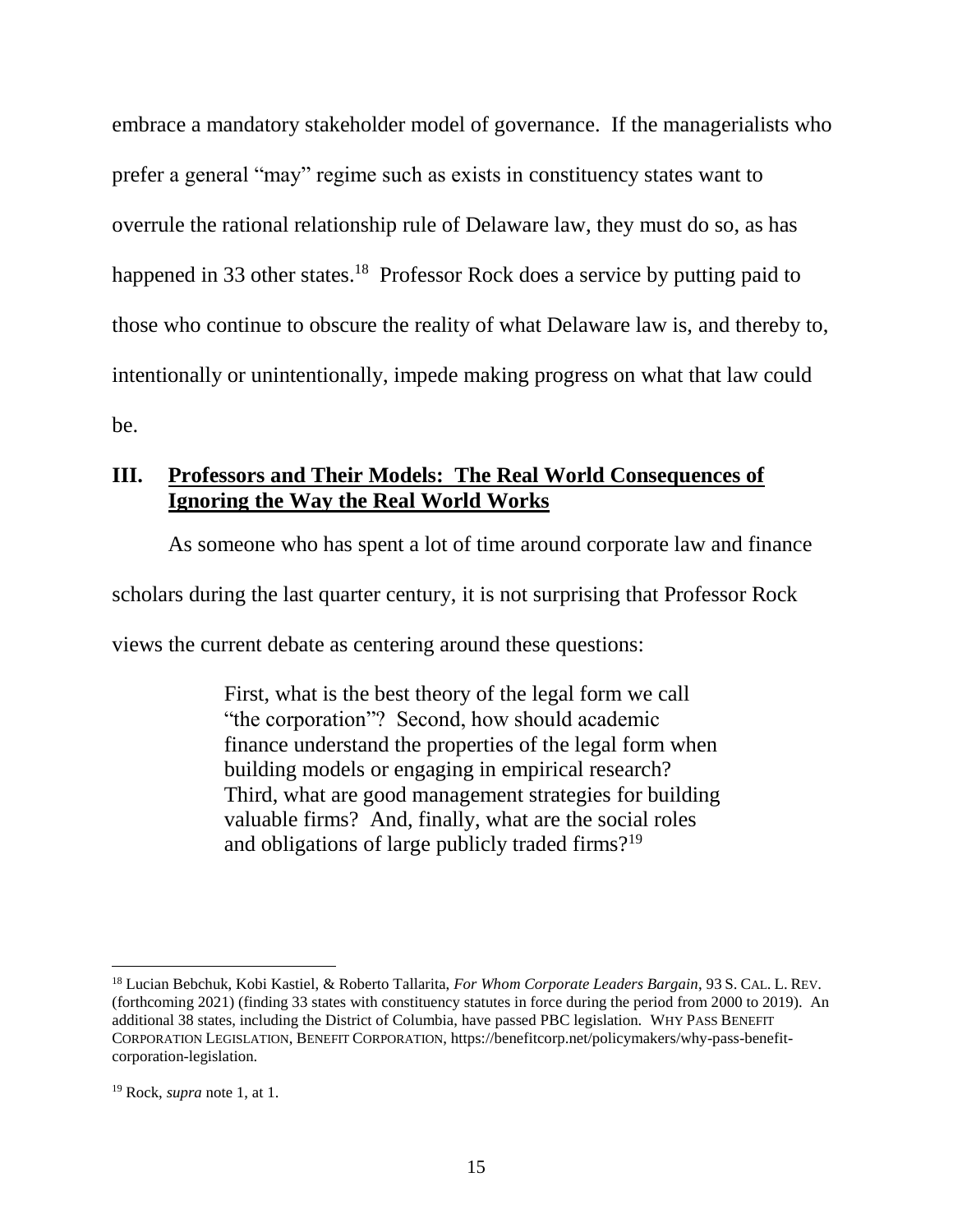I find these questions unintentionally revealing, especially in an article that is in many ways refreshingly clear of academic cant. The first question, by way of example, seems one that only professors would put the way Professor Rock does. Most statute writers and policy makers do not think about the best theory in that verbiage; those who are focused on the right thing—positive and fair public policy—think about what structure of regulation or governance will produce the most socially desirable outcome. In this domain, my sense is that the real-world participants to the debate divide on this basic question: is it better for society if corporations focus solely or mostly on making profits for stockholders? Or should corporations focus in equal measure on treating all their stakeholders with respect? From this, they then proceed, or should, to more instrumental questions, such as what allocation of powers to various corporate stakeholders best facilitates their view of the good? In this calculus, I dare say most drafters of corporate law statutes have had little regard for late-arriving theories like "nexus of contracts" or the "associational model."<sup>20</sup> They have historically drawn analogies to techniques of direct and republican democracy to channel the exercise of corporate power.<sup>21</sup>

<sup>20</sup> *See, e.g.*, Michael C. Jensen & William H. Meckling, *Theory of the Firm: Managerial Behavior, Agency Costs, and Ownership Structure*, 3 J. FIN. ECON. 305 (1976) (setting forth nexus of contracts theory of the firm).

<sup>21</sup> Some scholars resist this notion. The scholarship of Nikolas Bowie undermines their position. *See generally* Nikolas Bowie, *Corporate Personhood v. Corporate Statehood*, 132 HARV. L. REV. 2009 (2019) (reviewing ADAM WINKLER, WE THE CORPORATIONS: HOW AMERICAN BUSINESSES WON THEIR CIVIL RIGHTS (2018)) (describing the connection between the charters of colonies and corporations, and how their development has been influenced by political philosophy). Interestingly, those who do so often find an article written by Michael Jensen and William Meckling in the year of the bicentennial a source of inspiration and novel insight. *See* Michael C. Jensen & William H. Meckling, *Theory of the Firm: Managerial Behavior, Agency Costs, and Ownership Structure*, 3 J. FIN. ECON.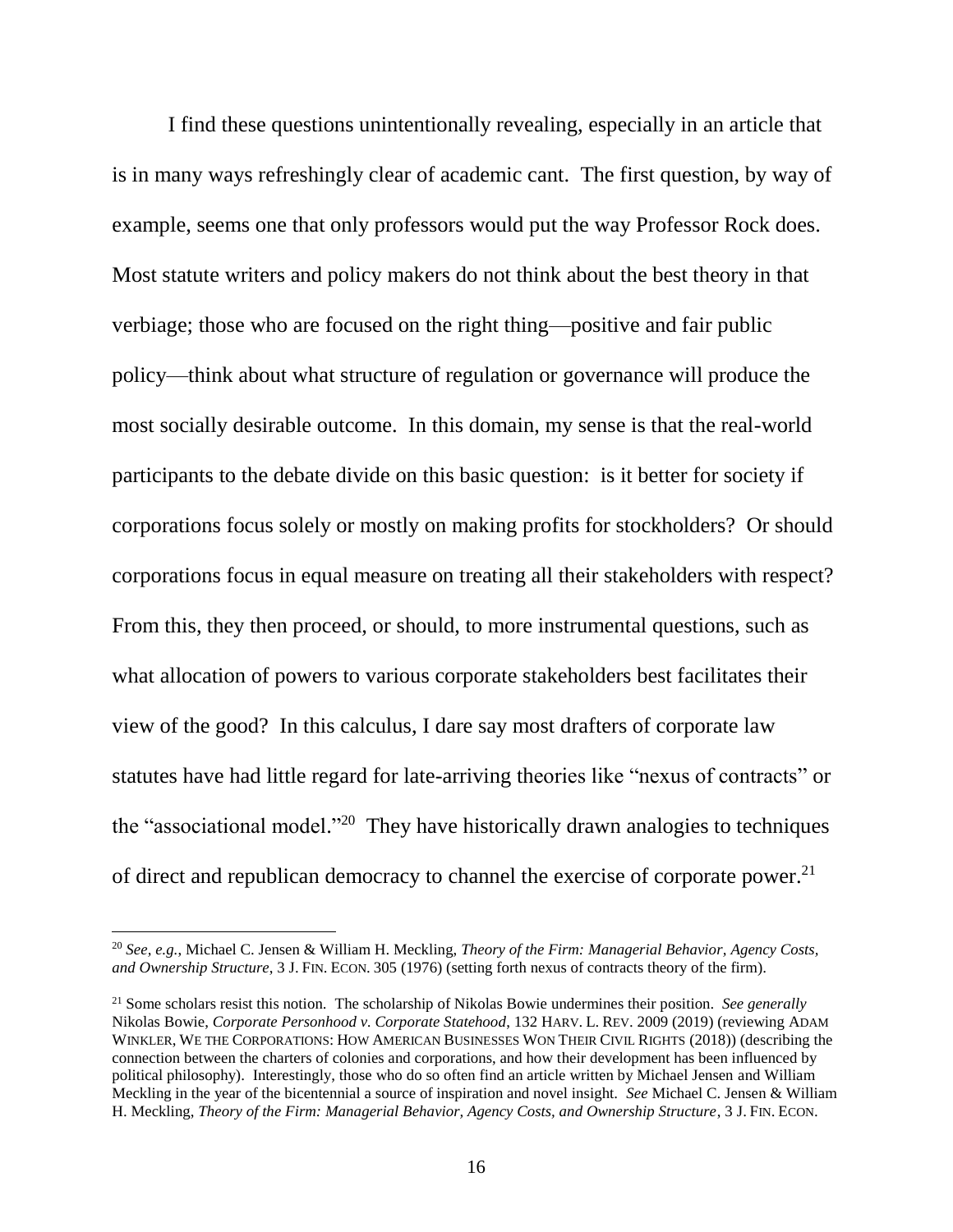Likewise, Professor Rock's second question—"how should academic finance understand the properties of the legal form when building models or engaging in empirical research"—is one specific to law and economic scholars, not policy makers. But that question and the third—what are good management strategies for building valuable firms—underscore just how influential academic framing can be in skewing not only academic thought itself, but public policy. The second question, for example, uses the "properties of the legal form" as a building block for how finance professors should think about the value of corporations. But if that means that finance professors should assume, by way of example, that what is important in valuing firms is only their value to the holders of their equity, then the model they build will tend to reflect that. Similarly, if the value of the firm to society is equated with solely its value to stockholders, that will affect what is a "valuable firm" and what management strategies best create them.<sup>22</sup>

To this point, one of the most interesting parts of Professor Rock's paper was his discussion of how elite finance professors and their law school

<sup>305 (1976).</sup> This article is, in essence, a recitation of how, with the right use of checks and balances, disaggregated investors can productively entrust their capital to centralized management. This was the same problem that the Federalist Papers and that thinkers like John Locke and Henri Montesquieu had pondered in forming a national government, and corporate law statutes employ many of their same tools.

<sup>&</sup>lt;sup>22</sup> In another paper, Professor Rock focuses more deeply on the connection between business purpose and firm outcomes, and cites scholars such as Claudine Gartenberg, Andrea Prat, and George Serafeim, who show that purpose-driven companies create more value by focusing on stockholder-focused metrics, like return on assets and Tobin's Q. Edward B. Rock, *Business Purpose and the Objective of the Corporation* (NYU L. & Econ. Research Paper, No. 20-44, 2020), https://ssrn.com/abstract=3724710.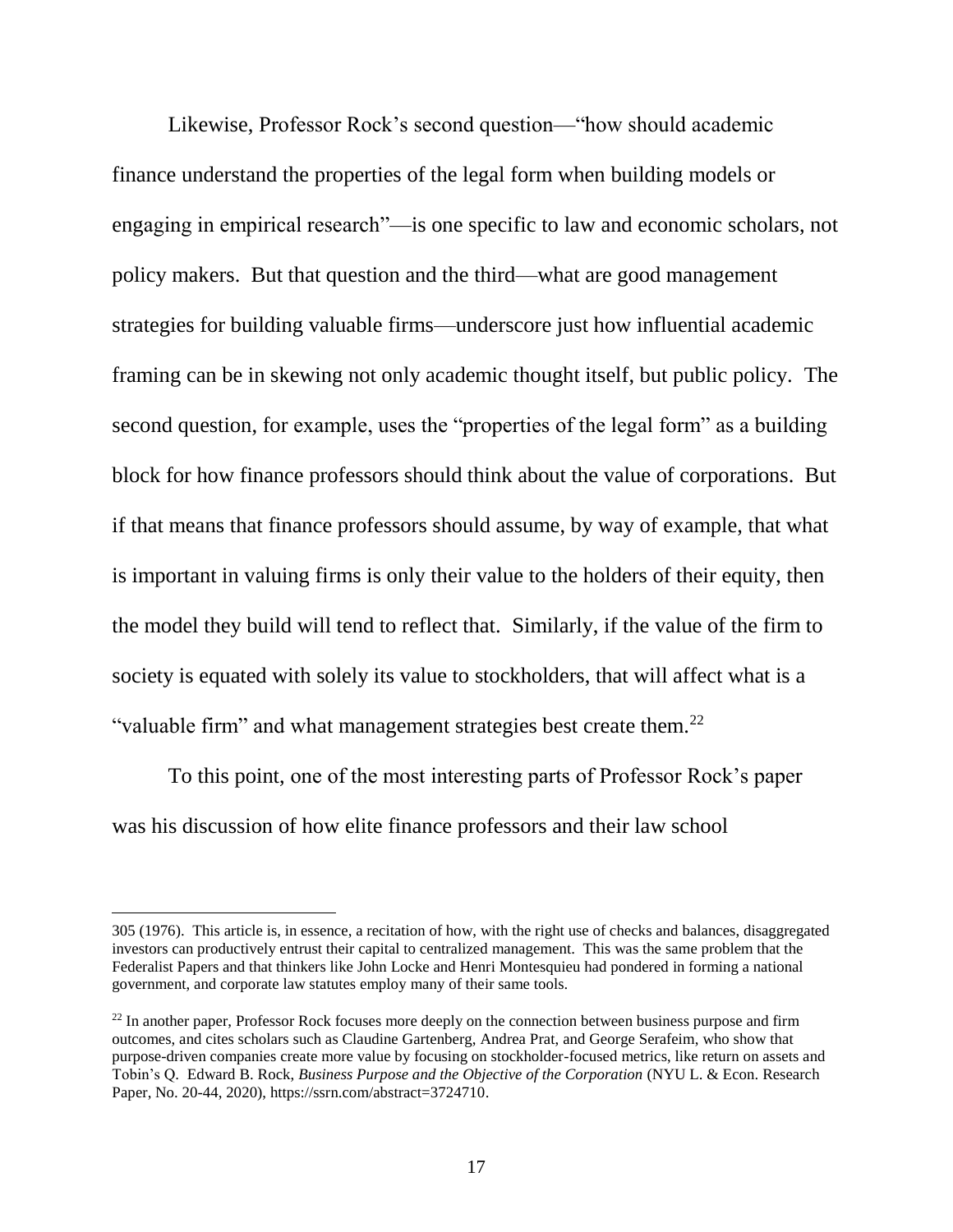counterparts look at the value of corporations. Professor Rock persuasively shows that the predominant way to measure the value of a corporation to society is just to figure out the value at which its equity will sell. Even more sophisticated metrics than just current stock price, such as Tobin's Q, ultimately focus on figuring out a proxy for the value of a company to just one constituency—stockholders.<sup>23</sup>

Another way that these measures have historically affected the debate about corporate purpose is not discussed by Professor Rock, but his incisive essay alludes to it. In discussing his third question about the relationship of purpose to corporate value in a related essay, Rock cites literature that attempts to show that corporations with a clear purpose beyond just profit—some mission of making the world a better place, if only by the quality of the products or services sold—are more valuable.<sup>24</sup> But the measures of values used are ones traditionally associated with stockholder value. This method of measuring value has long had a distorting effect on the purpose debate. As far back as Marty Lipton's iconic *Takeover Bids in the Target's Boardroom* article,<sup>25</sup> advocates of stakeholder governance have tried to show that their view of the world is actually better, not just to diversified investors, but to a hypothetical stockholder who is long just the particular company

<sup>23</sup> Rock, *supra* note 1, at 17.

<sup>24</sup> *See* Rock, *supra* note 1, at 20–23.

<sup>25</sup> Martin Lipton, *Takeover Bids in the Target's Boardroom*, 35 BUS. LAW. 101, 108 (1979) (explaining that "shareholders have profited in the overwhelming majority of defeated takeovers").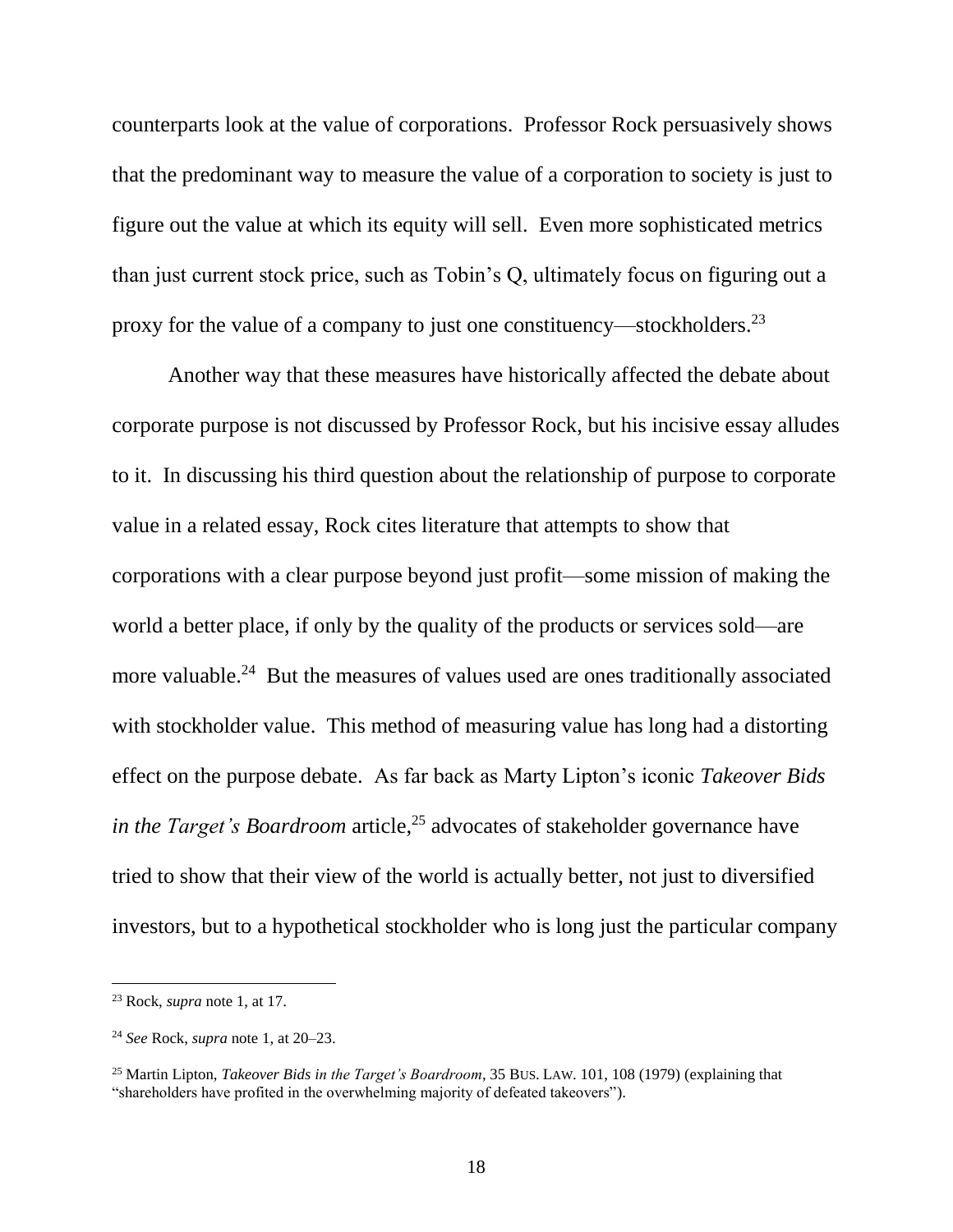that is subject to a takeover or an activist campaign. They do so by trying to show that takeover bids and activism were not associated with higher firm values based on metrics solely addressing stock price over some time horizon.<sup>26</sup> As some of the scholarship Rock averts to in the debate about corporate purpose and value illustrates, this essential framing of the debate continues, with the fight being over whether a focus on short-term stock price maximization is likely to foster or harm long-term value creation.<sup>27</sup> But even this framing necessarily tilts the debate by making advocates of stakeholder governance play uphill and against the wind. Even from the standpoint of stockholders, a focus solely on one target company's fate, rather than the effect of corporate governance rules on overall outcomes

<sup>&</sup>lt;sup>26</sup> In prior work, I collected abundant citations to scholars on both sides of the debate on the question of whether activism increased or decreased firm value, almost of all which use share price or share price proxies for that purpose. *See*, *e.g*., Leo E. Strine, Jr., *Who Bleeds When the Wolves Bite?: A Flesh-and-Blood Perspective on Hedge Fund Activism and Our Strange Corporate Governance System*, 126 YALE L.J. 1870, 1938-42 (2017); Strine, *The Dangers of Denial*, *supra* note 11, at 787 n.102 (collecting scholarly articles on this and related subjects, such as whether "say on pay" increases shareholder value).

Some scholars have even tried to analyze whether corporate governance changes proposed by policy makers, such as Securities and Exchange Commission's proxy access proposals, or made by judicial decisions, such as *Airgas, Inc.*  v. *Air Prods. & Chems., Inc.*, 8 A.3d 1182, 1194-95 (Del. 2010), were good for stockholders by doing event studies about the correlation of the stock market to those decisions. *See, e.g.*, Joseph A. Grundfest, *Measurement Issues in the Proxy Access Debate* (Rock Ctr. for Corp. Gov. Stanford U., Working Paper No. 71; Stanford U. L. Sch. L. & Econ. Olin, Working Paper No. 392, 2010), https://papers.ssrn.com/sol3/papers.cfm?abstract\_id=1538630 (discussing empirical data indicating that the SEC's proxy access proposal reduced shareholder wealth); Bo Becker, Daniel Bergstresser, & Guhan Subramanian, *Does Shareholder Proxy Access Improve Firm Value? Evidence from the Business Roundtable's Challenge*, 56 J.L. & ECON. 127 (2013) (same); Alma Cohen & Charles C.Y. Wang, *How Do Staggered Boards Affect Shareholder Value?: Evidence from a Natural Experiment*, 110 J. FIN. ECON. 627, 628– 35 (2013) (finding that the Chancery Court's decision in *Airgas*, upholding a shareholder-initiated bylaw amendment to accelerate the date of the next annual shareholder meeting and thus shorten the terms of staggered directors, positively impacted firm value, while the Delaware Supreme Court's decision reversing course negatively impacted firm value); Lucian A. Bebchuk & Alma Cohen, *The Costs of Entrenched Boards*, 78 J. FIN. ECON. 409 (2005) (finding that staggered boards are associated with lower firm value).

<sup>27</sup> Rock, *supra* note 1, at 20.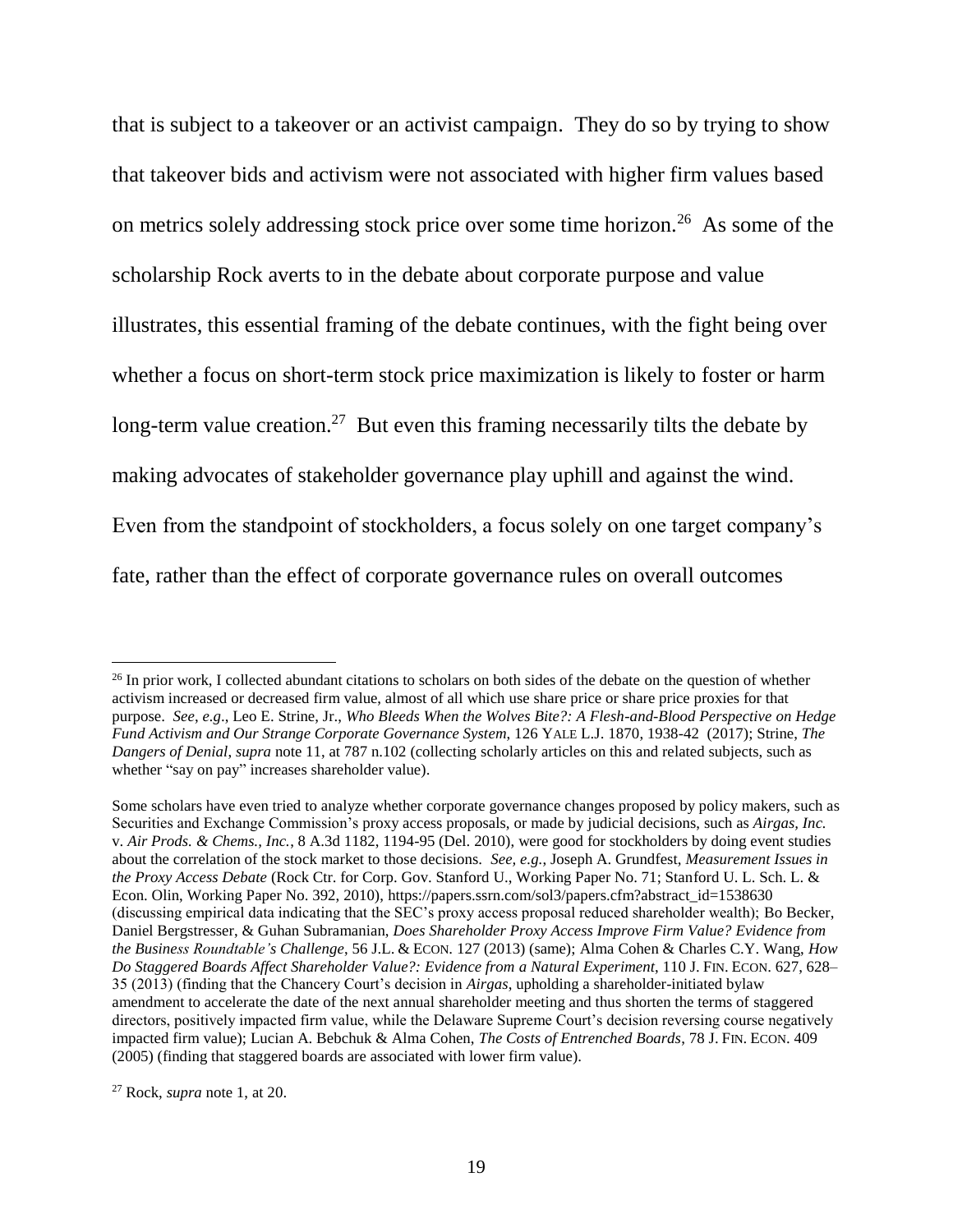relevant to investors, is wrongheaded. For diversified investors, the system that is most beneficial is the one that produces the most sustainable growth in stock value, net of externalities they must bear.<sup>28</sup> Profits at one company, because it received a premium, may not matter if the buyer was another company whose stock the stockholder also held, and if the combined companies then struggle with excessive debt or because the combination did not make sense. And of course, most investors do not own just stock—they also hold debt as a substantial portion of their portfolio, and governance rules that promote equity value at the expense of debt holders may at best involve a value shift, and worse.<sup>29</sup> Put simply, simplified models that are based on the assumption that a corporation's value can be equated with its equity value distort good thinking about corporate governance.<sup>30</sup>

Further to this point, Professor Rock gives a bit less prominence to an accompanying assumption that many of the scholars who do this use to salve their

<sup>28</sup> For an emerging voice's incisive perspective on this, see Madison Condon, *Externalities and the Common Owner*, 95 WASH. L. REV. 1 (2020).

<sup>&</sup>lt;sup>29</sup> Strine, *Wolves, supra* note 26, at 1938–42 (collecting studies suggesting that gains to stockholders from activism do not result from increases in firm value but transfers of value away from workers and creditors to stockholders, and that activism may lead to decreased R&D spending).

<sup>&</sup>lt;sup>30</sup> This is why Professors Hart and Zingales, cited by Professor Rock, propose that companies focus on making decisions maximizing the overall welfare of presumably diversified investors. Rock, *supra* note 1, at 18 (citing Oliver Hart & Luis Zingales, *Companies Should Maximize Shareholder Welfare Not Market Value*, 2 J. L. FIN. & ACCT. 247 (2017)).

Similarly, for an excellent article arguing that pension fund trustees should not only be allowed but required to consider the broader economic interests of their fund beneficiaries in key issues, such as preserving their jobs, in governing the fund, see David H. Webber, *The Use and Abuse of Labor's Capital*, 89 NYU L. REV. 2106 (2014).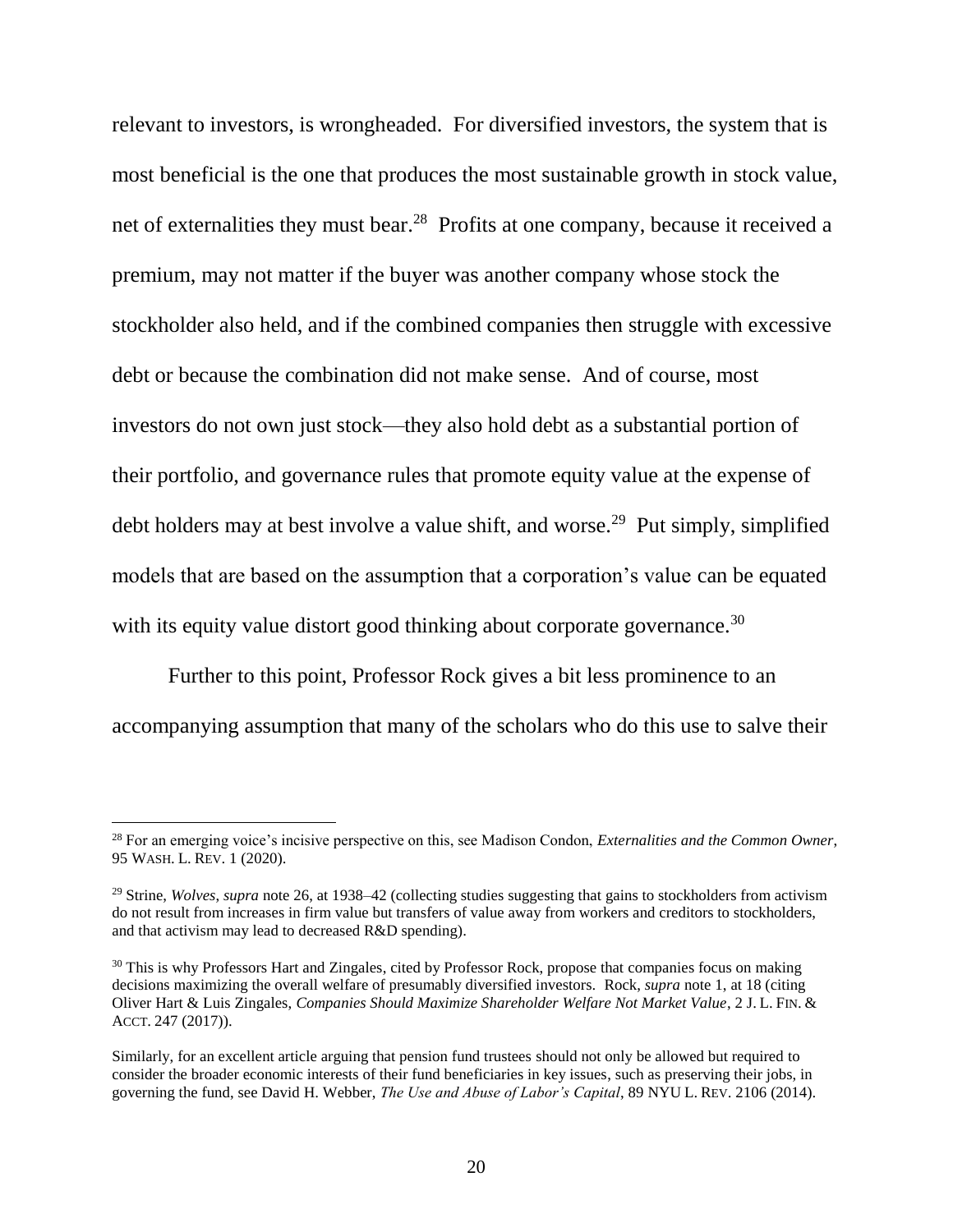consciences, and to silence the noise from their brain that screams the obvious: the value of a corporation cannot be reduced to just the price its equity would sell for. That moral balm comes out of the residual claimant theory. A simpler intellectual compound has perhaps never been conceived. It rests on the idea that as a matter of law, creditors get paid before stockholders. For stockholders to profit, all creditors must be satisfied. Therefore, if we run corporations in a way that maximizes the surplus for stockholders, that will be best for the world, because all other corporate claimants will get their just desserts, and by seeking to grow the pie to benefit stockholders, the maximum social benefit will result.<sup>31</sup>

That not much of this is close to true has not mattered much in turning scholars toward the more complex inquiries that are necessary to measure the realworld value of and, just as important, the costs imposed on society by specific firms. If the way the world worked was that stockholders could harvest every ten to twenty years, perhaps the residual claimant theory would have some power. In that kind of summing-up, workers who had relied upon corporate promises and had made sacrifices would be treated fairly and get their due. Communities that gave

<sup>31</sup> For a good description of the basic argument for this perspective, see William T. Allen, *Our Schizophrenic Conception of the Business Corporation*, 14 CARDOZO L. REV. 261, 269–70 (1992). For a succinct takedown of the residual claimant model, see Lynn A. Stout, *Bad and Not-So-Bad Arguments for Shareholder Primacy*, *supra* note 6, at 1192–95. For other incisive takedowns of the residual claimant model, particularly from the perspective of whether stockholders are more exposed to risk than workers as residual claimants, see Kent Greenfield, *The Place of Workers in Corporate Law*, 39 B.C. L. REV. 283, 302–11 (1998); William Lazonick, *Labor in the 21st Century* 32– 33 (Inst. for New Econ. Thinking, Working Paper No. 4, 2015).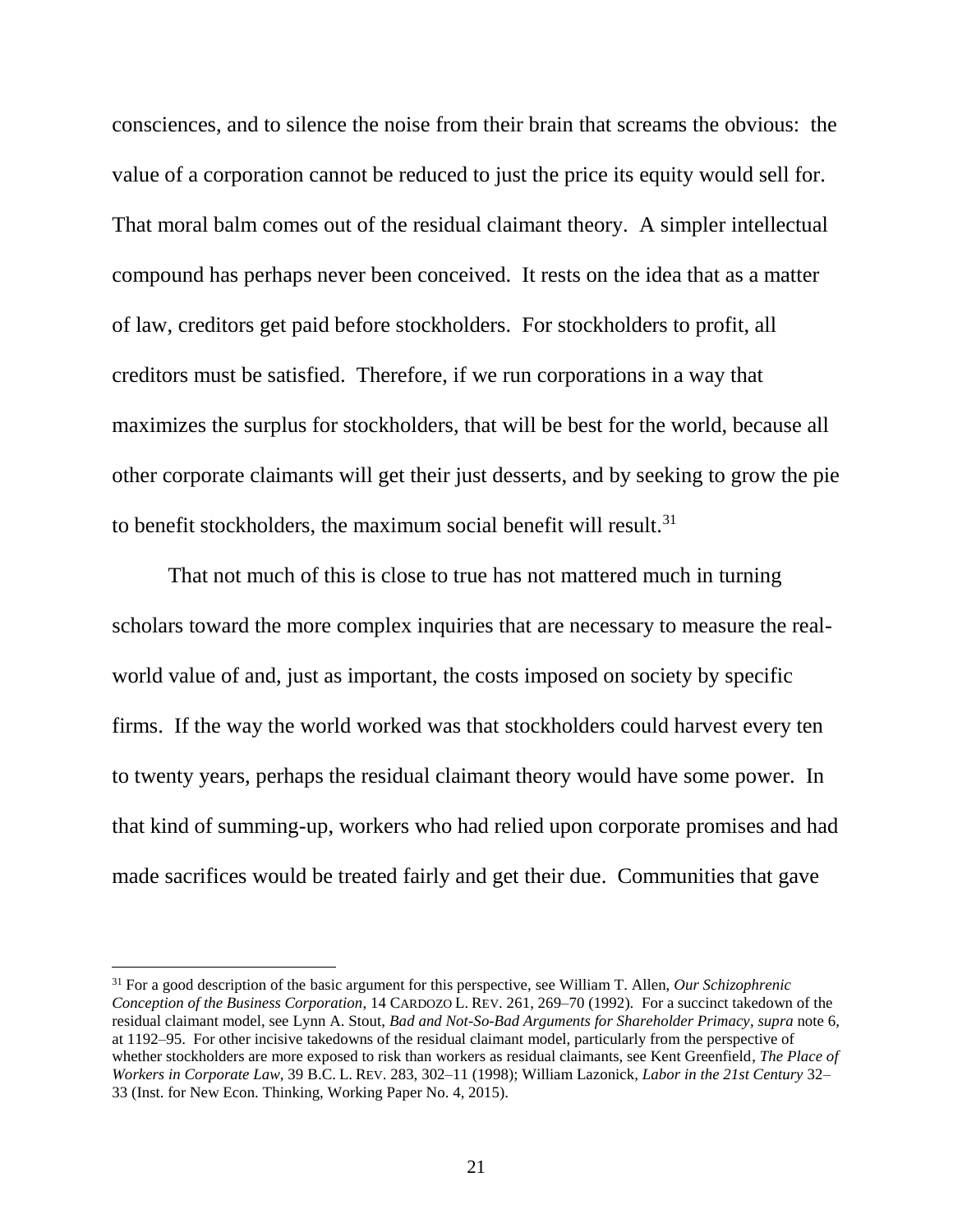tax subsidies and other benefits to companies would get repaid for broken promises, or have the corporation be forced to honor them. Creditors who got short shrift would get trued up. Consumers who were injured would get compensated. Environmental damage would be remediated. Only then would the stockholders feed.

But that is not the way the world works. Diversified stockholders in fact bear less firm-specific risk than most other stakeholders, particularly corporate workers, small creditors, pensioners, and corporate communities who cannot diversify away the risk of getting shafted. And stockholders take all the time. They take when M&A and other activist-driven events occur. They take when they benefit from dividends and buybacks. And after these events, the corporations involved have not infrequently gone insolvent, downsized due to excessive leverage, shirked pension plans at the expense of pensioners and taxpayers, left communities out substantial tax dollars and without the benefits they were promised for forsaking them, and caused environmental and consumer harm that is not fully remediated.

To be fair to my friend Professor Rock, he mostly averts to the academic models to say that they reflect an insight into what elite finance scholars believe is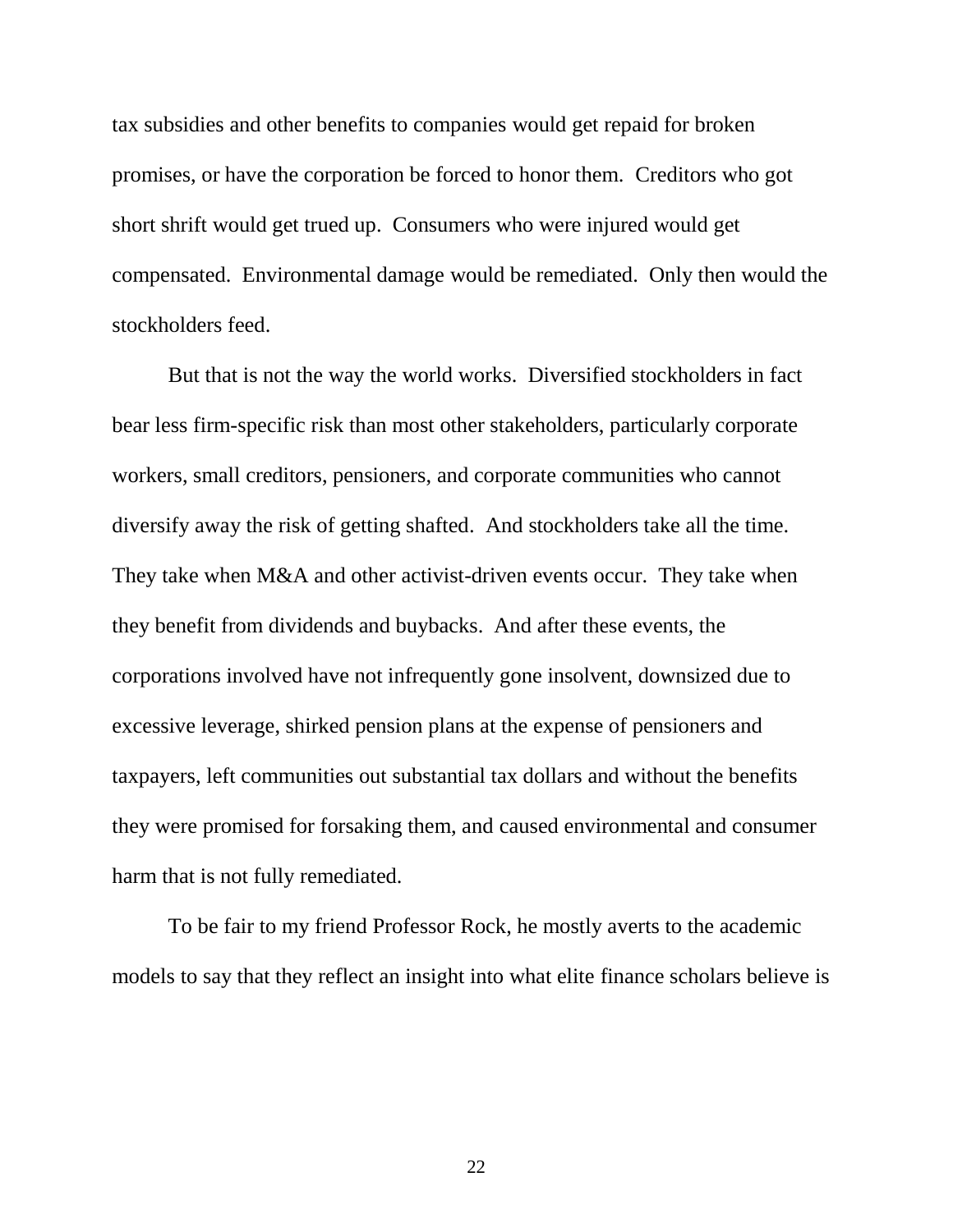the purpose of for-profit corporations.<sup>32</sup> Because their models all focus on stockholder value, he rightly argues that this suggests that they believe the purpose of corporations is primarily to benefit stockholders.<sup>33</sup>

But Professor Rock's acknowledgment that ideas and ideology matter<sup>34</sup> also suggests that the unthinking perpetuation of these models has itself contributed to a mistaken approach to corporate governance that embraced the idea that making companies more and more responsive to stockholders was a good thing. If something had the effect of durably raising stock prices, then it must have been positive.<sup>35</sup>

Lost in this, of course, is the reality that the measure of a company's equity value just comprises the collective view of traders as to what they can extract as stockholders from a company. If the workers of a company can be squeezed successfully, so that there is more for its stockholders, then the equity value goes up. If a company's environmental compliance is less costly and effective than other competitors and tolerated by local regulators in its pockets, its equity value

<sup>34</sup> *Id*. at 22.

<sup>32</sup> Rock, *supra* note 1, at 17–19.

<sup>33</sup> *Id*. at 15–19.

<sup>&</sup>lt;sup>35</sup> Admittedly Professor Rock says that the question for finance scholars "is how firms are actually managed" and that their measures assume that the answer to that question is for the benefit of stockholders. *Id.* at 18. But Professor Rock's framing question is larger, and equating firm value solely with the value to stockholders is problematic not just normatively, but as an accurate description of economic reality.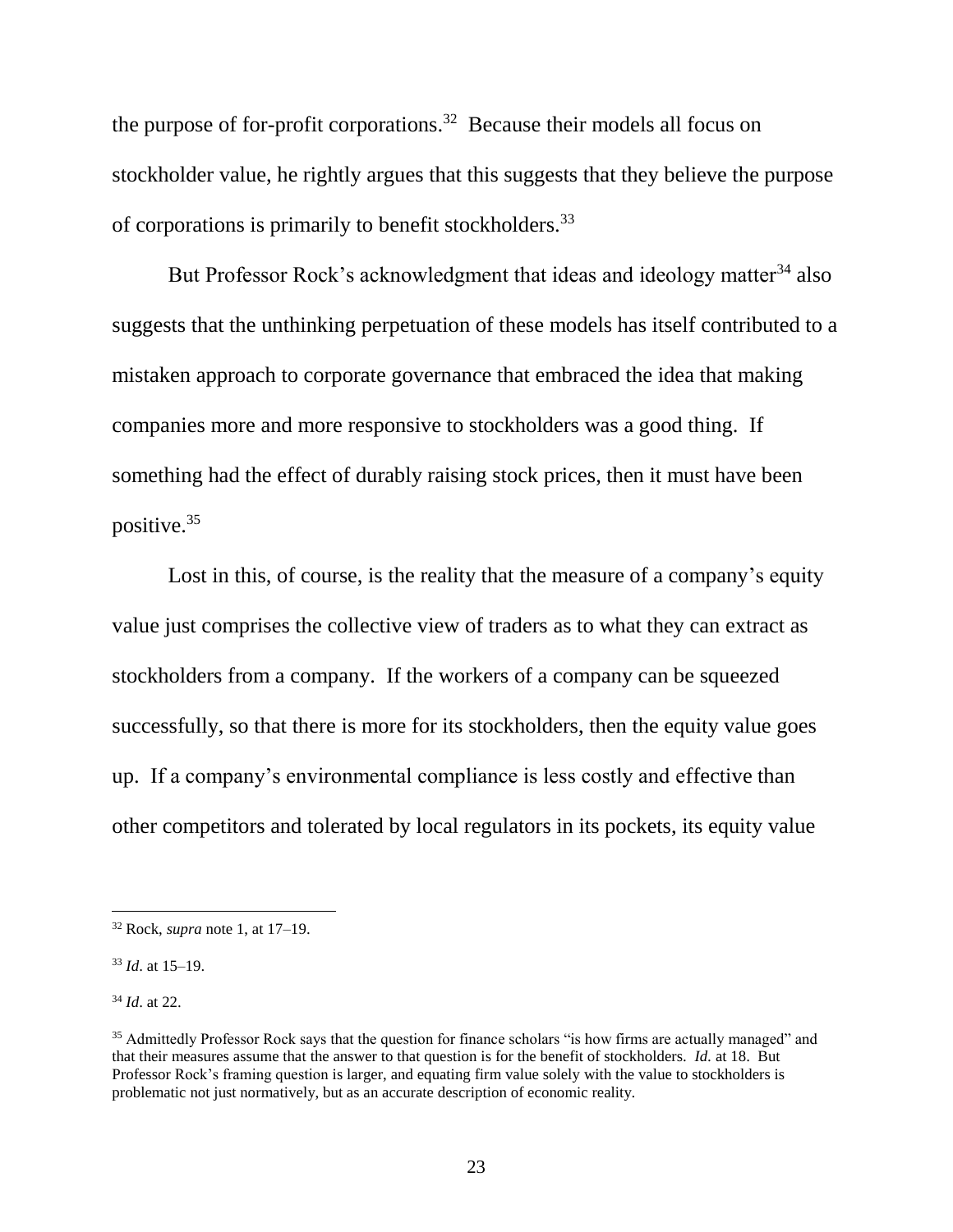can go up.<sup>36</sup> The reason is simple: what the market is measuring is simply what traders think stockholders can get out of investing.

That narrow measure has no compelling relationship to the overall value that a corporation provides to society. A company that provides a six percent return to equity, but that employs 10,000 workers at fair wages and in safe conditions in all its global operations, uses only contractors who do the same, and creates no externalities may well provide more value to society than an industry competitor that provides a nine percent return to equity, but employs far fewer workers directly and at much lower wages, that relies on even lower paid contracted labor, takes few safety protections, and generates externalities such as consumer and environmental harm. Companies can be very competitive in product markets, but decide how to use the proceeds in a way that is much more distributionally useful to society and creates real economic value. And companies can and often have done the opposite, yet the increased value of their equity does not get discounted for the harm done, because the stock market does not care about that—at least until the company gets caught and there is some short-term sell-off. Importantly, because corporate power has been used to undermine the regulatory protections for

<sup>36</sup> *E.g.*, Roy Shapira & Luigi Zingales, *Is Pollution Value-Maximizing? The DuPont Case* (Nat'l Bureau Econ. Rsch., Working Paper No. w23866, 2017), https://papers.ssrn.com/sol3/papers.cfm?abstract\_id=3046380 (showing that it can be valuable for stockholders for companies to pollute and create harm if the expected gains outweigh the probability of regulatory detection and action sufficient to strip the company of its gains from improper conduct).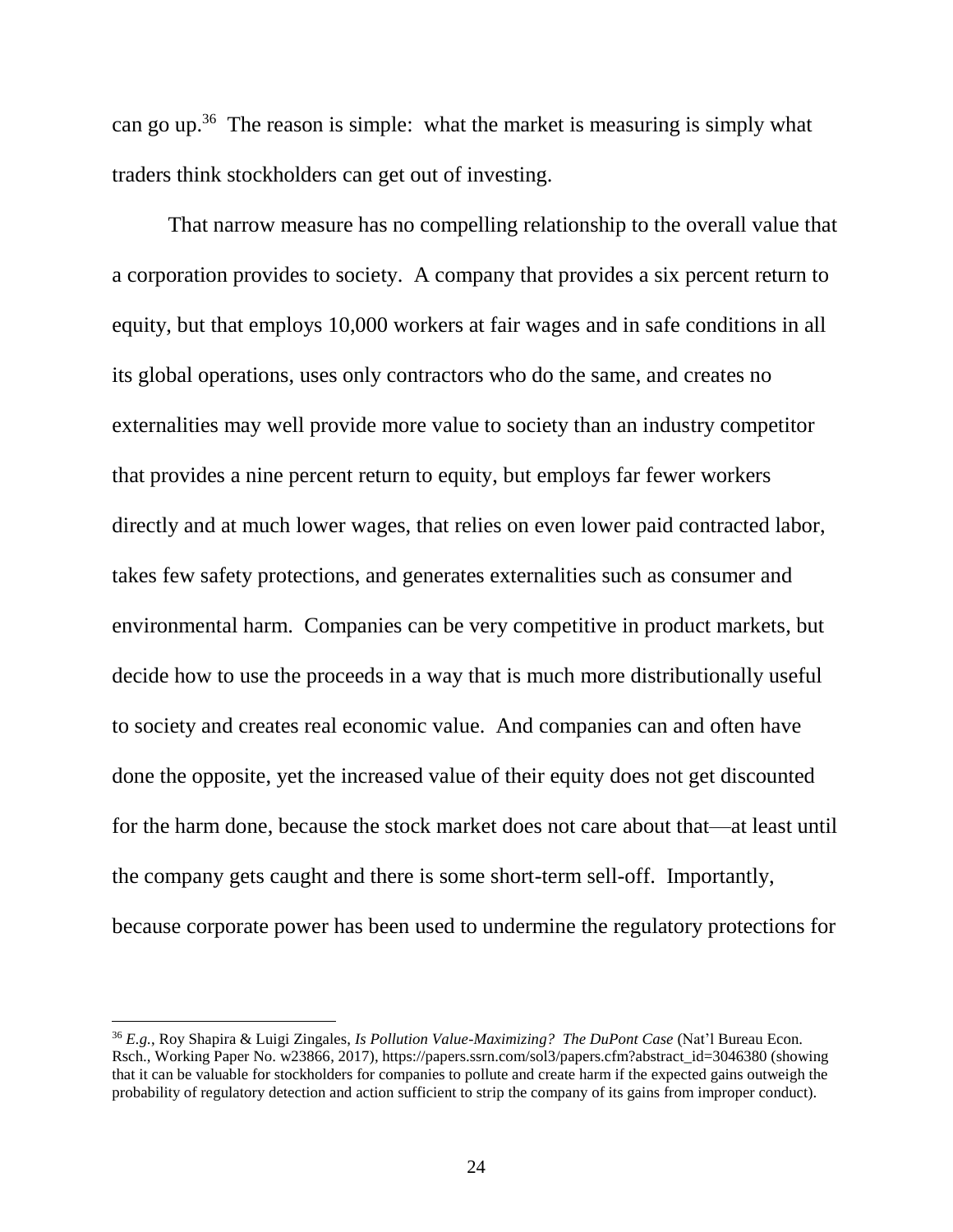stakeholders, the probability that corporate wrongdoing will be punished in a way that makes overreaching more harmful to stockholders than beneficial to them has diminished. In sum, equity value prices this lack of stakeholder protection as a positive, not a negative.

The overall corrosion of this obsession with equity value is also underestimated. By measuring value in a cramped manner that does not take into account important elements of real economic value to society—providing workers with the ability to live decent lives and with the financial resources to spend on goods and services that in turn produce more growth—and that does not take into account costs—externalities imposed on taxpayers, workers, consumers, and diversified investors—these models create a collective incentive for more responsible companies to be more callous to workers, consumers, creditors, the environment, and their communities so that they can compete with companies all too happy to please the stock market by shorting stakeholders and taking regulatory shortcuts.

Not only that, but the single-minded focus on company-specific equity value obscures the question of whether the sum total of each company's rent-seeking is a gain or drag on overall economic growth and social welfare. The sum total of stockholder gains resulting from corporate externalities is not a gain in societal wealth; it is a shift of ill-gotten gains to stockholders. And because stockholders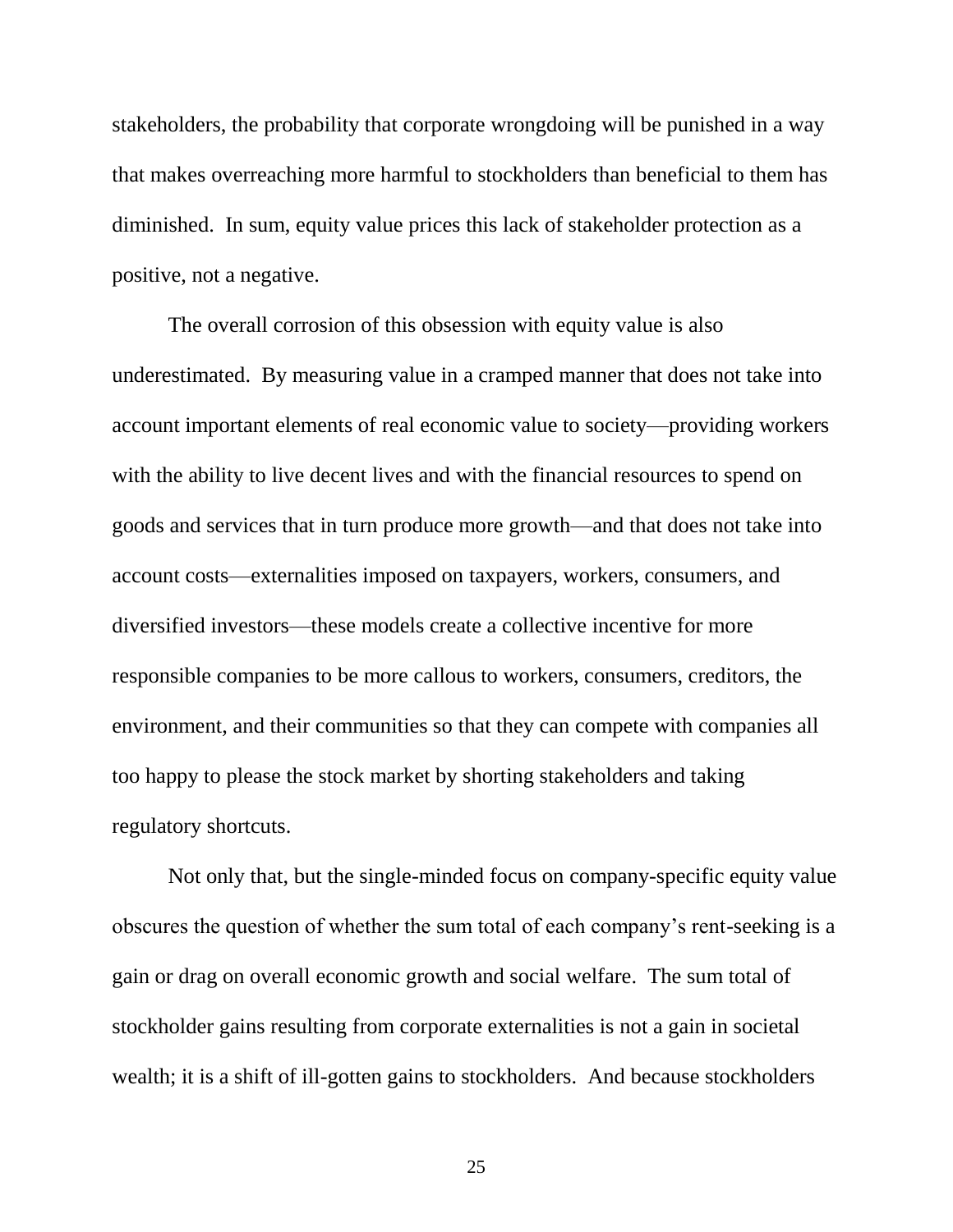are much wealthier than average, this involves an unfair shifting of money from those who have less to those who have more. And it fundamentally involves diverting societal resources that could do greater good to remediating corporate harm, or leaving the injured to take care of their own wounds. Furthermore, the more companies can generate profits by shorting stakeholders and skirting the law, the less they are driven to improve their products and services in a way that creates the potential for a more prosperous society. A society where corporate rentseeking instead of ingenuity becomes more prevalent faces, as Professor Coates so rightly calls out, the risk of becoming Russia. $37$  Models that simplify away anything but what stockholders expect to receive increase that risk, and the current societal debate about the purpose of the corporation is a rebellion in at least some meaningful part against the failure of elite academics to evolve their models to take into account the real world. The strong push for companies to disclose more information about employee, environmental, social and governance ("EESG") factors is just one manifestation of dissatisfaction with the equity value proxy.

Finally, the reasons to be suspicious of equity value as a proxy for overall value have grown considerably. With advances in technology and globalizing

<sup>37</sup> John C. Coates IV, *Corporate Speech & the First Amendment: History, Data, and Implications*, 30 CONST. COMMENT. 223, 224 (2015). Professor Coates sums up the corporate rent-seeking race nicely, worrying that the concerted efforts of big corporations to tilt the regulatory system in a direction that serves their selfish interests "risks economic harms—a package of risks one could call (with some but only some exaggeration) 'the risk of Russia.'" *Id.* In other words, it leads to a crony capitalism that lacks fairness, integrity, and dynamism.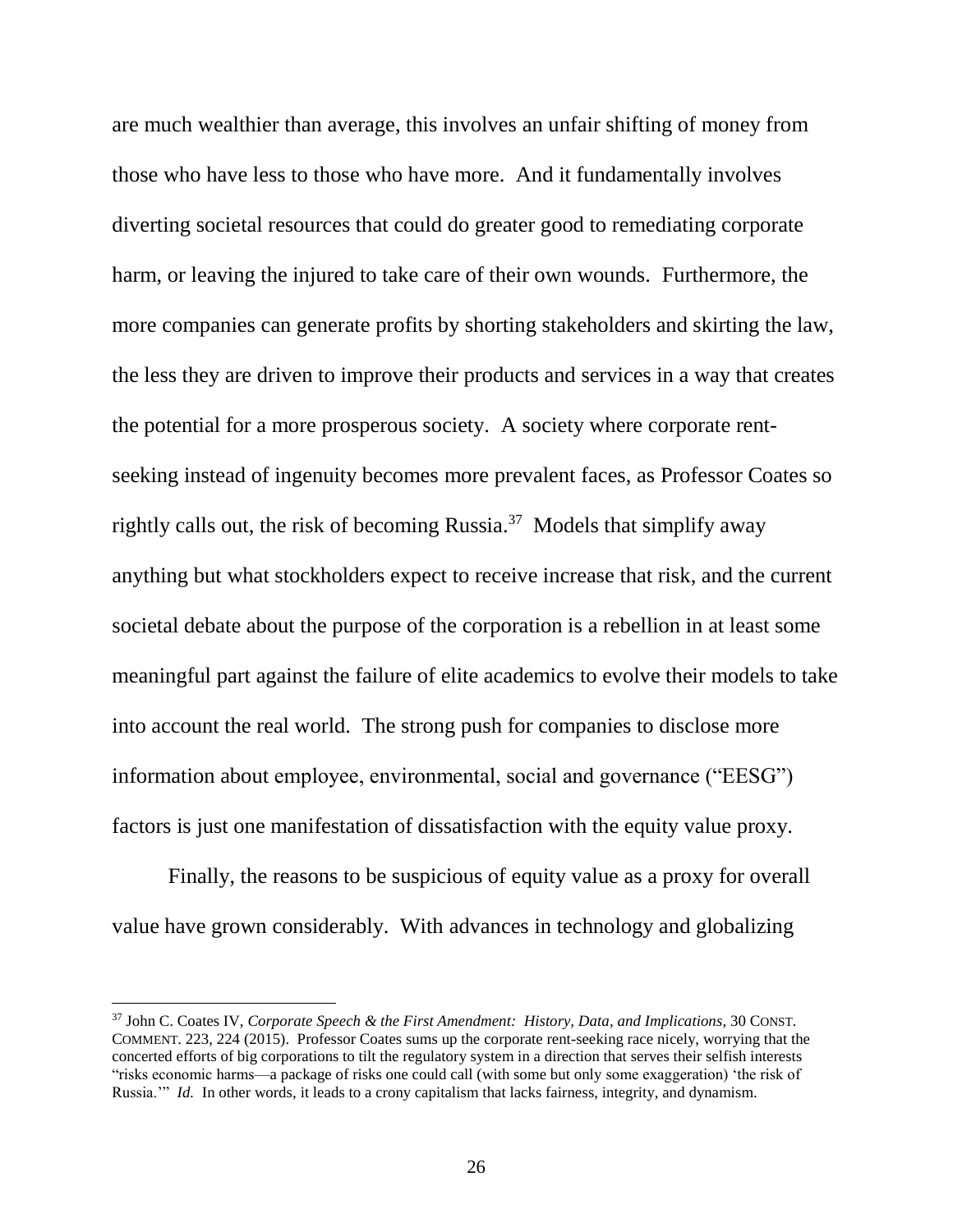markets, the prosperity of a company, its top managers, and its stockholders need not coincide with gains in employment in its headquarters community, an expansion of its worldwide direct workforce, or other positive externalities such as increases in its charitable giving. Instead, it can involve huge gains for a small number of key employees, a large market cap, and the company's conducting its business through contracted labor lacking the wages, benefits, and conditions of employment we would want our children and grandchildren to receive. Corporations not only often have no local identity; they have even been willing to abandon their nations in tax-avoiding inversions. If more people are unwilling to indulge the idea that the "value" of these socially important institutions can be summed up in their stock price, they have good reason.

## **IV. The Sources of the Current Debate: The Justifiable Concerns and Discontent of the Many, Not the Late-Coming Recognition of Elites That Things Must Change**

One of my only genuine quibbles with Professor Rock's incisive essay is his sourcing of the current debate over the purpose of corporations in our society to late-arising symptoms of long-simmering discontent. To trace this debate to statements by the head of a huge money management firm and the Business Roundtable<sup>38</sup> is like tracing the American Revolution to Cornwallis's surrender and

<sup>38</sup> Rock, *supra* note 1, at 2 (tracing the current debate to statements by Larry Fink, the head of the investment management firm BlackRock, and the Business Roundtable, in 2018 and 2019 respectively).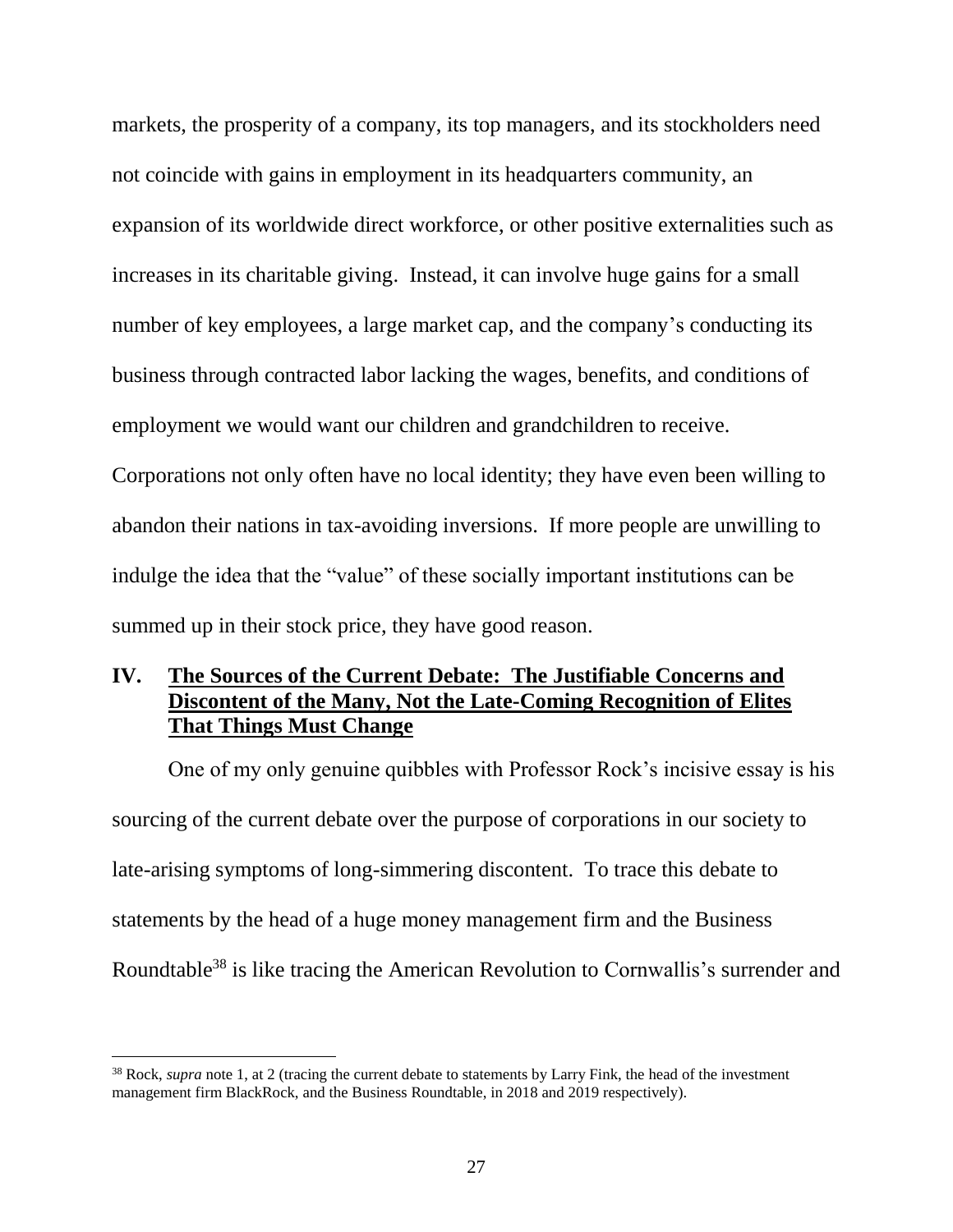the ceding of the colonies by George III. In fact, John Adams said it was a mistake to say the American Revolution started even at the much earlier skirmish at Lexington and Concord, tracing it to the prior acts of civil resistance that preceded the start of formal warfare.<sup>39</sup> When representatives of the very business elites who have been the winners of the redistribution signal their recognition from the working many to the "haves" that our corporate governance system is broken, that is not the start of something; it is the signal that the simmer is threatening to boil over. Before an establishment gets burned, its wiser and more enlightened leaders often speak up to push for a rebalancing that largely preserves the existing order and ameliorates the conditions that have given rise to widespread discontent. In my view, that is what the statements of the Business Roundtable and money managers like BlackRock, State Street, and Vanguard signal: a recognition that an economic system that is so skewed toward the few will not continue to be tolerated by the many.

As a matter of fair attribution, I would have liked to see Professor Rock credit not these late-arriving elites, but rather the many activists and scholars who came to this view and acted on it before it was popular to do so. Within the

<sup>39</sup> *From John Adams to Hezekiah Niles, 13 February 1818*, FOUNDERS ONLINE, NATIONAL ARCHIVES, https://founders.archives.gov/documents/Adams/99-02-02-6854 ("The Revolution was effected before the War commenced. The Revolution was in the Minds and Hearts of the People. A Change in their Religious Sentiments of their Duties and Obligations.").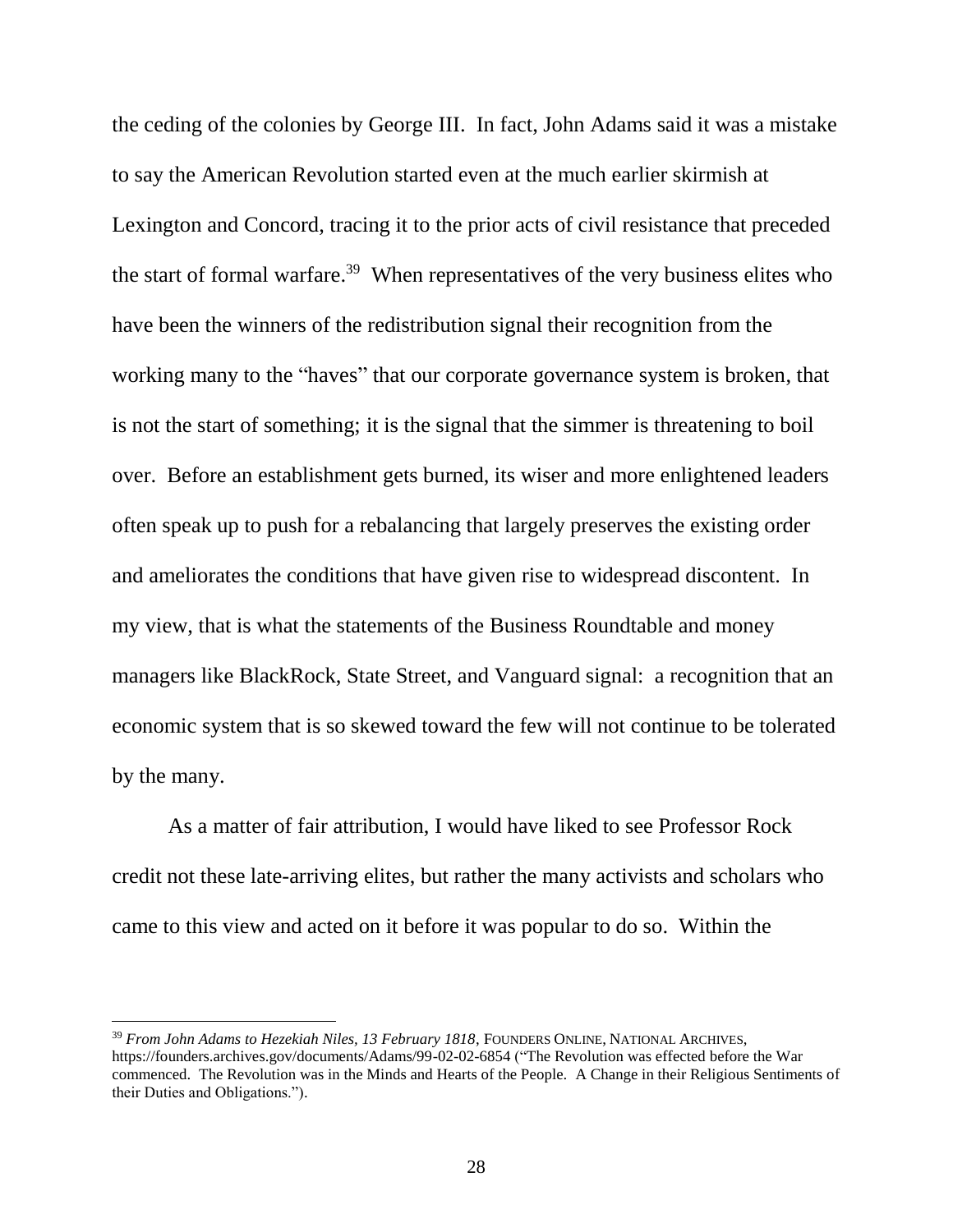corporate law academy, scholars who worried about the skewed outcomes produced by our corporate governance system for working people and our environment never got as much attention as those who pushed for tearing down takeover defenses and making it easier for activist investors to influence company policies, and to tie CEO pay to total stock returns. This stockholder-focused scholarship was not without contention, but it primarily centered on the question of whether corporate governance changes would have the effect of increasing stock prices (or some proxy for it like Tobin's Q)—the blinkered metric that many corporate law academics took to be the correct measure, often without thinking deeply about it.<sup>40</sup> As Professor Rock himself points out, this narrow prism was often justified by the idea that other bodies of law took care of matters like the fair treatment of workers or even creditors, consumer safety, and the protection of our environment. Plus, positive law could theoretically even out the portions of the

<sup>40</sup> The debate between Rob Daines and Guhan Subramanian illustrates this. *Compare* Robert Daines, *Does Delaware Law Improve Firm Value?*, 62 J. FIN. ECON. 525 (2001) (presenting evidence that Delaware corporate law improves firm value), *with* Guhan Subramanian, *The Disappearing Delaware Effect, Journal of Law, Economics, & Organization* 32–59 (Harvard Olin Ctr. L., Econ., & Bus., Discussion Paper No. 391, 2002), https://ssrn.com/abstract= 345040 (refining Daines's methodology and presenting evidence that his identified trend did not continue after 1996). Another example is the various debates between Lucian Bebchuk, on the one hand, and those more skeptical of takeovers and activism on the other. *Compare* Bebchuk & Cohen, *The Costs of Entrenched Boards*, *supra* note 26 (finding that staggered boards are associated with lower firm value), *and* Lucian Arye Bebchuk, John C. Coates, IV, & Guhan Subramanian, *The Powerful Antitakeover Force of Staggered Boards: Theory, Evidence, and Policy*, 54 STAN. L. REV. 887 (2002) (same), *with* Steven M. Bainbridge, *Director Primacy in Corporate Takeovers*, 55 STAN. L. REV. 791, 817–18 (responding to Bebchuk, Coates, and Subramanian, and arguing that their "shareholder primacy [model] is both normatively and positively inferior to the director primacy model"), *and* Martijn Cremers, Lubomir P. Litov, & Simone M. Sepe, *Staggered Boards and Long-Term Value, Revisited*, 126 J. FIN. ECON. 422 (2017) (finding that staggered boards can be positive for firm value), *and* Richard H. Koppes, Lyle G. Ganske & Charles T. Haag, *Corporate Governance Out of Focus: The Debate Over Classified Boards*, 54 BUS. LAW. 1023, 1025–26 (1998) (arguing that staggered boards "best serve the interests of shareholders and management in many situations").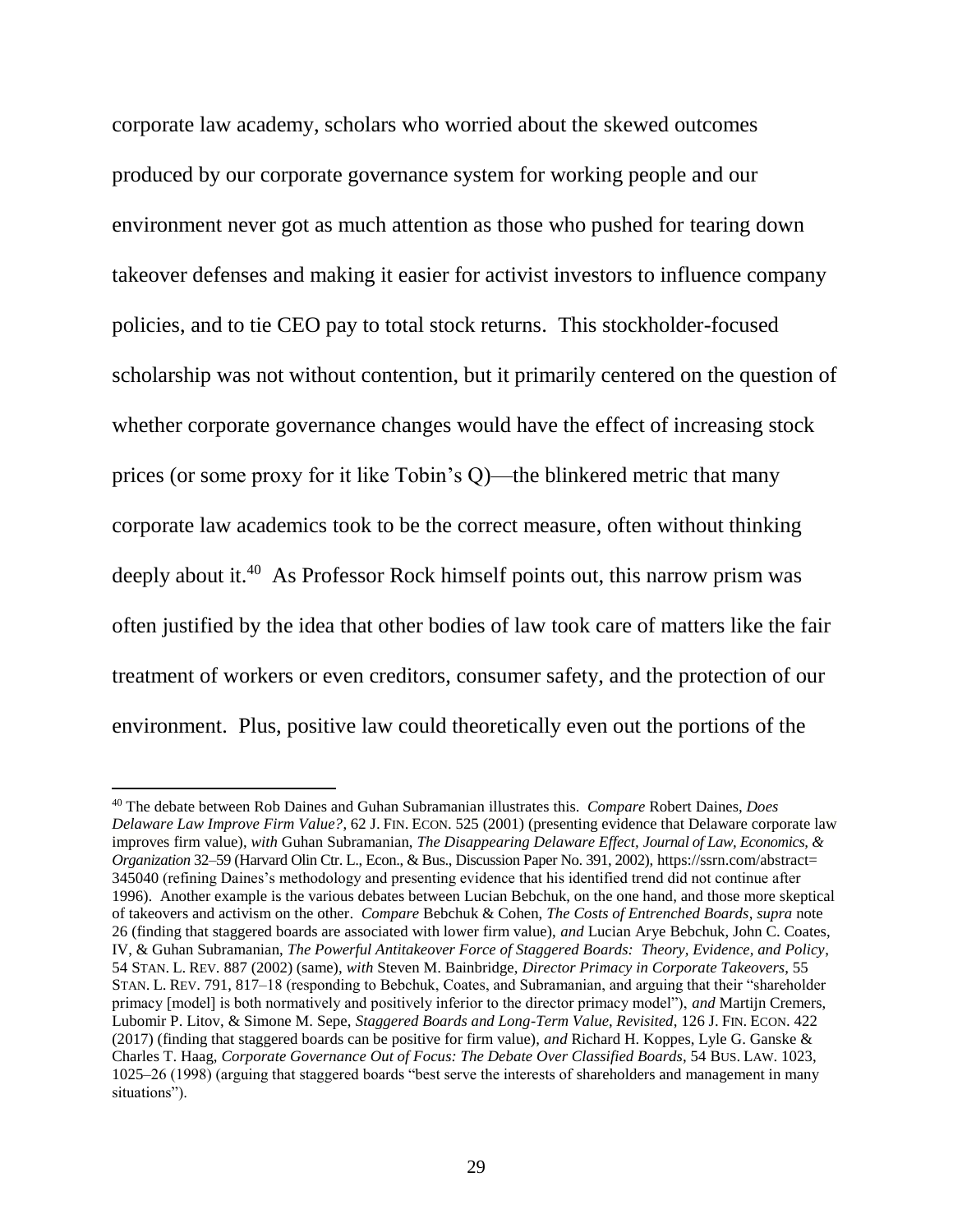economic pie by redistributive taxing and spending policies.<sup>41</sup> Corporate law itself could just focus on the more burning question of whether the rules of corporate governance were optimally designed to increase stock prices. Indeed, even a herd of elite law and economics scholars obsessed with agency costs largely ignored that most Americans were now stockholders of money managers, not companies themselves, and that these money managers had huge agency problems that made it difficult to align their actions with that of their diversified human investors. The predominant strain was just on squeezing corporate management to get more juice to the stockholders,<sup>42</sup> with pushback from a few traditionalist scholars who argued that there was long-term value to stockholders in a more managerialist model that reduces some of the short-term pressures of the market.<sup>43</sup> Scholars who worried about other stakeholders were largely lumped into a general category of corporate social responsibility and not taken very seriously by those predominating at the elite law schools.

<sup>&</sup>lt;sup>41</sup> I say theoretically for two important reasons. First, because of the influence of corporate and business elites on our political process, the likelihood of this happening has been rendered minuscule. Second, my sense is that the scholars most likely to point to redistribution by government, rather than the need to make corporations pay fair wages, are the *least* likely as a class to support the taxing and spending policies that would be necessary to achieve anything like fairness.

 $42$  A primary means of doing so was making companies more susceptible to immediate market whims, through successful efforts to get rid of classified boards, turn decisions to withhold a proxy into a "no" vote that can unseat a director, and to have annual "say on pay" votes even though no rational person believes executive pay should be set on a year to year basis.

<sup>43</sup> *See, e.g.*, Stephen M. Bainbridge, *The Business Judgment Rule as Abstention Doctrine*, 57 VAND. L. REV. 83, 86 (2019) (arguing that director discretion best advances stockholder wealth).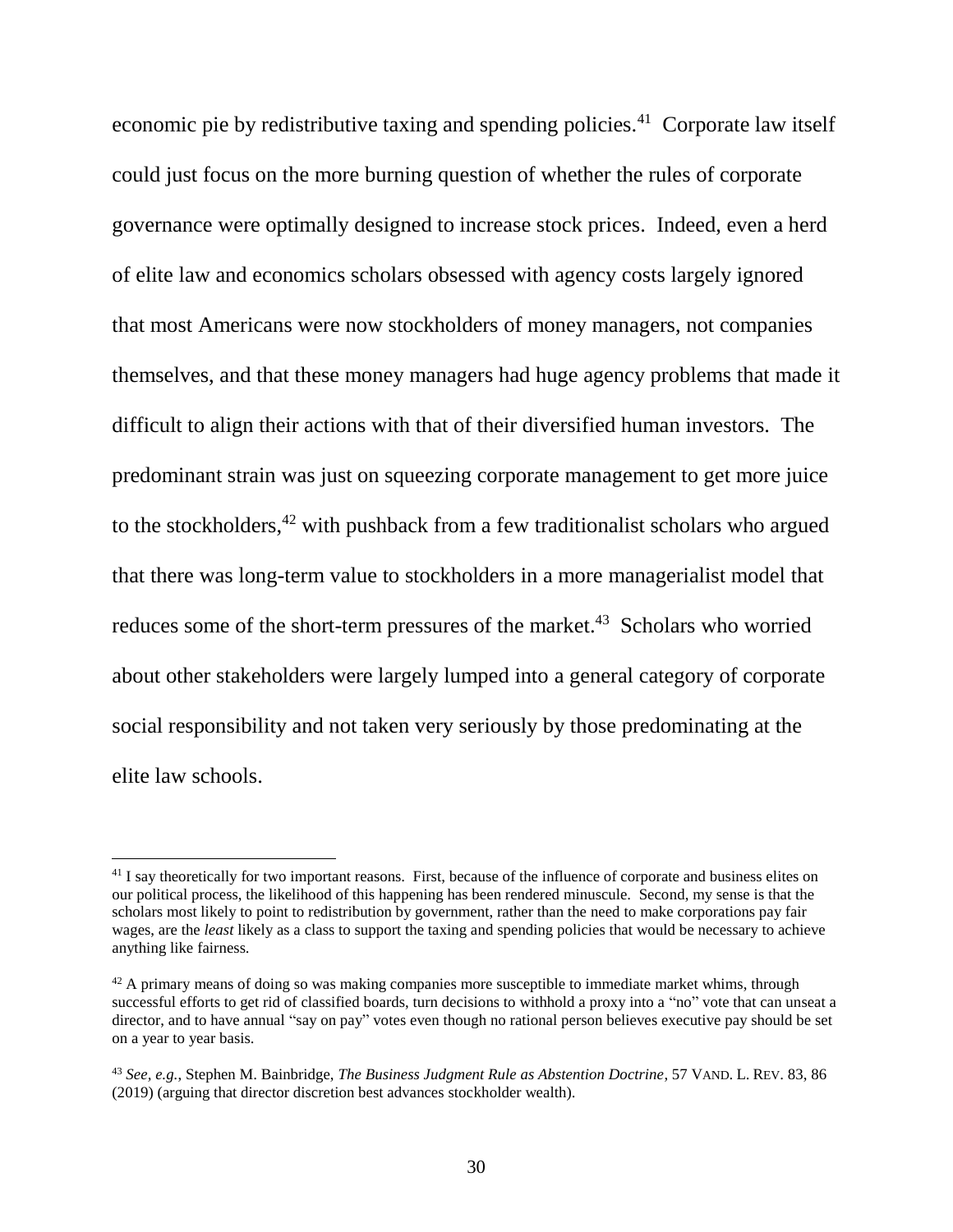Is this overstated? If so, I would say not by much. But equity requires tipping a hat to scholars and commentators who kept an eye on the bigger picture consequences of corporate governance. That people like David Millon, Lyman Johnson, William Lazonick, Harold Meyerson, Thomas Geoghegan, Robert Kuttner, Brett McDonnell, Kent Greenfield, and Marleen O'Connor<sup>44</sup> were not given the prominence of scholars like Lucian Bebchuk and Michael Jensen does not mean there was no debate.<sup>45</sup> Rather, it means that what corporate law and finance elites mistook for the debate was but a narrow slice of it.<sup>46</sup> At best, it

<sup>&</sup>lt;sup>44</sup> The list could go on, and include names like Damon Silvers, Stephen Pearlstein, John Coates, Larry Mitchell, and Bill Bratton—as well as emerging voices interested in the larger subject of corporate governance's effect on society, like David Webber, Matthew Bodie, Elizabeth Pollman, Lynne Paine, Rebecca Henderson, Ewan McGaughey, Lenore Palladino, Zeynep Ton, Dalia Tsuk, David Yosifon, Rick Alexander, Chris Brummer, Lisa Fairfax, and Grant M. Hayden. I am sure I have omitted many. My point is that because these and other folks were interested and shone a light on how unequal the outcomes in our corporate governance system are, they helped bring about the eventual recognition by business elites that things needed to change.

<sup>&</sup>lt;sup>45</sup> Even law and economics titans like Larry Summers questioned, for example, whether corporate takeovers were good for society, rather than just for stockholders. *See* Andrei Shleifer & Lawrence Summers, *Breach of Trust in Hostile Takeovers*, *in* CORPORATE TAKEOVERS: CAUSES AND CONSEQUENCES 33 (Alan. J. Auerbauch ed., 1988) (discussing negative effects of takeovers on workers). In fact, after some distancing from that position, Professor Summers has returned strongly to the view that increasing the power of the stock market over companies, and decreasing the voice of workers, has had profoundly negative effects on our society. *See* Anna Stansbury & Lawrence H. Summers, *The Declining Worker Power Hypothesis: An Explanation for the Recent Evolution of the American Economy* (Nat'l Bureau Econ. Rsch., Working Paper No. 27193, 2020), https://www.nber.org/papers/w27193.

<sup>&</sup>lt;sup>46</sup> Admittedly, the effects of our corporate governance system on workers has long been a preoccupation of my own. In 2007, a symposium issue of the Journal of Corporate Law addressed an article of mine, and had contributions from important thinkers ranging from Steve Bainbridge on the right, to Damon Silvers and Richard Ferlauto on the left, with important centrist corporate governance thinkers like Jack Bogle, Martin Lipton, Larry Hamermesh, Paul Rowe, John Olson, and Ron Gilson, all dilating on larger questions than were characteristic of that decade's debate. *See* 33 J. Corp. L. (2007); Leo E. Strine, Jr., *Toward Common Sense and Common Ground? The Shared Interests of Managers and Labor in a More Rational Corporate Governance System*, 33 J. CORP. L. 1 (2007); *see also* Leo E. Strine, Jr., *Human Freedom and Two Friedmen: Musings on the Implications of Globalization for the Effective Regulation of Corporate Behaviour*, 58 U. TORONTO L.J. 241 (2008); Leo E. Strine, Jr., *Securing Our Nation's Economic Future: A Sensible, Nonpartisan Agenda to Increase Long-Term Investment and Job Creation in the United States*, 71 BUS. LAW. 1081 (2016).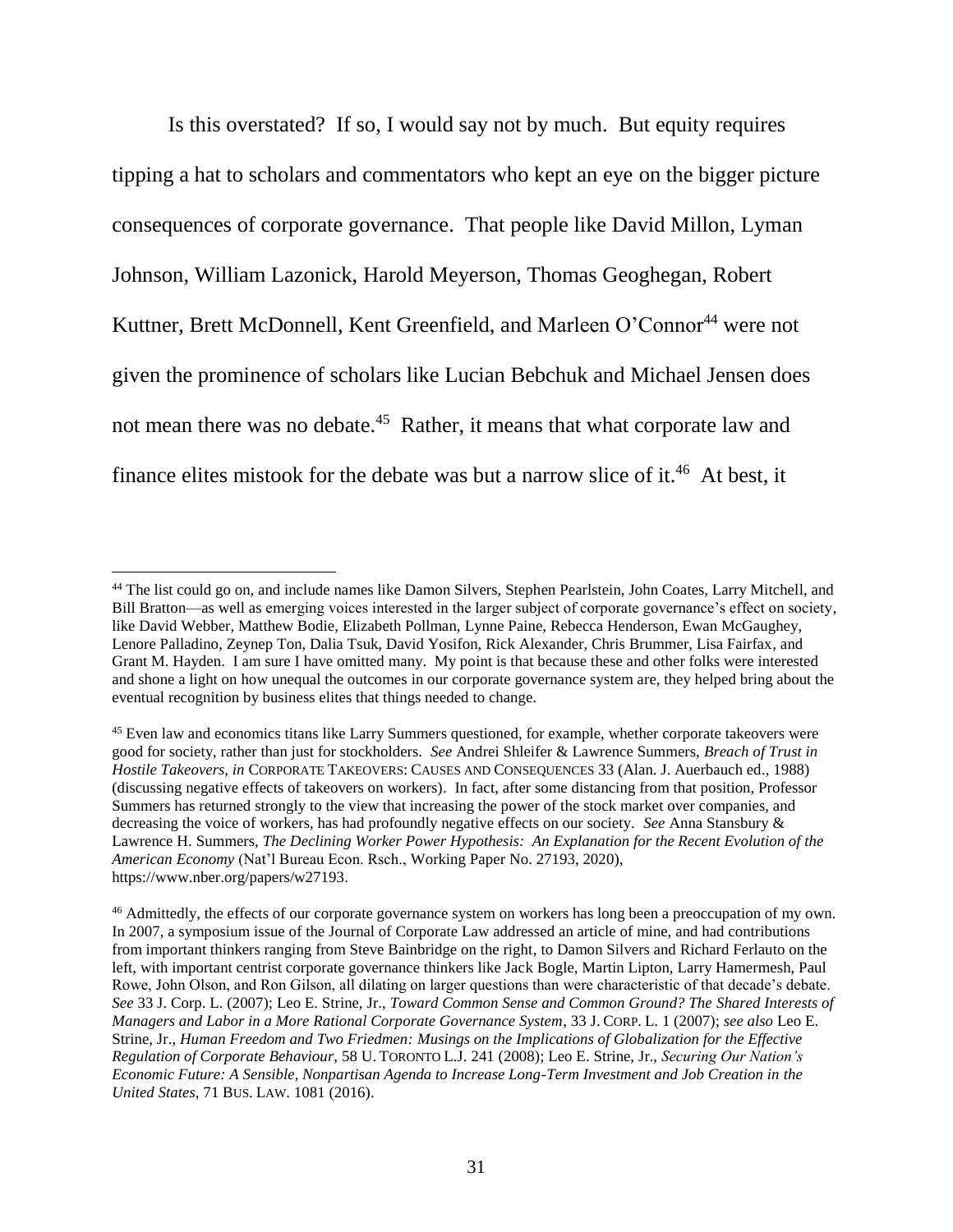meant grudgingly addressing Margaret Blair and the late Lynn Stout and their defense of director discretion as a better way for corporations to function and the argument that we should encourage not just fair treatment of, but increased firmspecific investments in, workers and communities;<sup>47</sup> and of course it meant aggressively taking on Marty Lipton's long-standing defense of allowing directors room to embrace stakeholder governance. This slice of the debate, however, rarely addressed the larger questions raised by some scholars about the effect corporate governance was having on inequality and the environment.<sup>48</sup> Outside corporate law academia and in the policy realm, the same limited prism dominated for much of the period since the 1980s. Much more time was spent on tearing down defenses to acquisitions and activism, and on tying CEO pay to stock performance, than on whether corporate boards were treating workers fairly, being environmentally responsible, or even prudently managing corporate risk.<sup>49</sup>

<sup>47</sup> *See* generally Margaret M. Blair & Lynn Stout, *A Team Production Theory of Corporate Law*, 85 VA. L. REV. 247 (1999) (arguing that the team production model justifies director discretion, allowing and encouraging firm-specific investments of all members of the corporation, including rank and file employees).

<sup>48</sup> For an example of high-quality scholarship of this stockholder-focused kind, *see, e.g.*, Bebchuk, Coates, & Subramanian, *The Powerful Antitakeover Force of Staggered Boards*, *supra* note 40 (arguing that staggered boards are bad for stockholders). Their article generated responses from other scholars trying to show the contrary. *E.g.*, Mark Gordon, *Takeover Defenses Work. Is That Such a Bad Thing?*, 55 STAN. L. REV. 819 (2002) (responding to Bebchuk, Coates, and Subramanian, and arguing that tools such as use of a staggered board are important in balancing the bargaining power of acquirers and targets); Lynn A. Stout, *Do Antitakeover Defenses Decrease Shareholder Wealth? The Ex Post/Ex Ante Valuation Problem*, 55 STAN. L. REV. 845, 856–57 (2002) (responding to Bebchuk, Coates, and Subramanian, and questioning whether the use of staggered boards is bad for stockholders given ex ante benefits); Bainbridge, *Director Primacy in Corporate Takeovers*, *supra* note 40, at 817–18 (arguing that director primacy rather than shareholder primacy is normatively and positively better).

<sup>49</sup> Leo E. Strine, *One Fundamental Corporate Governance Question We Face: Can Corporations Be Managed for the Long Term Unless Their Powerful Electorates Also Act and Think Long Term*?, 66 BUS. LAW. 1 (2010) (showing that even after the manage-to-the-market-driven debacles leading to the passage of Sarbanes-Oxley, institutional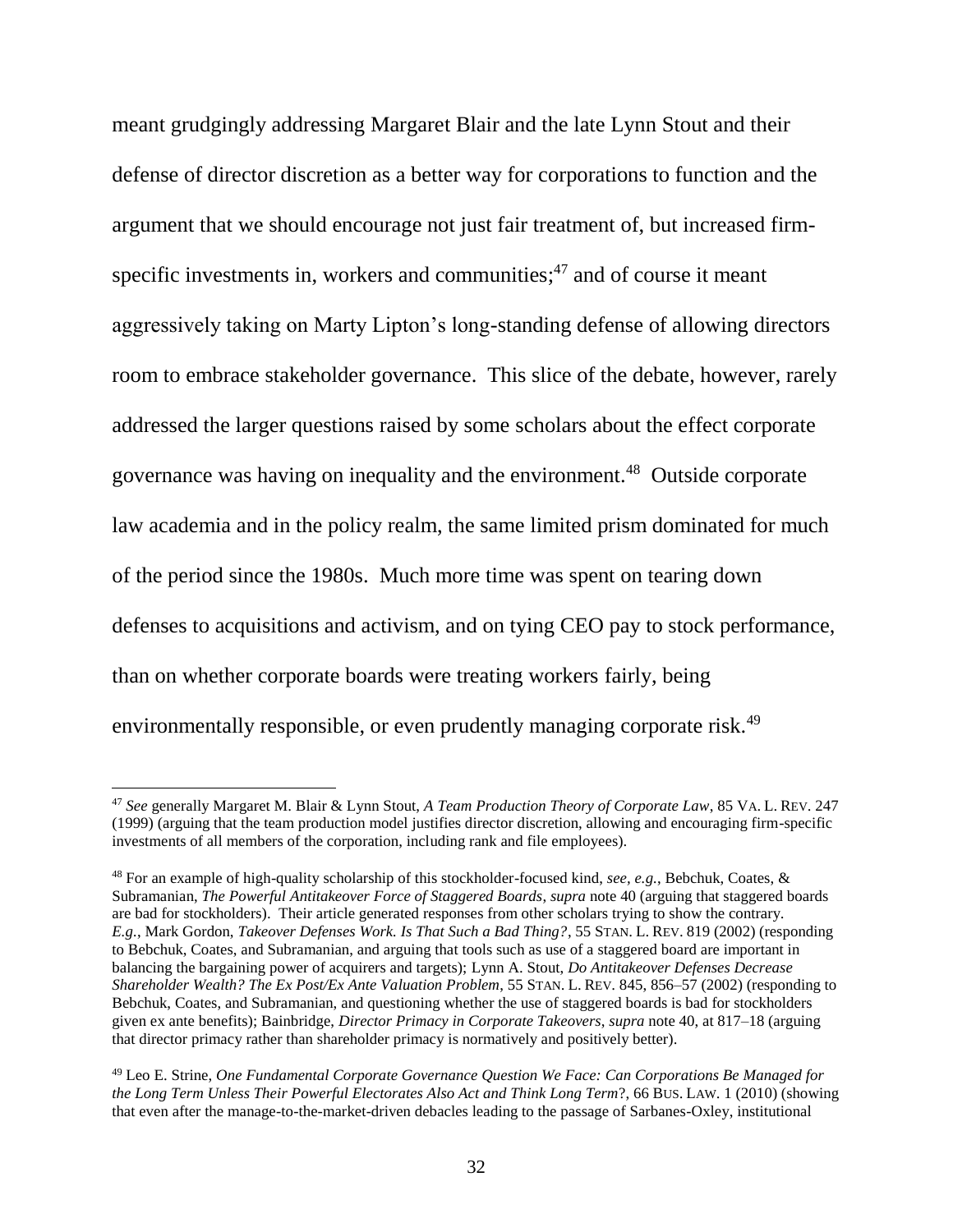But there were some in the vanguard who had their eye on the ball. The Aspen Business and Society program, founded and directed by Judy Samuelson, has consistently focused on the bigger picture question of how corporations affect society, and what can be done to create a corporate governance system that produces more socially productive outcomes.<sup>50</sup> And increasingly those in this camp began to recognize that making corporations more socially responsible required making the institutional investors who now controlled them live up to their responsibilities and embrace a more enlightened form of stewardship, one focused on fostering sustainable growth and the fair treatment of the workers whose capital they increasingly held. And the founders of the nonprofit organization B Lab created a new form of corporation, the Benefit Corporation ("B Corps"), specifically designed to encourage corporations to serve a positive social purpose, to avoid externalities that harmed society, and to govern themselves in a

investors used their influence to push for more manage-to-the-market policies, such as reducing takeover defenses, votes on executive pay, and so-called "majority voting" to turn withhold votes into votes to unseat directors, and did not push for initiative to improve risk management and compliance).

<sup>50</sup> THE ASPEN INST., TOWARD A NEW CAPITALISM: THE PROMISE OF OPPORTUNITY AND THE FUTURE OF WORK (Jan. 12, 2017), https://www.aspeninstitute.org/publications/the-promise-of-opportunity-and-the-future-of-work/; THE ASPEN INST., AMERICAN PROSPERITY PROJECT: A NONPARTISAN FRAMEWORK FOR LONG-TERM INVESTMENT (Dec. 19, 2016), https://www.aspeninstitute.org/publications/the-american-prosperity-project-policy-framework/; THE ASPEN INST., LONG-TERM VALUE CREATION: GUIDING PRINCIPLES FOR CORPORATIONS AND INVESTORS (June 15, 2010), https://www.aspeninstitute.org/publications/long-term-value-creation-guiding-principles-for-corporationsand-investors/; THE ASPEN INST., OVERCOMING SHORT-TERMISM: A CALL FOR A MORE RESPONSIBLE APPROACH TO INVESTMENT AND BUSINESS MANAGEMENT (Sept. 16, 2009), https://www.aspeninstitute.org/publications/ overcoming-short-termism-call-more-responsible-approach-investment-business-management/; JUDY SAMUELSON, *Chapter* 4, *in* THE SIX NEW RULES OF BUSINESS: CREATING REAL VALUE IN A CHANGING WORLD (Berrett-Koehler, 2021).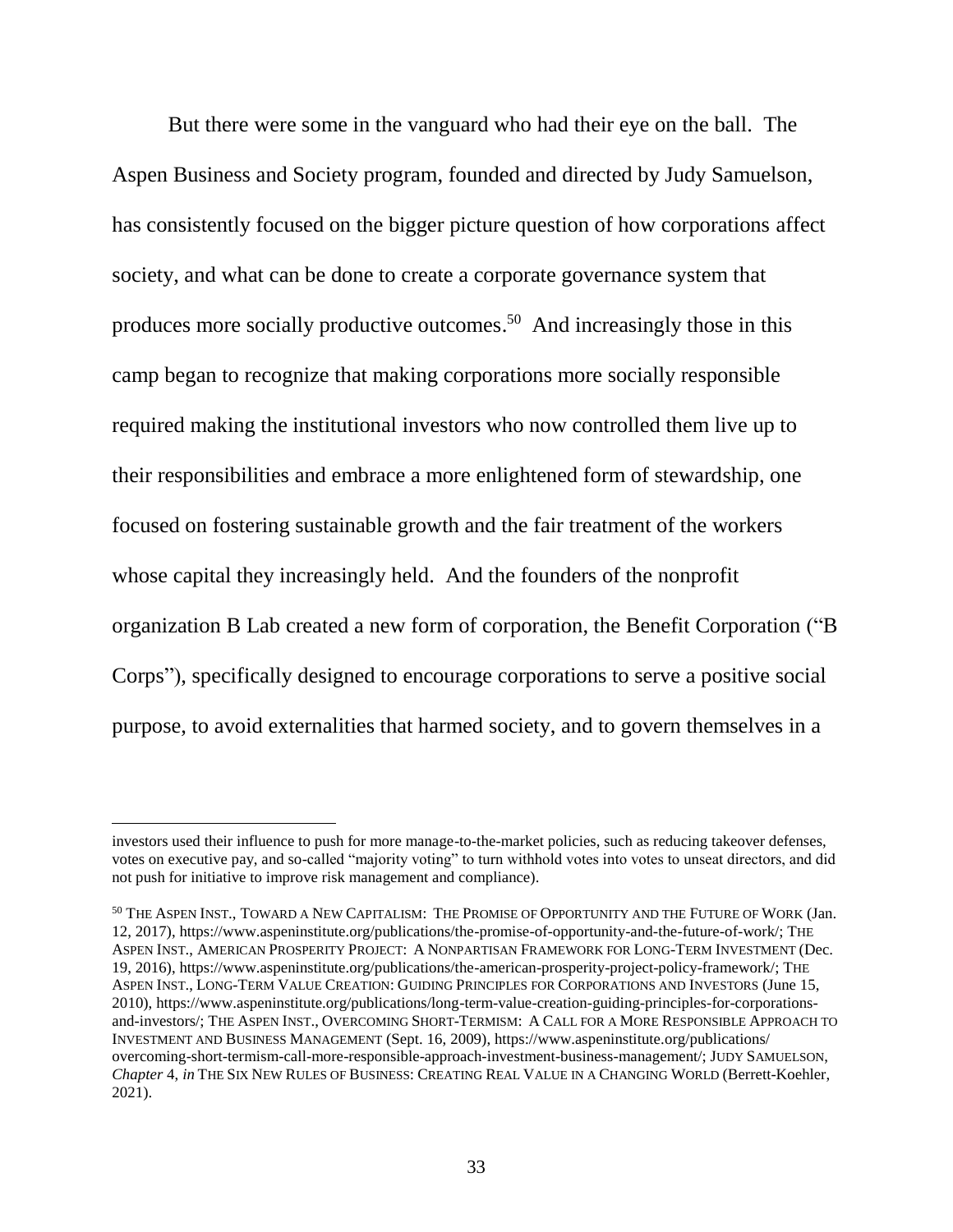manner that was fair to all stakeholders.<sup>51</sup> Not only that, but they fueled a statutory movement to get the model passed in 38 states, including the market leader, Delaware.<sup>52</sup> In short, long before the Business Roundtable, BlackRock, or other late-arriving yet well-meaning organizations affiliated with business elites that are cited by Professor Rock arrived on the scene, there were those deeply concerned that our corporate governance system was tilting far too much toward the "haves" at the expense of the many.

In tracing the current dynamic to very recent statements by powerful wealthy interests, Professor Rock also slights a discussion of the important reasons why there has been so much growing societal interest in corporate governance reform. In this reply, I cannot do justice to those causes, but a few are worth underscoring.

#### **A. Bailing Out Those Who Caused the Need for the Bailout**

The evidence is undisputed that the financial sector of our economy has been a huge winner in recent generations. But it is also hard to dispute that its wins have not been associated with corresponding gains for society as a whole, but

<sup>51</sup> ABOUT B LAB, https://bcorporation.net/. The founders of B Lab were Jay Coen Gilbert, Bart Houlahan, and Andrew Kassoy. *Jay Coen Gilbert, Bart Houlahan, and Andrew Kassoy – B-Lab Founders*, CONSCIOUS CAPITALISM, https://www.consciouscapitalism.org/heroes/b-lab-founders.

<sup>52</sup> WHY PASS BENEFIT CORPORATION LEGISLATION, BENEFIT CORPORATION, https://benefitcorp.net/policymakers /why-pass-benefit-corporation-legislation ("38 states including the District of Columbia have passed benefit corporation legislation."); 8 Del. C. § 361; *see also* Frederick Alexander et al., *From Shareholder Primacy to Stakeholder Capitalism*, B LAB & THE S'HOLDER COMMONS (Sept. 7, 2020) ("As B Corps have been successful in both public and private markets, over 10,000 businesses have followed suit by becoming benefit corporations. Over the last decade, these pioneers were enabled by our nonpartisan initiative that passed benefit corporation statutes in 38 states, always with bipartisan support.").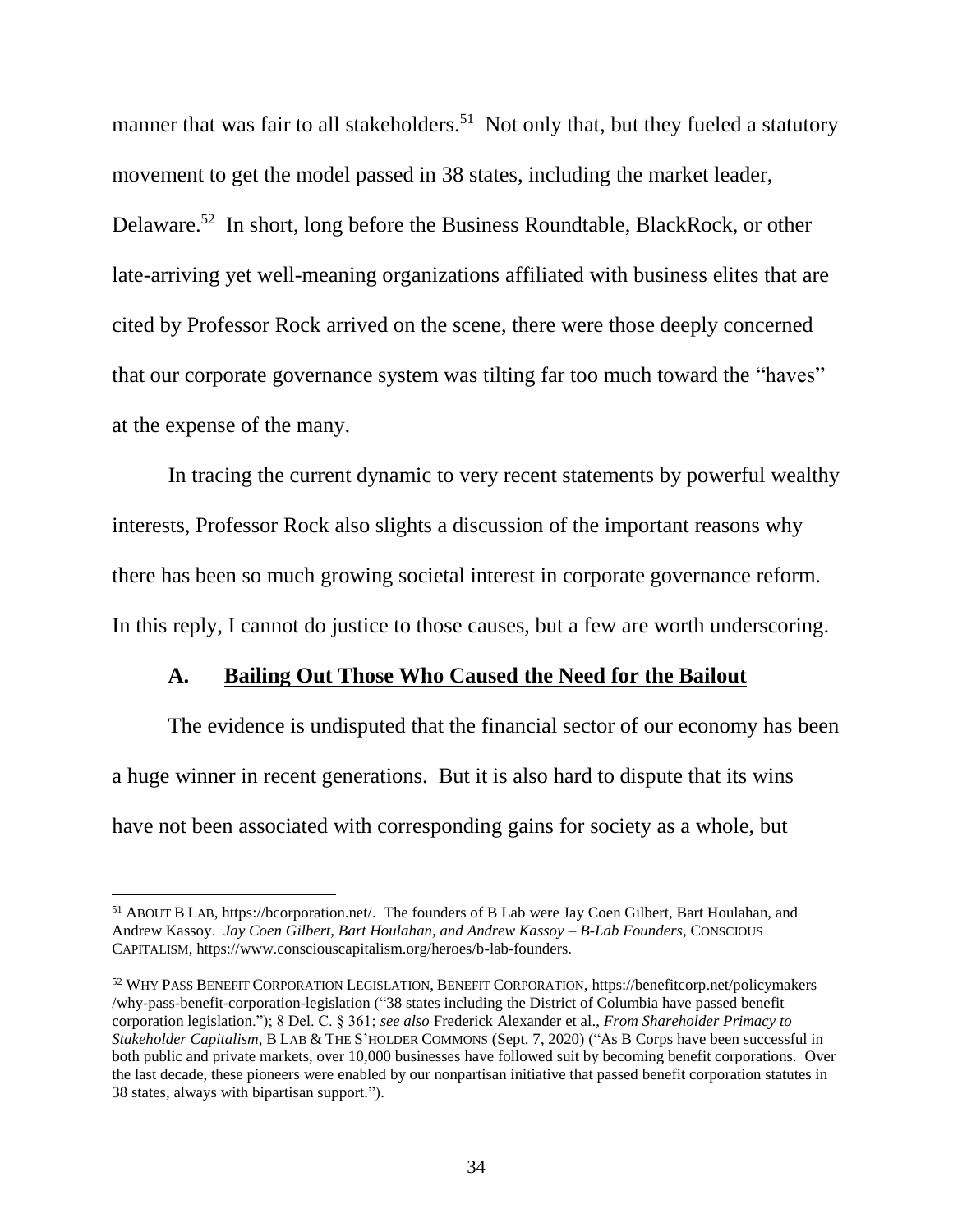rather with an increasing concentration of wealth at the top, and greater wage stagnation and inequality for the rest. Just as importantly, this financialization of the economy has been a cause of greater instability, leverage, and risk. Sound businesses were acquired and levered up unsustainably, resulting in firm failures and layoffs. Risky financial gamesmanship and fraud caused the demise of others. Imprudent lending practices fueled by the securitization casino proliferated. This has repeatedly resulted in the American taxpayer coming to the rescue, with a recovery plan that has to date always put the financial sector, that which could fairly be said to have caused the crisis, at the front of the line in the response. This series of bailouts—in 1987 after the Wall Street crash; <sup>53</sup> in the 1990s to address the savings and loans crisis;<sup>54</sup> in 2001 and 2002 during the recession identified with Enron and WorldCom; <sup>55</sup> and of course in 2008 and 2009 after the financial crisis

<sup>53</sup> STOCK MARKET CRASH OF 1987, FED. RES., https://www.federalreservehistory.org/essays/stock-market-crash-of-1987 (documenting how the Federal Reserve served as a source of liquidity to support the financial system after the 1987 stock market crash); Robert T. Parry, *The October '87 Crash Ten Years Later*, FED. RES. BANK OF SAN FRANCISCO (Oct. 31, 1997) (documenting how the Federal Reserve responded to the 1987 crash, including by performing lender-of-last-resort activity and adding substantially to reserves through open market operations); Ken Phillips, *The Bailout Bubble*, L.A. TIMES (Dec. 28, 1997), https://www.latimes.com/archives/la-xpm-1997-dec-28-op-2830-story.html ("Bailouts for U.S. investors took other forms as well. After the stock market crashed in 1987, the Federal Reserve pumped out money—liquidity, in red-suspender parlance—to get the indexes back up. Some traders contend that the Fed also bought futures contracts.").

<sup>54</sup> Richard W. Stevenson, *G.A.O. Puts Cost of S.& L. Bailout at Half a Trillion Dollars*, N.Y. TIMES (July 13, 1996), https://www.nytimes.com/1996/07/13/business/gao-puts-cost-of-s-l-bailout-at-half-a-trillion-dollars.html (reporting that the General Accounting Office estimated the final cost of the savings and loan bailout at \$480.9 billion).

<sup>55</sup> Luka Nikolic, *A Tale of Two Bubbles: How the Fed Crashed the Tech and the Housing Markets*, F. ECON. EDUC. (Aug. 10, 2019), https://fee.org/articles/a-tale-of-two-bubbles-how-the-fed-crashed-the-tech-and-the-housingmarkets/ ("As a response to these two economic shocks, Federal Reserve Chairman Alan Greenspan decided to cut rates to one percent starting in 2001 in order to stimulate the economy. This expansionary policy was Greenspan's weapon of choice, as he had been praised in the past for saving the United States from several crises by using the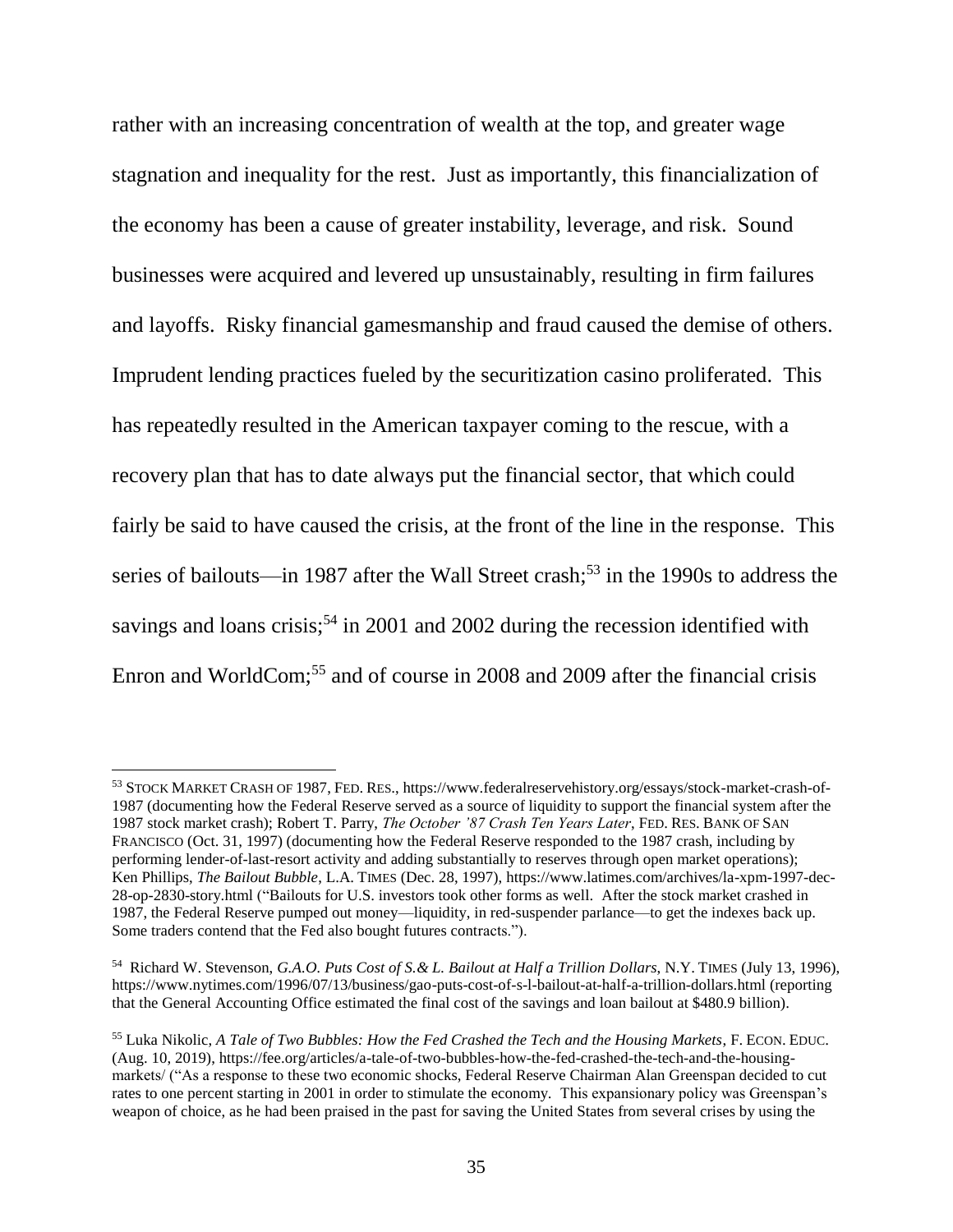that caused the Great Recession<sup>56</sup>—has involved huge infusions of cash to the financial sector, who get to factor it for profit in doling out indirectly the stimulus and relief needed by the many harmed by the irresponsibility. The grossly inequitable outcomes following these debacles, in which the larger public experienced economic insecurity, losses of employment, and a growing gap between themselves and the financiers and corporate managers at the top, increased public cynicism, caused understandable discontent, and led many to question the idea that markets were fair and well designed to price and therefore address excessive risk. The continued focus of institutional investors on making public companies more and more subject to immediate market whims, inflating the pay of CEOs to compensate them for managing ruthlessly to increase total stock return, and facilitating hedge fund activism, inversions to tax havens, and going private, rather than on risk management and prudence, compounded these concerns. We shall see whether the imbalanced pandemic recovery efforts that

same policy. After 11 federal funds rate cuts, the federal funds rate was one percent from June 2003 to June 2004.").

<sup>56</sup>*See* BAILOUT TRACKER, PROPUBLICA (last updated Nov. 9, 2020), https://projects.propublica.org/bailout/ (tracking the \$700 billion-plus bailout to rescue the financial system during the Great Recession); Deborah Lucas, *Measuring the Costs of Bailouts*, 11 ANN. REV. FIN. ECON. 85 (Feb. 2019) (estimating the direct cost of the bailouts associated with the 2008 financial crisis as being around \$500 billion, with the largest direct beneficiaries being the unsecured creditors of financial institutions); Louise Story & Eric Dash, *Bankers Reaped Lavish Bonuses During Bailouts*, N.Y. TIMES (July 31, 2009), https://www.nytimes.com/2009/07/31/business/31pay.html (reporting on the billions recipients of the government bailout spent on bonuses for high-level executives).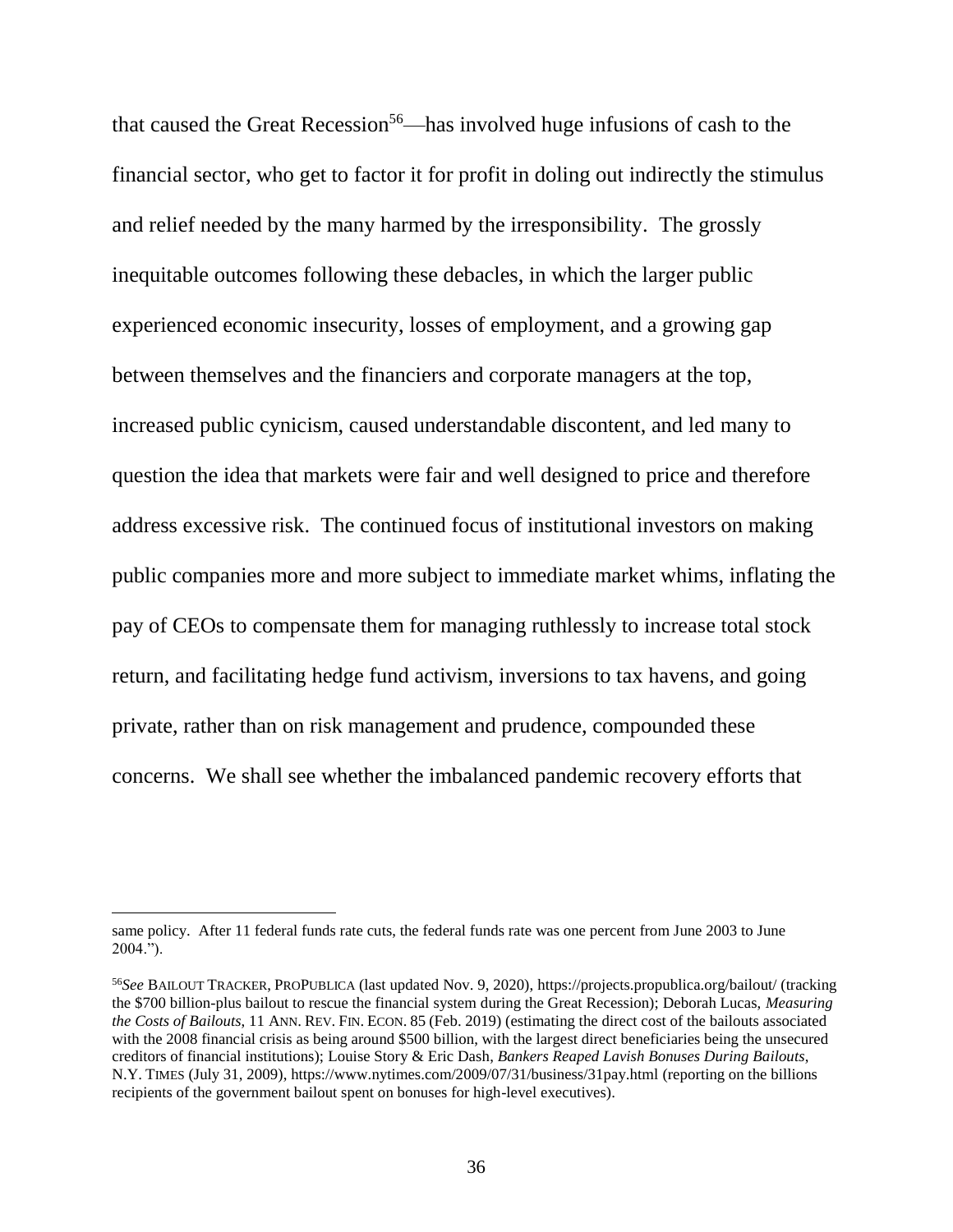have taken a markedly Wall Street and stockholder-first approach further turns up the heat on policy makers for change.

#### **B. Perhaps Crime Does Pay, If It Is Done by Corporations**

The huge costs to society and danger to the future of humanity caused by other forms of corporate overreaching has also increased the demand for changes to corporate governance itself. The most high profile of the issues, and the one that has played the biggest role in fueling demands for investors and companies to change their behavior, has been around climate change. The fact that many segments of corporate America, particularly in the energy space, used corporate resources to obscure the realities of the harm being caused by human-driven carbon emissions, to deter action at a time when it would have been easier to address the harm, and to put immediate profits over the future of humanity angered many.<sup>57</sup> It eventually rung bells among the "haves" who realized that an economic system that was so focused on the short term that it could harm our planet, endanger our species, and destroy many others was unsustainable and dangerous. But, climate change is just one example. The opioid addiction crisis that has harmed millions was caused in large part by corporations putting profit over

<sup>57</sup> For a timeline of these energy industry efforts at concealment and confusion, see *Tweet the Story of the Fossil Fuel Industry's Climate Deception*, UNION OF CONCERNED SCIENTISTS (Mar. 11, 2017), https://www.ucsusa.org/ resources/tweet-story-fossil-fuel-industry's-climate –deception.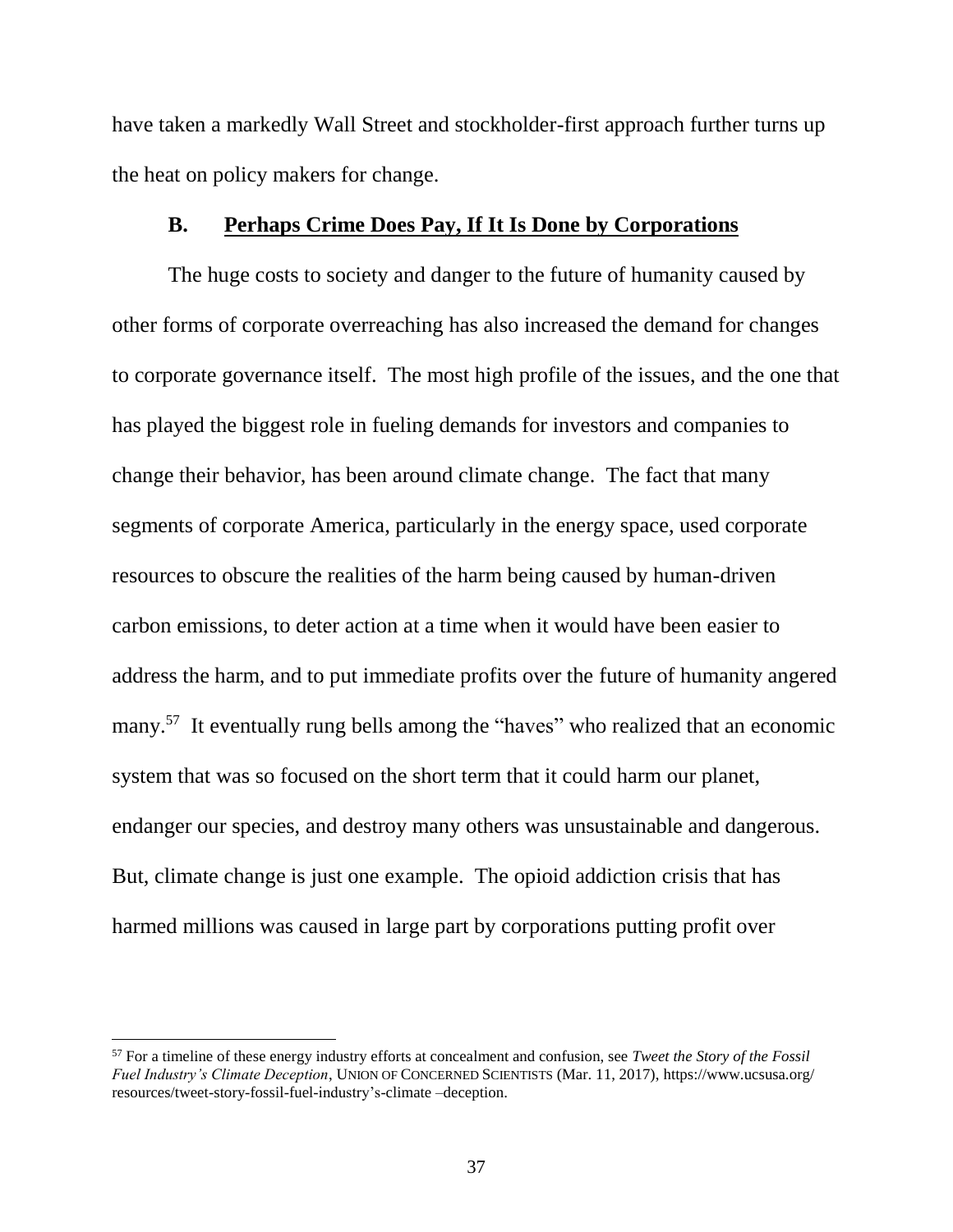morals in the most basic sense.<sup>58</sup> Other scandals in the banking industry centered on the exploitation of vulnerable clients, particularly those with limited means, by selling them products and services they did not need, and in some cases did not even know they were paying for.<sup>59</sup> Yet, while American prisons are filled with poor and especially black people who have committed economic crimes, <sup>60</sup> the incarceration of corporate leaders who cause such widespread harm by intentional acts of deceit and overreaching were rare.<sup>61</sup> And when human beings who are not corporate leaders commit crimes, no one worries whether their business continues apace while they are in prison, or what that economic impact might be. But when corporations commit crimes, they (and hence their investors) do not suffer the kind of devastating economic harm that individuals often do. 62 Rather, corporations just

<sup>58</sup> *See, e.g.*, Geoff Mulvihill, *OxyContin Maker Purdue Pharma Pleads Guilty in Criminal Case*, ASSOCIATED PRESS (Nov. 24, 2020), https://apnews.com/article/purdue-pharma-opioid-crisis-guilty-plea-

<sup>5704</sup>ad896e964222a011f053949e0cc0 ("Purdue Pharma pleaded guilty [] to three criminal charges, formally taking responsibility for its part in an opioid epidemic that has contributed to hundreds of thousands of deaths.").

<sup>59</sup> An iconic American financial institution, Wells Fargo, has come to exemplify this issue. Brian Tayan, *The Wells Fargo Cross-Selling Scandal*, HARVARD L. SCH. F. ON CORP. GOV. (Feb. 6, 2019), https://corpgov.law.harvard.edu/2019/02/06/the-wells-fargo-cross-selling-scandal-2/.

<sup>60</sup> Karen Dolan, *The Poor Get Prison: The Alarming Spread of the Criminalization of Poverty*, INST. POL'Y STUD. (Mar. 18, 2015), https://ips-dc.org/wp-content/uploads/2015/03/IPS-The-Poor-Get-Prison-Final.pdf ("Poor people, especially people of color, face a far greater risk of being fined, arrested, and even incarcerated for minor offenses than other Americans. A broken taillight, an unpaid parking ticket, a minor drug offense, sitting on a sidewalk, or sleeping in a park can all result in jail time.").

<sup>&</sup>lt;sup>61</sup> The reader interested in the subject of whether corporate law has been enforced as vigorously as it should have been in recent decades should see JENNIFER TRAUB, BIG DIRTY MONEY: THE SHOCKING INJUSTICE AND UNSEEN COSTS OF WHITE COLLAR CRIME (Viking 2017); JOHN C. COFFEE, JR., CORPORATE CRIME & PUNISHMENT: THE CRISIS OF UNDERENFORCEMENT (Barrett-Koehler 2020).

<sup>62</sup> Terry-Ann Craigie et al, *Conviction, Imprisonment, and Lost Earnings: How Involvement with the Criminal Justice System Deepens Inequality*, BRENNAN CTR. FOR PUB. POL'Y ADVOC. (SEPT. 15, 2020), https://www.brennancenter.org/our-work/research-reports/conviction-imprisonment-and-lost-earnings-howinvolvement-criminal ("[T]hose who spend time in prison miss out on more than half the future income they might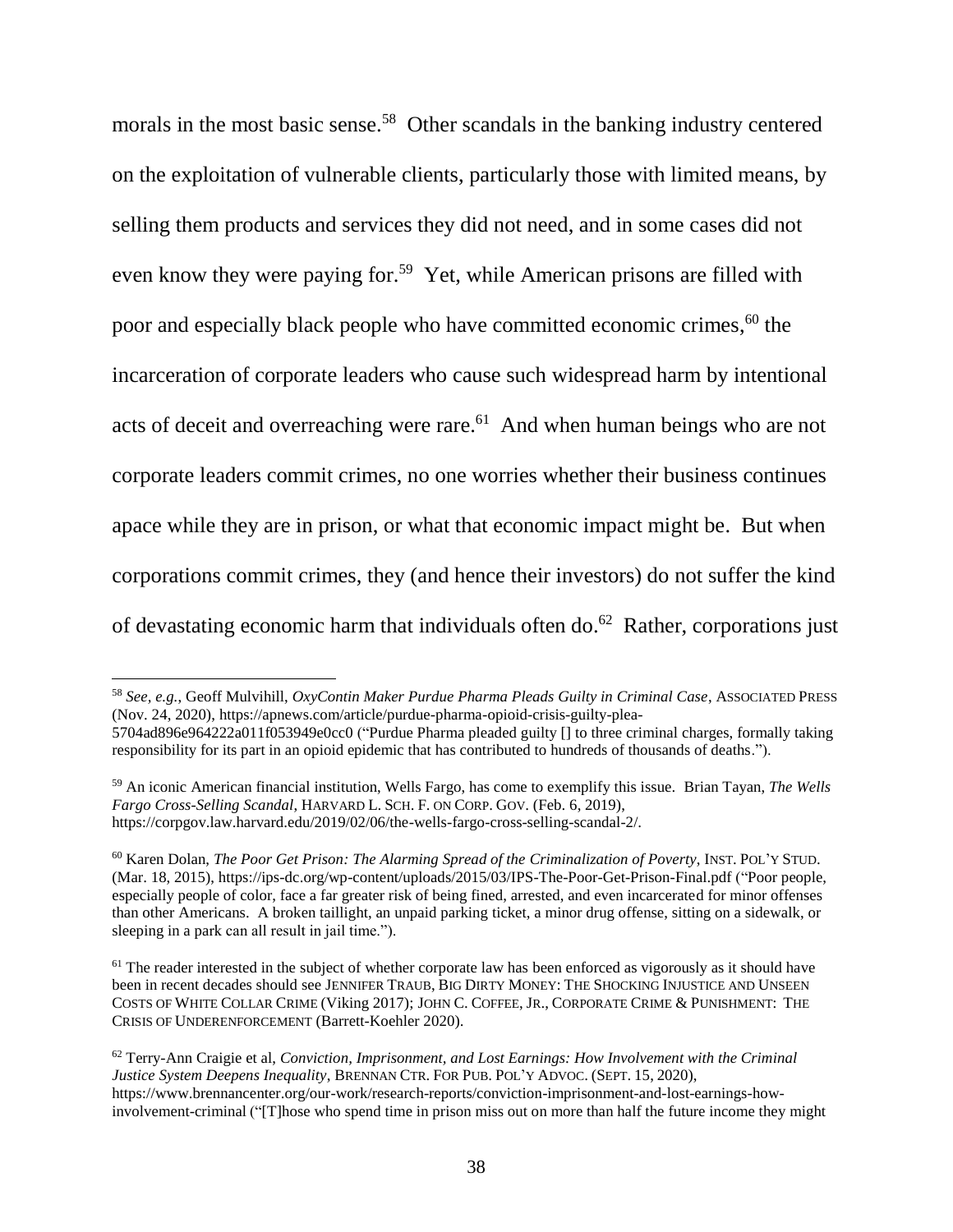proceed under new, or sometimes even the same, management, after paying fines that many of them regard as just the price of doing business.

#### **C. More Pie for the Few, Crumbs for the Many**

 $\overline{a}$ 

Perhaps no factor has driven demand for change more than the profound shift in gainsharing that has characterized American corporate governance during the last 40 years.<sup>63</sup> Sure, we all wish that the overall pie would have grown more, but we aren't inventing new products as transformational as the automobile and refrigerator now.<sup>64</sup> But plenty of new pie was baked. What changed the most was not growth, but how the spoils of improved productivity and profitability were distributed. Consistent with the power dynamics of a corporate governance and

otherwise have earned. . . . As a perpetual drag on the earning potential of tens of millions of Americans, these costs are not only borne by individuals, their families, and their communities. They are also system-wide drivers of inequality and are so large as to have macroeconomic consequences."); Matthew Menendez & Lauren-Brooke Eisen, *The Steep Costs of Criminal Justice Fees and Fines*, BRENNAN CTR. FOR PUB. POL'Y ADVOC. (Nov. 21, 2019), https://www.brennancenter.org/our-work/research-reports/steep-costs-criminal-justice-fees-and-fines ("[C]riminal justice debt represents a significant barrier to a person's chances of successfully reentering society following a conviction. It also hurts the families of those who are incarcerated, depriving them of a wage earner while adding new court costs to the defendant's criminal debts.").

 $63$  For excellent literature on this and showing that inequality and wage stagnation has grown enormously in the period since the Reagan Administration, see Emanuel Saez & Gabriel Zachman, *Wealth Inequality in the U.S. Since 1913: Evidence From the Capitalized Income Tax Data* (Nat'l Bureau Econ. Rsch., Working Paper No. 20625, 2014), https://perma.cc/E77Y-B54u; *Wage Stagnation in Nine Charts*, ECON. POL. INST., https://www.epi.org/ publication/charting-wage-stagnation/; Chad Stone et al, *A Guide to Statistics on Historical Trends in Income Equality*, CTR. BUDGET & POL'Y PRIORITIES (Jan. 13, 2020), https://www.cbpp.org/sites/default/files/atoms/files/11- 28011pov.\_0.pdf.; Katherine Schaefer, *6 Facts About Economic Inequality in the U.S*., PEW RES. CTR. (Feb. 7, 2020), https://www.pew research.org/fact-tank/2020/02/07/6-facts-about-economic-inequality-in-the-us/; Drew DeSilver, *For Most U.S. Workers, Real Wages Have Barely Budged in Decades*, PEW RES. CTR. (Aug. 7, 2018), https://WS.pewresearch.org/fact-tank/2018/08/07/for-most-us-workers-real-wages-have-barelybudged-for-decades/. For example, real median household income has only grown by 22 percent since 1984, while the top 1%'s income has grown by 180%. Saez & Zachman, *supra*, at tbl. 2.

<sup>64</sup> *See* ROBERT J. GORDON, THE RISE AND FALL OF AMERICAN GROWTH: THE U.S. STANDARD OF LIVING SINCE THE CIVIL WAR (Princeton Univ. Press 2017) (describing how the rate of growth since 1970 has declined because the life-altering scale of innovations between 1870 and 1970 cannot be repeated).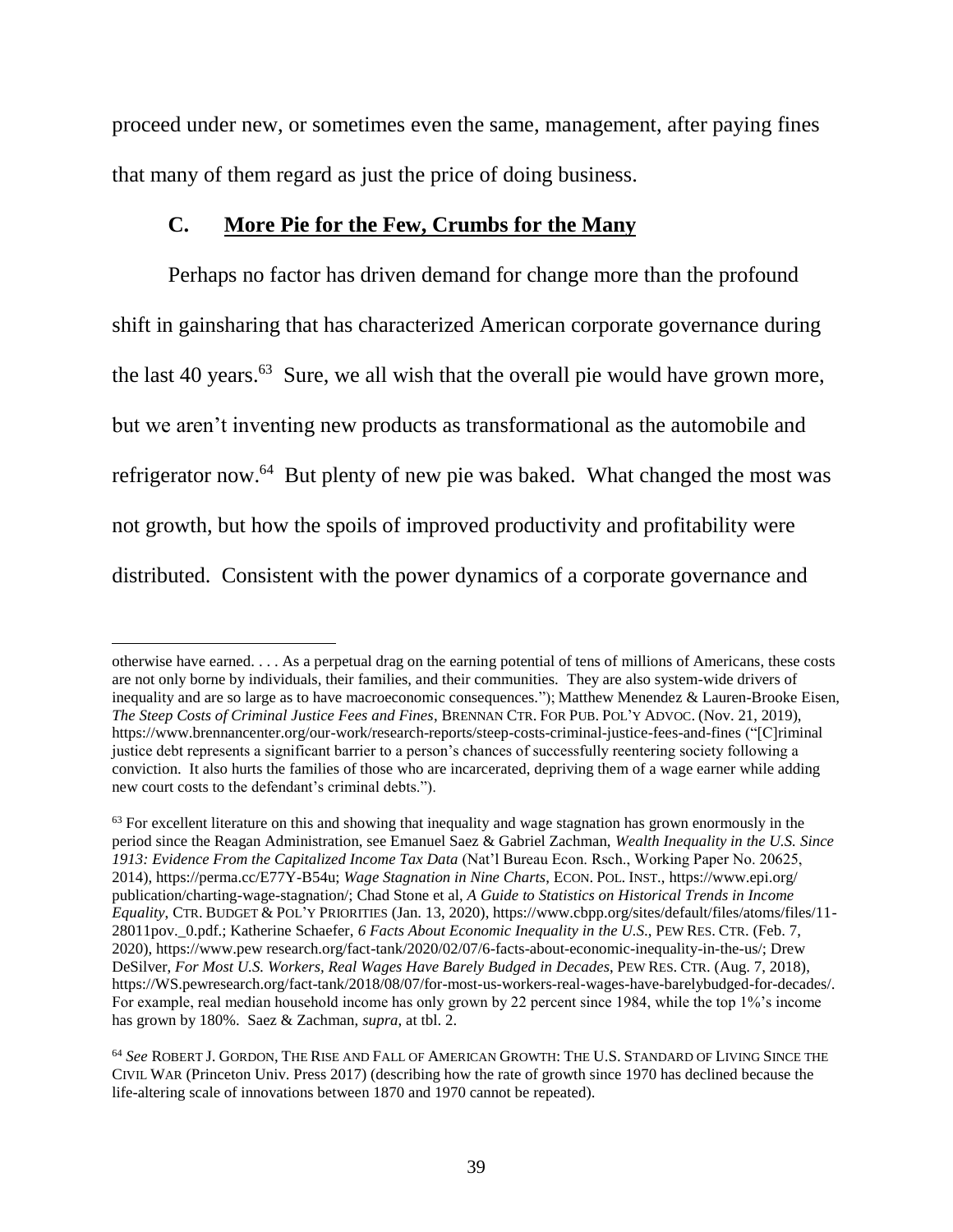political system skewed toward the powerful and against other stakeholders, the share for top management, stockholders, and money managers went way up, while the share for workers below top management went way down.<sup>65</sup> The distributional impact of this shift was profound because the stockholder class, even today, remains unrepresentative of the general American public and is comparatively much better off.<sup>66</sup> Shifting a large portion of what had formerly gone into worker's pay caused much greater economic insecurity and inequality, and it particularly hurt black Americans—in their first half-century of anything remotely resembling free participation in the labor market—who are much more likely to be in the

<sup>&</sup>lt;sup>65</sup> The data shows that largely up until the Reagan Administration reversed our nation's commitment to the New Deal, equality in the United States was rising, including for Black Americans, and wage increases for workers were more closely correlated with increases in corporate profits, CEO pay, and stock prices. Since that period, there has been a huge decline in the share of capitalist gains in worker pay, while there have been seismic increases in the return to stockholders and top managers. *See generally The Productivity—Pay Gap*, ECON. POL'Y INST. (July 2019), https://www.epi.org/productivity-pay-gap/ ("From 1979 to 2018, net productivity rose 69.6 percent, while the hourly pay of typical workers essentially stagnated—increasing only 11.6 percent over 39 years (after adjusting for inflation).").

To cite only one of many stark examples, American productivity grew 69.6 percent from 1979 to 2018, while CEO compensation grew by 940%, and the S&P 500 grew by 2400%. For U.S. workers? A total increase of 11.6%. *Id.*; *see also* William Lazonick, *The Financialization of the US Corporation: What Has Been Lost, and How It Can Be Regained*, 36 SEATTLE L. REV. 857, 857–60 (2013) (describing how inequality declined during the post-World War II era, and then increased markedly since the 1980s).

<sup>66</sup> Robin Wigglesworth, *How America's 1% Came to Dominate Stock Ownership: Market's Tenfold Gain Since 1990 Has Mostly Gone to the Richest Part of the Population*, FINANCIAL TIMES (Feb. 11, 2020), https://financial post.com/investing/how-americas-1-came-to-dominate-stock-ownership (citing statistics that the top 1% own 56% of stocks, that the remainder of the top 10% own most of the rest, and that the 90% of Americans below the top 10% only own 12% of the stock, and noting that the trends toward the top have accelerated in recent decades); *see also* B. Ravikumar, *How Has Stock Ownership Trended in the Past Few Decades*, ST. LOUIS FED (April 9, 2018), https://www.stlouisfed.org/on-the-economy/2018/april/stock-ownership-trended-past-few-decades (demonstrating the trend toward greater inequality, with the top decile owning the overwhelming bulk of stock).

For an excellent overall summary of just how unequal income and wealth is distributed in the United States, see G. William Domhoff, *Wealth, Income, and Power*, WHO RULES AMERICA?, https://whorulesamerica.ucsc.edu/power/ wealth.html.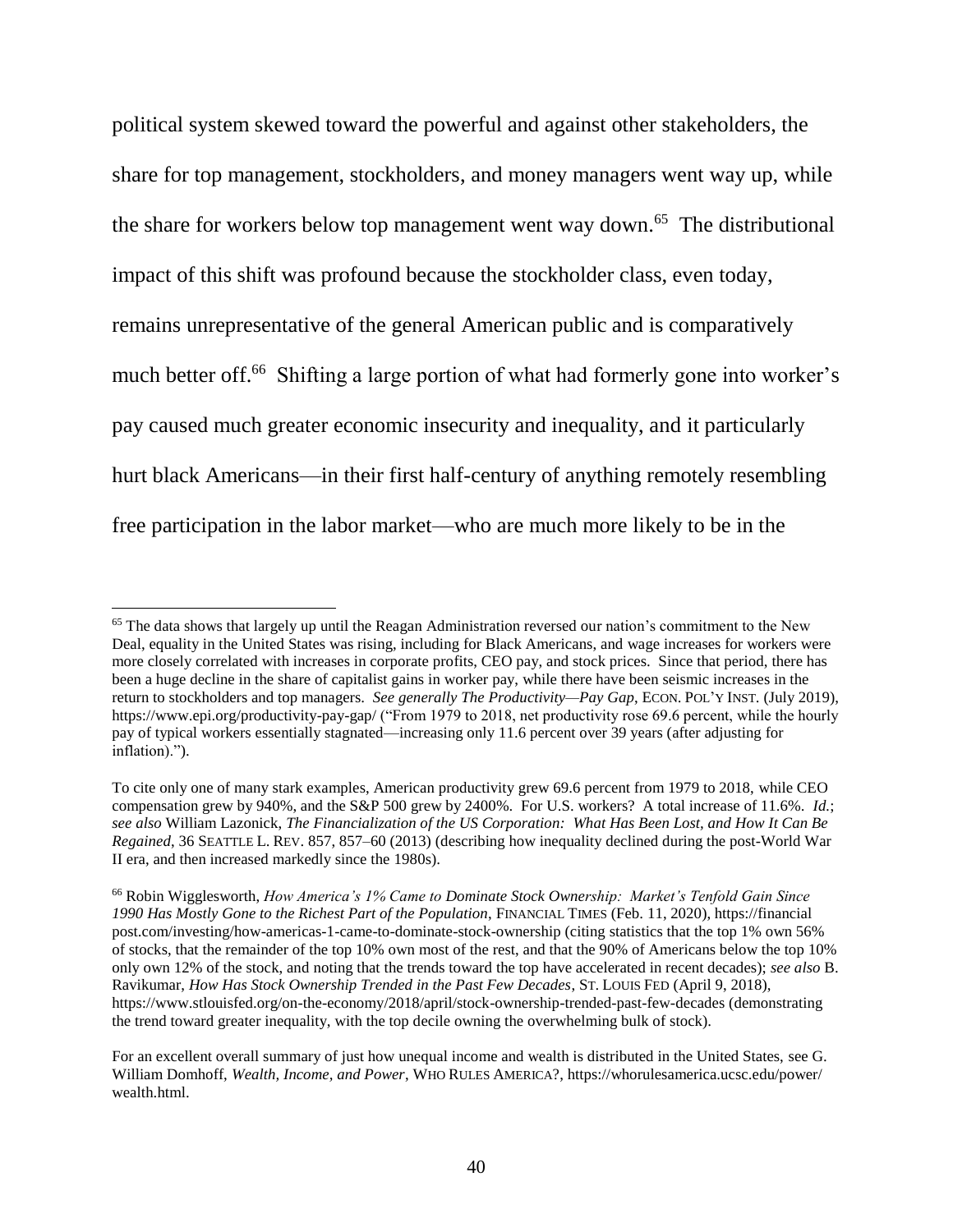working and lower middle class.<sup>67</sup> Many elites sloughed off the growing inequality as solely the result of globalization, or as only involving uneducated workers. But that ignored the reality that the decline in gainshifting was much greater in the United States;<sup>68</sup> involved how gains were distributed rather than

<sup>67</sup> See Domhoff, *Wealth, Income, and Power*, *supra* note 66, at 7 (showing that the income gap disfavoring black people is growing, that they are far behind white people, and that the wealth gap in favor of white people in 2013 was over 200 to 1 when home equity was excluded); Kim Parker & Richard Fry, *More Than Half of U.S. Households Have Some Investments in the Stock Market*, PEW RSCH. CTR. (Mar. 25, 2020),

 $\overline{a}$ 

https://www.pewresearch.org/fact-tank/2020/03/25/more-than-half-of-u-s-households-have-some-investment-in-thestock-market/ (showing median stockholdings of black Americans at one-fifth that of white Americans); Kristin McIntosh et al, *Examining the Black-White Wealth Gap*, BROOKINGS INST. (Feb. 27, 2020),

For an excellent article discussing profound racial inequality and situating it within the current pandemic, see Elise Gould & Valerie Wilson, *Black Workers Face Two of the Most Lethal Preexisting Conditions for Coronavirus— Racism and Inequality*, ECON. POL'Y INST. (June 1, 2020), https://www.epi.org/publication/black-workers-covid/.

For an article connecting corporate governance with racial inequality, see Eleanor Bloxham & Bruce F. Freed, *It's Time for Boards and Institutional Investors to Act on Racial Justice*, BARRON'S (June 19, 2020), https://www.barrons.com/articles/its-time-for-boards-and-institutional-investors-to-act-on-racial-justice-51592527239 (describing the role of large institutional investors in enabling racial justice by opposing corporate political disclosure resolutions, which enabled companies to quietly donate to Republicans and help flip state legislatures and elect governors who opposed legislation or programs that would address inequality and racial justice issues).

<sup>68</sup> Domhoff, *supra* note 66, at 11, 17 (showing that U.S. income inequality now far exceeds that of its major market economy allies—including Germany, Japan, and the United Kingdom—and that there is a similar trend in wealth concentration); Anna Stansbury & Lawrence H. Summers, *The Declining Worker Power Hypothesis: An Explanation for the Recent Evolution of the American Economy* (Nat'l Bureau Econ. Rsch., Working Paper No. 27193, 2020), https://www.nber.org/papers/w27193 (demonstrating how much of greater inequality in the United States can be attributed to the change in power dynamics within corporate governance, with worker power going down and stock market and institutional investor power increasing).

https://www.brookings.edu/up-front/2020/02/27/examining-the-black-white-wealth-gap/ (showing the huge wealth and income gap disfavoring black Americans and demonstrating that it is growing); David Leonhardt, *The Black-White Wage Gap Is As Big As It Was in the 1950s*, N.Y. TIMES (June 25, 2020), https://www.nytimes.com/2020/ 06/25/opinion/sunday/race-wage-gap.html (documenting that racial wealth and income gap shrunk in the post-war era, citing scholars attributing this to rising wages due to strong unions, the inclusion of formerly excluded jobs that many black workers held in the minimum wage by Great Society legislation in 1966, and other policies that benefited all working people, but that these gains then reversed from the 1980s forward). *See generally Facts: Racial Economic Inequality*, INEQUALITY.ORG, https://inequality.org/facts/racial-inequality/ (comprehensively documenting racial inequality, including that the median black family had net wealth of only \$3,500 compared to white median family wealth of \$147,000, and that this trend has grown considerably since the early 1980s; showing that of the Fortune 500 CEOs just 14 were Black or Latino, whereas Black and Latinos would comprise 44.1% of the workers who would benefit from increasing the federal minimum wage; and that top 10% of Black families earn only around \$60,000 compared to \$117,986 for white families; and that white workers made 28% more than the typical Black worker).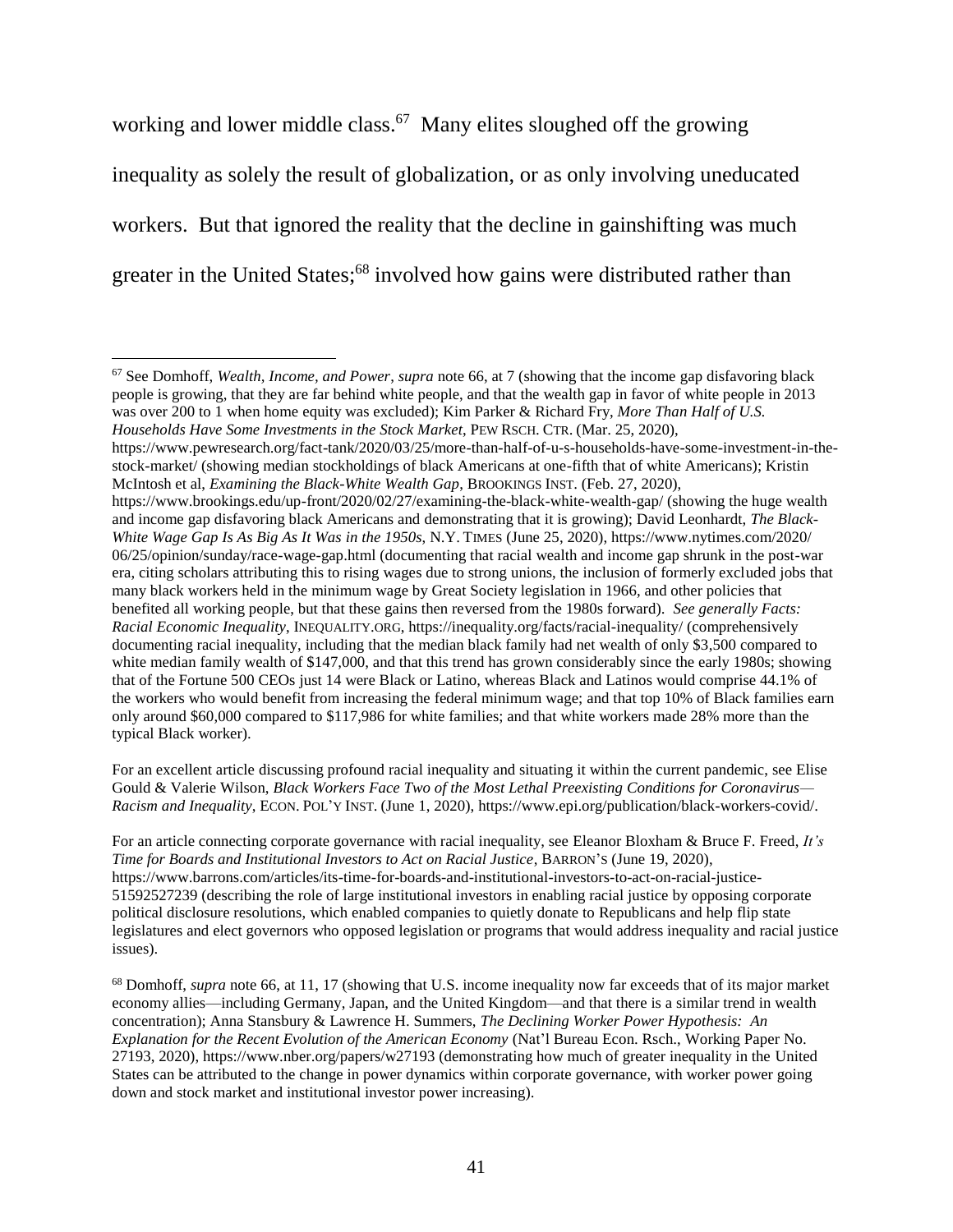whether American companies were competitive; that the American workforce was more educated and capable of adaptation than ever before;<sup>69</sup> and that many highly educated and skilled workers suffered from wage stagnation. This declining share for workers not only hurt Black workers, it also hit many white workers and opened the door for divisive appeals (in varying degrees of subtlety) blaming the fate of struggling white workers on people of color and immigrants, and pitting workers against each other.

For more constructive observers, the declining share represented a failure to remember the lessons of history and a return to economic policies that had led to the Great Depression and the rise of Communism and Fascism.<sup>70</sup> These observers wanted a restoration of the New Deal/European Social Democratic model in which market economies function more equitably, and to adapt that model to meet the challenges of the concentrated financial power existing in the 21st Century.<sup>71</sup>

 $69$  For a comprehensive examination of why wage stagnation occurred and a refutation of the idea that it was due to a decline in the education and skills of the U.S. workforce, especially given stagnation in wages among collegeeducated middle managers, see generally William Lazonick, *Labor in the 21st Century: The Top 0.1% and the Disappearing Middle-Class* (Inst. For New Econ. Thinking, Working Paper No. 4, 2105), https://papers.ssrn.com/ sol3/papers.cfm?abstract\_id=2586239.

<sup>&</sup>lt;sup>70</sup> The economic programs proposed by both President-elect Biden and his leading primary opponent, Senator Bernie Sanders, were both grounded on this viewpoint, with the president-elect hewing more strictly to the American example set by the New Deal and Great Society, while Senator Sanders more openly embraced lessons from our EU social democratic allies. *See* ECONOMIC RECOVERY, BIDEN-HARRIS TRANSITION, https://buildbackbetter.gov/priorities/economic-recovery/ (seeking to create millions of new good-paying union jobs and to mobilize the economy with an infrastructure plan); BERNIE SANDERS ON THE ISSUES, BERNIESANDERS.COM, https://berniesanders.com/issues/ (proposing, for example, doubling union membership, eliminating "Right to Work for Less" laws, enacting a federal jobs guarantee, and creating millions of healthcare and New Green Deal jobs).

<sup>71</sup> For a variety of views aligned with this perspective, see *A New Deal For This New Century: Making Our Economy Work for All*, NYU L. INST. CORP. GOV. & FIN. (Oct. 3–4, 2019), https://www.law.nyu.edu/centers/icgf/ events/new-deal-new-century; *Economic Policy Conference*, NYU L. INST. CORP. GOV. & FIN. (Oct. 1, 2020),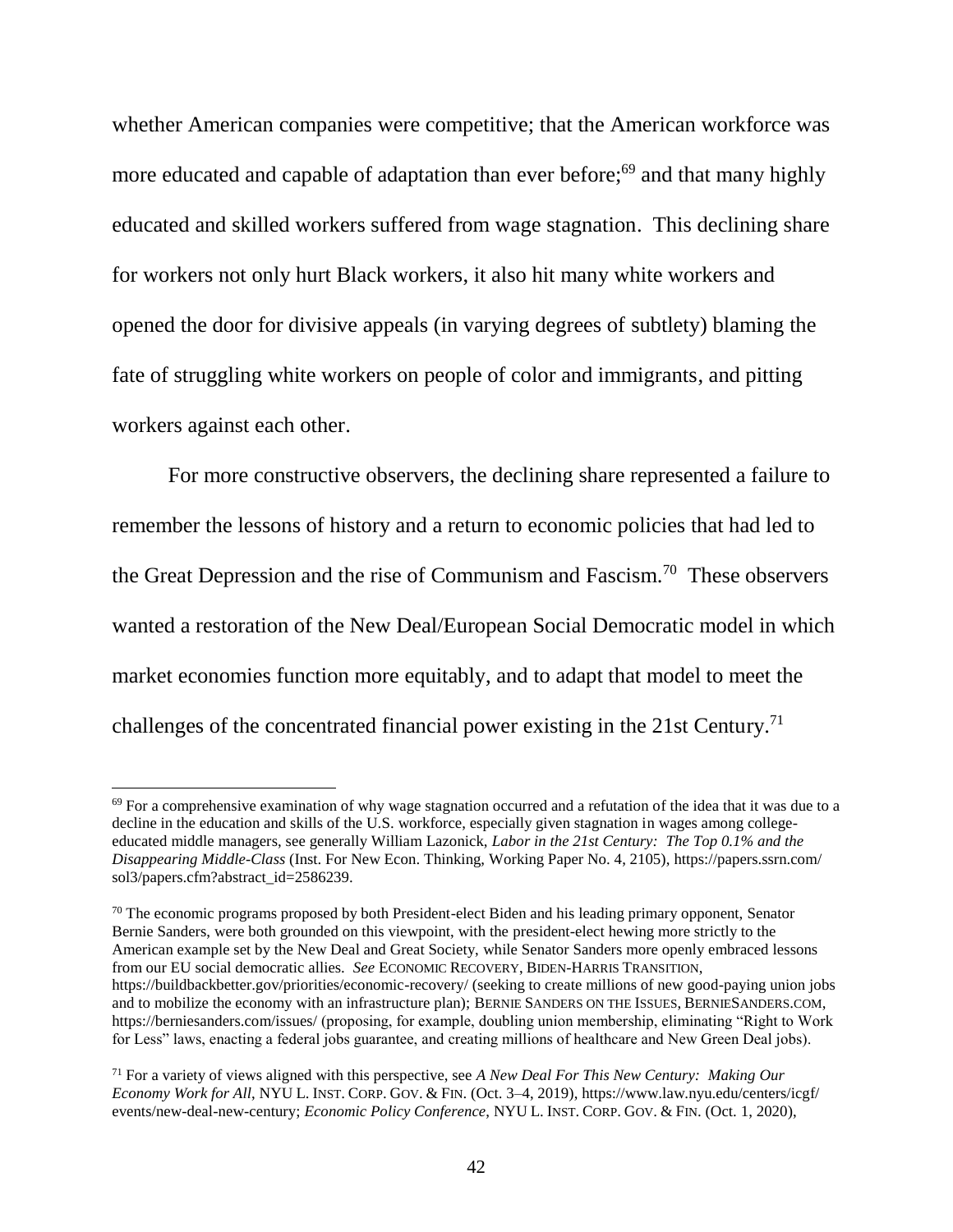#### **D. The Corporate Power Ratchet: How Corporate Influence Has Made Externality Regulation Less Effective and Less Realistic**

Now, the final causal factor is one that Professor Rock eludes to, but largely by asking the question: why not just pass laws and adopt regulations to protect workers, consumers, the environment, and society generally from excessive corporate greed? He adverts briefly to the frustration that has been felt by the inability of our society to sustain the New Deal/Great Society consensus and to ensure that our economy works in a balanced way that helps the many.<sup>72</sup> But he ends his article on a conservative note, fearing that the demands for change within corporate governance itself threaten more harm than they promise good.<sup>73</sup> In describing the factors leading to where we now are, Professor Rock highlights Milton Friedman and his belief that corporations should focus exclusively on making profits within the rules of the game.<sup>74</sup>

But what Professor Rock does not discuss is that Milton Friedman and his acolytes have also engaged in a relentless campaign to eviscerate the rules of the game that protect workers and other corporate stakeholders. Their inculcation of

https://its.law.nyu.edu/eventcalendar/index.cfm?fuseaction=main.detail&id=78618. Neither of these conferences would have occurred but for the leadership of the NYU Law Institute for Corporate Governance and Finance that Professor Rock heads.

<sup>72</sup> Rock, *supra* note 1, at 5–6.

<sup>73</sup> *Id.* at 30.

<sup>74</sup> *Id.* at 26–27.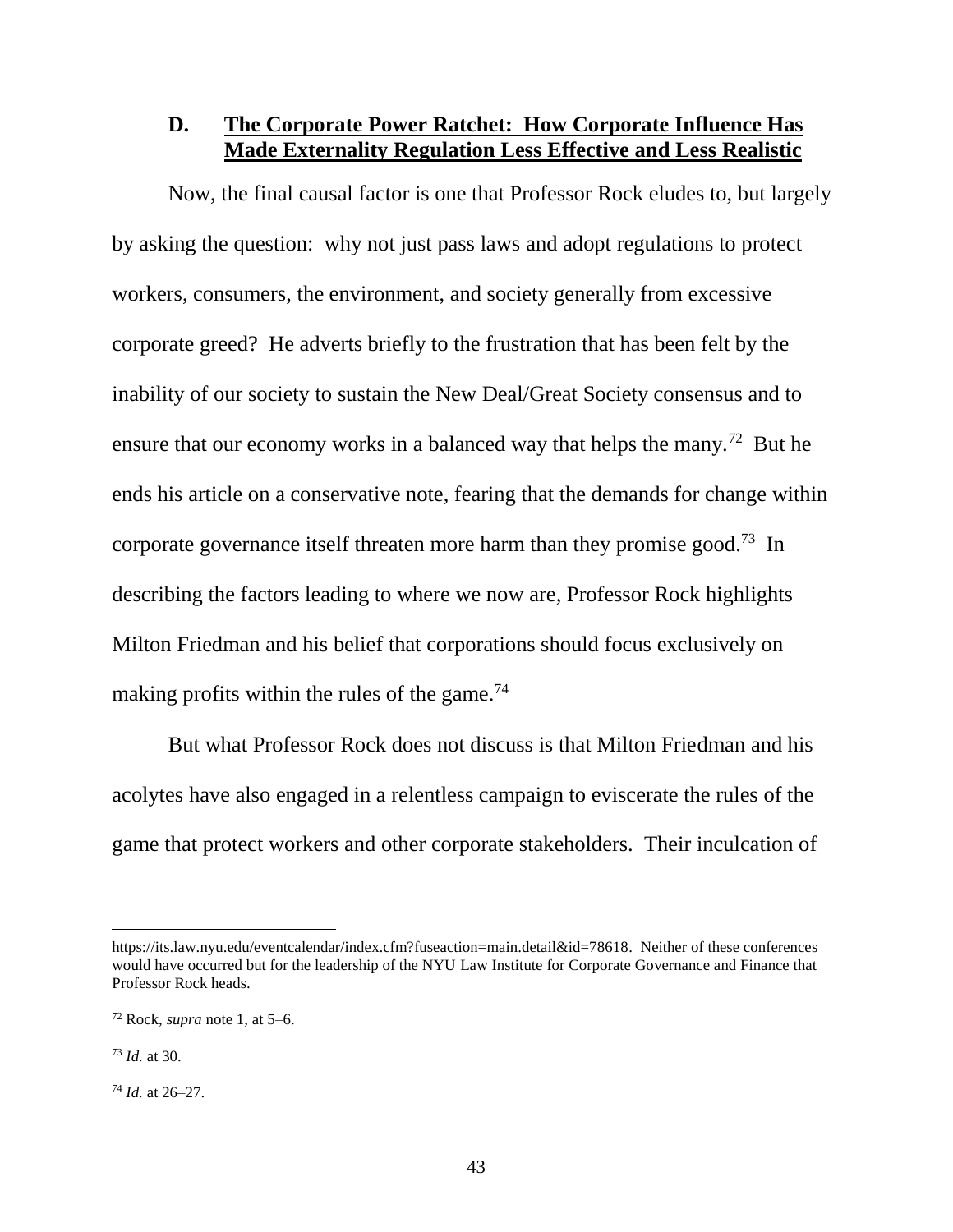their belief system into generations of corporate leaders has led to corporations using their vast resources to distort our political process.<sup>75</sup> The name Lewis Powell is not cited by Professor Rock, but Powell, more famous as a justice of the Supreme Court, inspired "praxis" by corporate America to fill out Friedman's vision.<sup>76</sup> In his capacity as an advisor to the U.S. Chamber of Commerce, Powell called on the American business community to rise up against the regulatory state and to use all their resources to impede it, by lobbying aggressively against legislation, electing candidates who favored corporate interests, and using the judiciary as an instrument to get its way. $^{77}$ 

During the period when the business community has embraced Powell's call to arms, some important laws did get through the legislation gantlet that business lobbyists and contributors erected to stop important legislation protecting society.

<sup>75</sup> *See* Liz Kennedy, *Corporate Capture Threatens Democratic Government*, CTR. AMERICAN PROGRESS (Mar. 29, 2017), https://www.americanprogress.org/issues/democracy/news/2017/03/29/429442/corporate-capture-threatensdemocratic-government/; Strine, *Corporate Power Ratchet*, *supra* note 12.

<sup>&</sup>lt;sup>76</sup> My use of the Marxist term for converting theory into action is a hat tip to Professor Rock's citation to Vladimir Lenin and the importance of ideology in affecting behavior. Rock, *supra* note 1, at 22.

<sup>77</sup> Memorandum from Lewis Powell to the Chairman of the Education Committee of the U.S. Chamber of Commerce, Attack on American Free Enterprise System (Aug. 23, 1971), https://research.greenpeaceusa.org/? a=view&d=5971&\_ga=2.180401764.2131756745.1607699824-1906142670.1607699824. Powell could never feel his advice was not taken. The U.S. Chamber of Commerce and other corporate interests dominate lobbying expenditures. Strine, *Corporate Power Ratchet*, *supra* note 12, at 431–32 n.31 (collecting sources demonstrating this point); Leo E. Strine, Jr & Nicholas Walter, *Conservative Collision Course: The Tension Between Conservative Corporate Law Theory and Citizens United*, 100 CORNELL L. REV. 335, 359–62, 387 (2015) (collecting sources demonstrating how much corporate political spending surged after *Citizens United* allowed the use of treasury funds for that purpose); *see also* Megan R. Wilson, *Lobbying's Top 50: Who's Spending Big*, THE HILL (Feb. 7, 2017), https://perma.cc/R4Y7-TQSA (showing that 49 of the top 50 spending lobbying interests were business or businessrelated).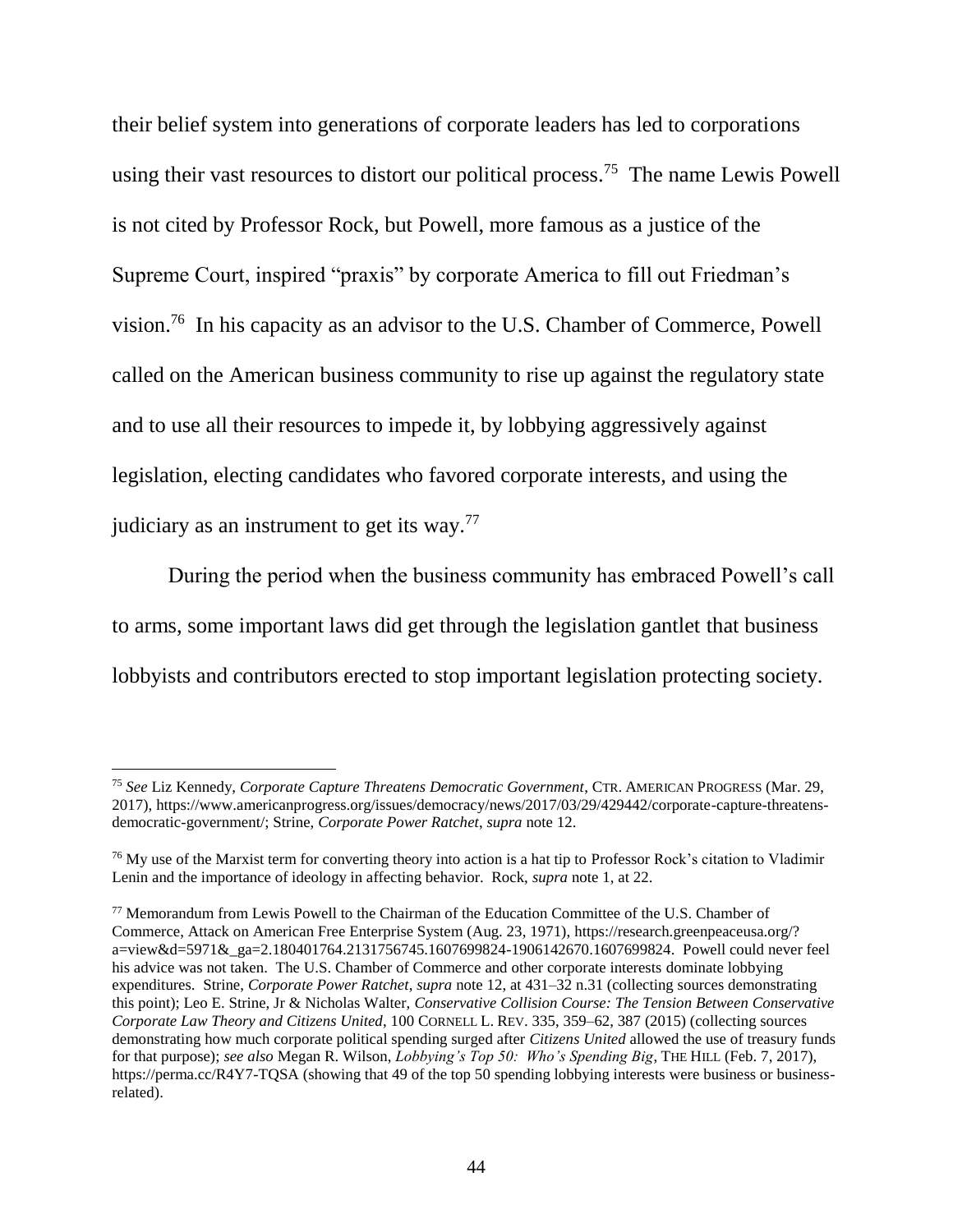But many of those laws were struck down by an increasingly activist judiciary, which departed from past precedent to reach out and strike down legislation, such as McCain–Feingold,<sup>78</sup> Medicaid expansion in the Affordable Care Act,<sup>79</sup> and the Voting Rights Act.<sup>80</sup> The business community also weaponized the litigation process to get activist judges to strike down important environmental regulations;<sup>81</sup> use the First Amendment to elevate the interests of corporations over protections for their workers, consumers, and even public safety against firearms;<sup>82</sup> and render hollow the protections of laws like the National Labor Relations Act.<sup>83</sup>

By exercising their political muscle and expenditures, corporate America tilted the whole political system to the right, seating federal and state officials who often sought to undermine the implementation of laws on the books and made it

<sup>78</sup> *Citizens United* v. *FEC*, 558 U.S. 310 (2010).

<sup>79</sup> *Nat'l Fed'n of Indep. Bus.* v. *Sebelius*, 567 U.S. 519 (2012).

<sup>80</sup> *Shelby Cty.* v. *Holder*, 570 U.S. 529 (2013).

<sup>81</sup> *E.g*., *Michigan* v. *EPA*, 576 U.S. 743 (2015); *Util. Air Regulatory* v. *EPA*, 573 U.S. 302 (2014); *Rapanos* v. *United States*, 547 U.S. 715 (2006).

<sup>82</sup> The scholarship of John Coates, Robert Post, and Amanda Shandor documents this well. *See* John C. Coates, IV, *Corporate Speech & the First Amendment: History, Data, and Implications*, 30 CONST. COMMENT. 223 (2015); Robert Post & Amanda Shandor, *Adam Smith's First Amendment*, 128 HARV. L. REV. F. 165 (2015). And, of course, compare the treatment of corporations in *Citizens United* with the treatment of labor unions in cases like *Janus* v. *Am. Fed'n of State, Cty. & Mun. Emps., Council 31*, 138 S. Ct. 2448 (2018); *Abood* v. *Detroit Bd. of Educ.*, 431 U.S. 209 (1977). *See also* Leo E. Strine, Jr. & Jonathan R. Macey, *Citizens United as Bad Corporate Law*, 2019 WIS. L. REV. 451 (2019) (discussing this issue); Strine & Walter, *Conservative Collision Course*, *supra* note 77, at 359–62, 387 (same).

<sup>83</sup> For my own comprehensive take on this phenomenon, see Strine, *Corporate Power Ratchet*, *supra* note 12. For discussion of the negative effect of this on the ability of workers to exercise their rights under the NLRA, see Leo E. Strine, Jr., *Development on a Cracked Foundation: How the Incomplete Nature of New Deal Labor Reform Presaged Its Ultimate Decline: A Response to Cuéllar, Levi, and Weingast*, 57 HARV. J. LEG. 67, 83–84 (2020).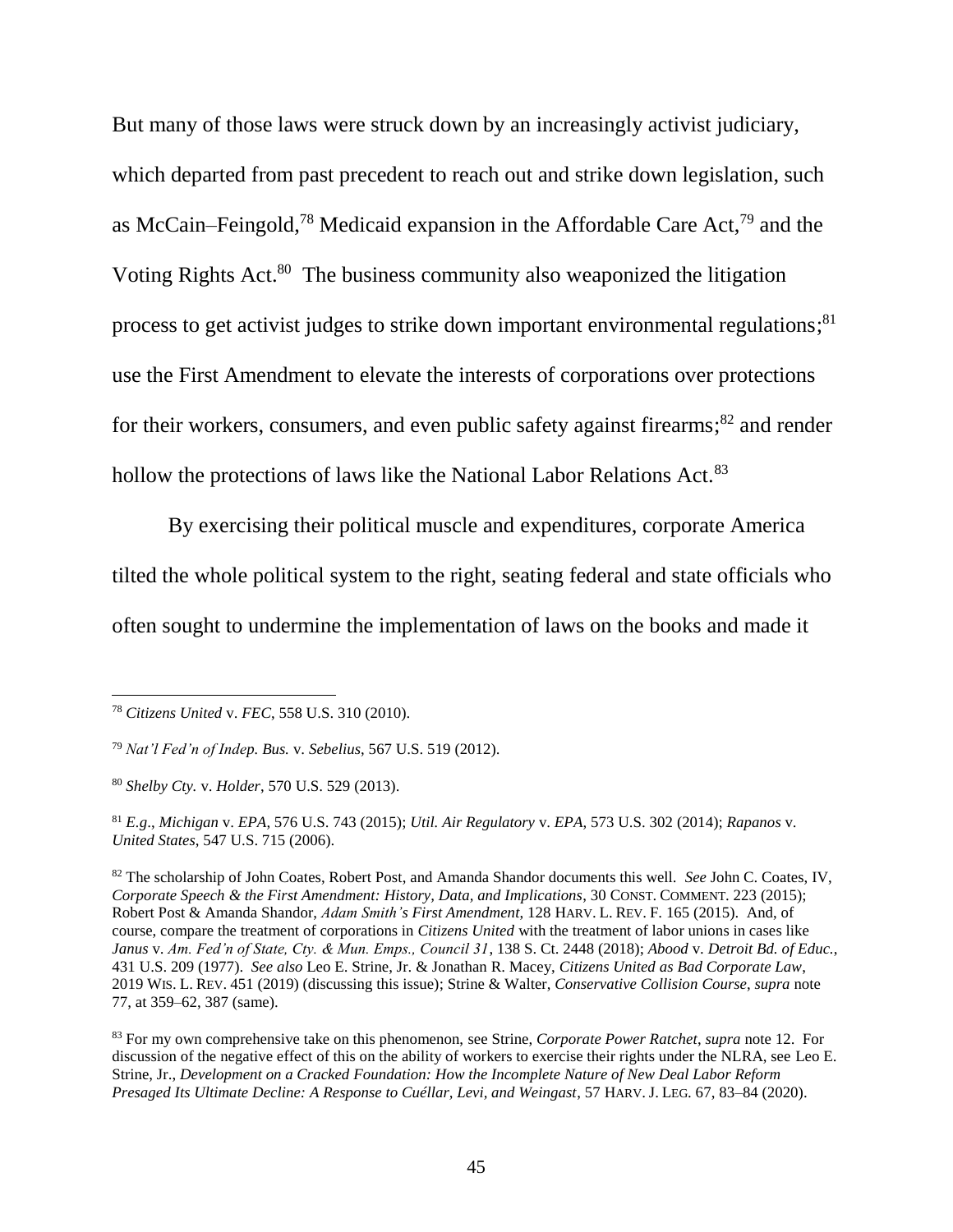much more difficult to pass new legislation. $84$  The effects of these integrated actions were reinforcing, because passing legislation not only got harder, but if the legislation did go through, the likelihood that it or key implementing regulations would get struck down by the courts also grew.<sup>85</sup>

With these corporate power dynamics making external regulation to protect society and corporate stakeholders much less effective and realistic, it seems to me natural and not at all surprising that advocates for workers, consumers, and the environment would begin to demand reforms to corporate law itself. That seems even more natural when so many Americans were becoming "forced capitalists," effectively required by federal mandate to turn over part of their pay every month to money managers, if they were lucky enough to be paid sufficiently to be able to

<sup>&</sup>lt;sup>84</sup> As an important new study by the Center for Political Accountability shows, the amount of spending by public companies to influence political elections is huge, goes overwhelmingly to Republican candidates and committees, and has been used to seat candidates who have gerrymandered legislative districts and put in place ballot restrictions harming black people; opposed action to address climate change; opposed LGBTQ rights; attacked the Affordable Care Act, including during the pandemic; and sought to restrain women's reproductive rights. CONFLICTED CONSEQUENCES, CTR. POL. ACCOUNTABILITY (July 21, 2020), https://politicalaccountability.net/hifi/ files/Conflicted-Consequences.pdf. As the report shows, in many cases the companies donating large amounts to candidates and committees taking these policy positions were, at the same time, publicly claiming that their corporate policy was to the contrary. That is, these corporations were saying one thing on issues like racial justice and climate change, while using their funds to tilt government policy in the opposite direction.

<sup>&</sup>lt;sup>85</sup> In other work, I have explained how the ideology of stockholder primacy encourages corporations to focus their political spending on supporting candidates and committees that will minimize regulation of corporate externalities. Strine & Walter, *Conservative Collision Course*, *supra* note 77, at 349–50; Strine, *Corporate Power Ratchet*, *supra*  note 12, at 442. There is evidence that companies that engage more of such rent-seeking behavior tend to perform less well than companies that instead focus on making money by developing and selling high-quality products and services. Leo E. Strine, Jr., *Fiduciary Blind Spot: The Failure of Institutional Investors to Prevent the Illegitimate Use of Working Americans' Savings for Corporate Political Spending*, 97 WASH. U. L. REV. 1007, 1034–35 (2020).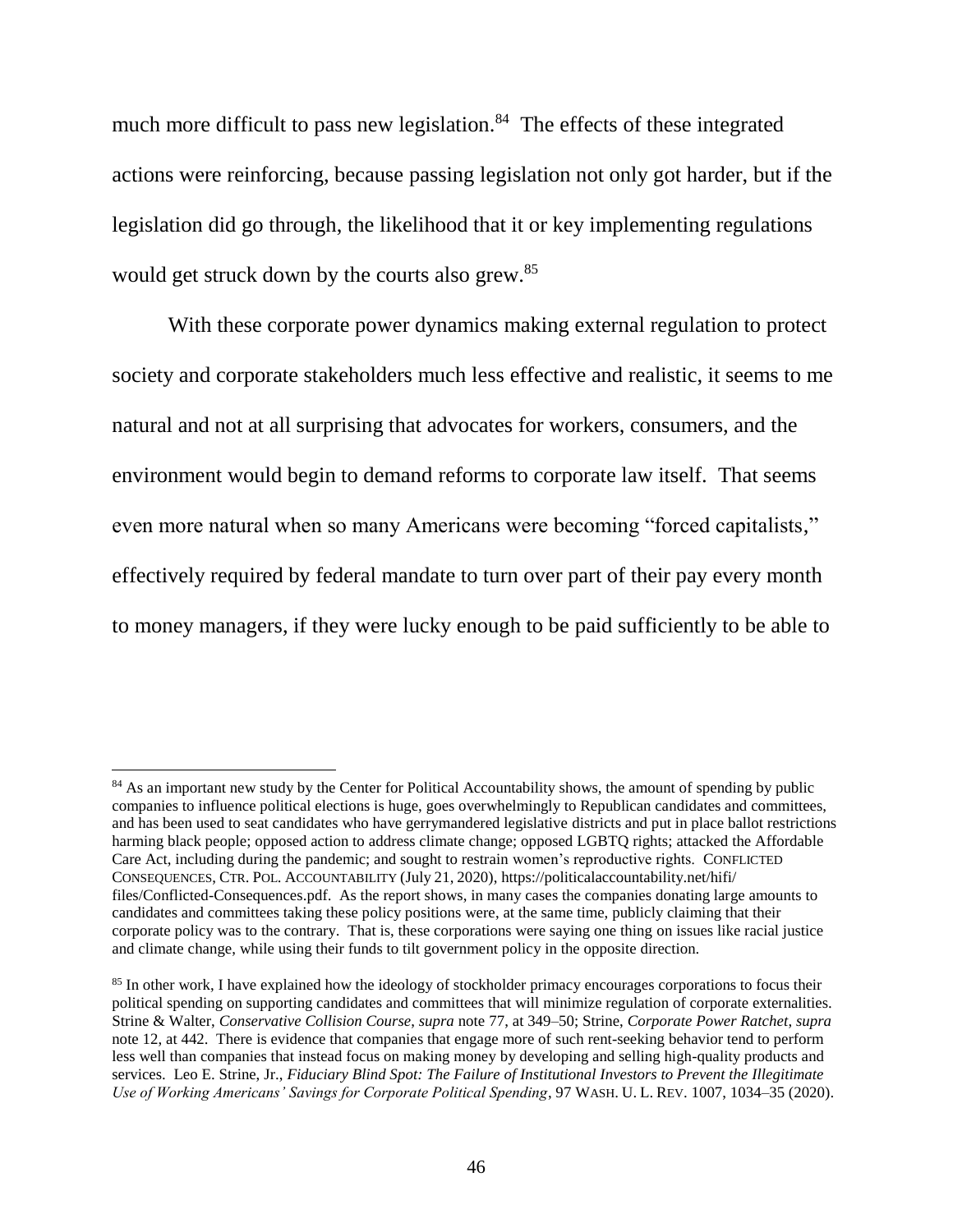save for retirement.<sup>86</sup> Perhaps, these advocates thought, if corporate law itself, and particularly the power dynamics within it, would change, we can get corporations themselves to behave more responsibly. Not only would this involve them treating their stakeholders and society better, it would also specifically involve trying to limit the extent to which corporations use their influence to prevent the political process from putting in place effective external regulations. That is, in order to revitalize external regulation, advocates of a fairer society rationally became convinced that internal corporate governance reform was required.

## **V. Time for 21st Century Corporate Governance for a 21st Century Economy: A More Optimistic, and Less Fearful, Perspective**

Professor Rock ends on a pessimistic note. He fears that instead of focusing on external laws protecting stockholders, populist pressures will be exerted on corporate law itself and result in changes that undermine, rather than improve, social welfare.<sup>87</sup>

I am more optimistic.<sup>88</sup> For starters, one of the most central proposals for reforming corporate law, the public benefit corporation model, builds on and

<sup>86</sup> Strine, *Fiduciary Blind Spot*, *supra* note 85, at 1011, 1020–22 (describing how "the mutual fund industry is federally subsidized because powerful tax incentives require American workers to become 'forced capitalists'").

<sup>&</sup>lt;sup>87</sup> In this skepticism that corporate law itself has much to offer stakeholders like workers, Professor Rock echoes well-reasoned arguments from scholars like Steve Bainbridge and Ron Gilson. *See* Stephen M. Bainbridge, *The Shared Interests of Managers and Labor in Corporate Governance: A Comment on Strine*, 33 J. CORP. L. 21, 24–26 (2007) (explaining reasons he believes corporate law has little potential to help workers in particular); Ronald J. Gilson, *Leo Strine's Third Way: Responding To Agency Capitalism*, 33 J. CORP. L. 47, 54–55 (2007) (arguing that law external to corporate law, not within corporate law, is what should and can protect workers).

<sup>88</sup> This does not mean I am correct, of course. In the period running up to the 2016 election, I believed that the obvious economic insecurity in the nation would lead to pressures for bipartisan action to make our economy fairer,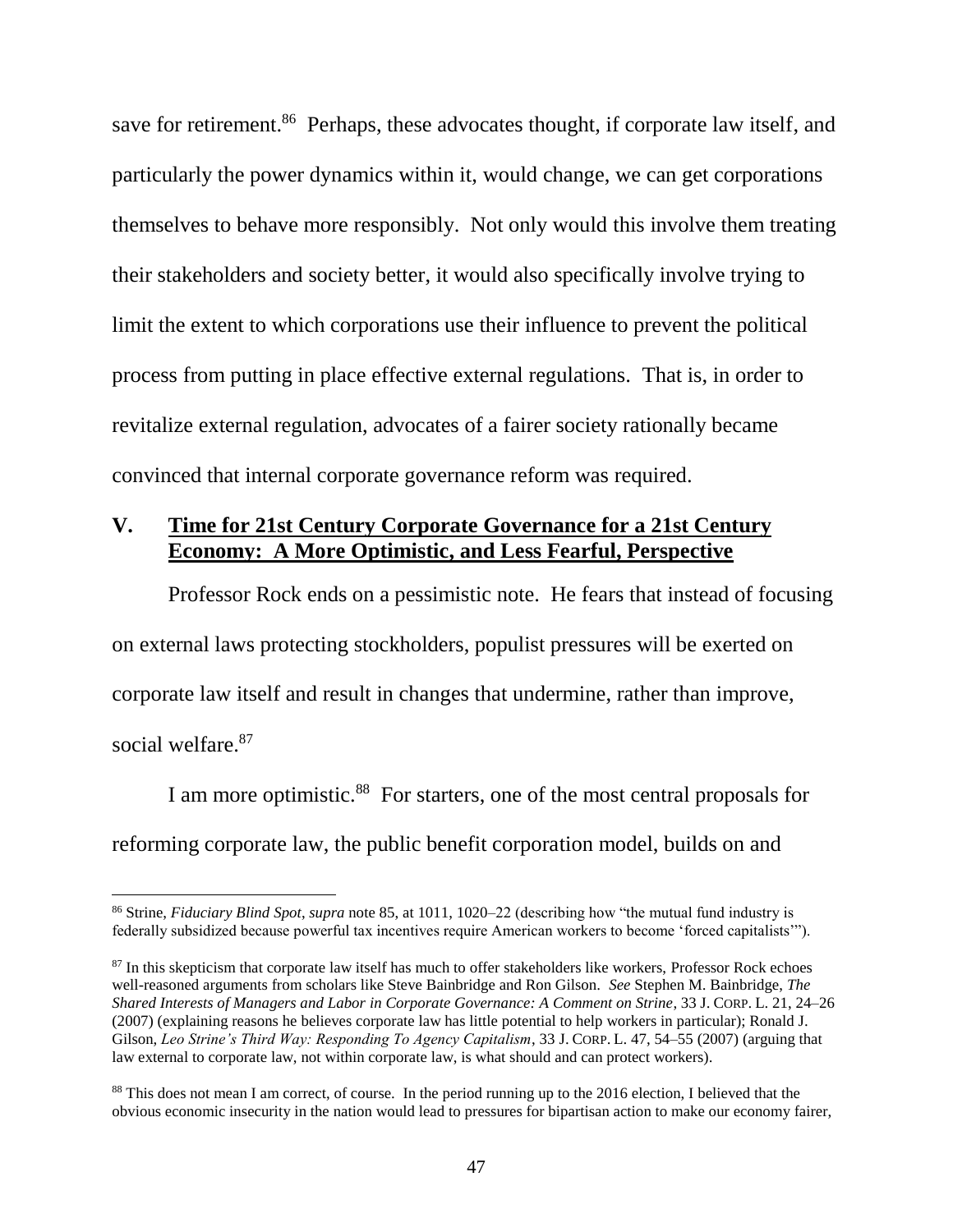strengthens traditional corporate law, rather than turning it upside down. In particular, the model rests on two important and related factors that other commentators also tend to slight in addressing the corporate purpose debate. The first is that part of the genius of American corporate law, if it has any, has been in determining the conditions under which it is best for the judiciary to keep its hands off corporate decision-making.<sup>89</sup> This is fundamental to the business judgment rule itself, which provides, as Professor Rock emphasizes, wide discretion for corporate directors, even in Delaware, to govern the firm in a manner that is respectful of all stakeholders, so long as in doing so the directors seek to advance the interests of the stockholders as well.<sup>90</sup> The second is that corporate law often seeks to promote

and so did others. *See generally* Leo E. Strine, Jr., *Securing Our Nation's Economic Future: A Sensible, Nonpartisan Agenda to Increase Long-Term Investment and Job Creation in the United States*, 71 BUS. LAW. 1081 (2016) (discussing a specific agenda to address calls for economic reform); THE ASPEN INST., AMERICAN PROSPERITY PROJECT: A NONPARTISAN FRAMEWORK FOR LONG-TERM INVESTMENT 5–6 (Dec. 19, 2016), https://assets.aspeninstitute.org/content/uploads/2017/01/American-Prosperity-Project\_Policy-Framework\_FINAL-1.3.17.pdf. But only one candidate talked about economic insecurity during that election (albeit in a divisive and counterproductive way), and what has resulted is four years of inaction, at best, even as there has been an intensification of the trend toward inequality and unfairness. We shall see what the new election results portend, but I believe that FDR's view of fear, expressed in his 1933 inaugural address, is as relevant today. *First Inaugural Address of Franklin D. Roosevelt*, YALE L. SCH. LILLIAN GOLDMAN L. LIBRARY, https://avalon.law.yale.edu/20th\_ century/froos1.asp ("This is preeminently the time to speak the truth, the whole truth, frankly and boldly. Nor need we shrink from honestly facing conditions in our country today. This great Nation will endure as it has endured, will revive and will prosper. So, first of all, let me assert my firm belief that the only thing we have to fear is fear itself—nameless, unreasoning, unjustified terror which paralyzes needed efforts to convert retreat into advance. In every dark hour of our national life a leadership of frankness and vigor has met with that understanding and support of the people themselves which is essential to victory.").

<sup>89</sup> *See* Bainbridge, *The Business Judgment Rule as Abstention Doctrine*, *supra* note 43, at 109–29 (arguing that "the business judgement rule is justified precisely because judicial review threatens the board's authority," that judges are not business experts, and that the BJR encourages risk taking and has positive effects on internal board dynamics); Blair & Stout, *A Team Production Theory of Corporate Law*, *supra* note 47, at 315–16 (arguing that providing directors wide discretion to act, so long as they are not using their positions to benefit themselves, allows them the latitude to promote the joint welfare of the corporation).

<sup>90</sup> Rock, *supra* note 1, at 20; *see also* Jonathan Macey, *Sublime Myths: An Essay In Honor of the Shareholder Value Maximization Myth and the Tooth Fairy*, 91 TEX. L. REV. 911, 920 (2013) (arguing that the business judgment rule acts to "eviscerate large swaths of the notion of shareholder value maximization"); Einer Elhauge, *Sacrificing*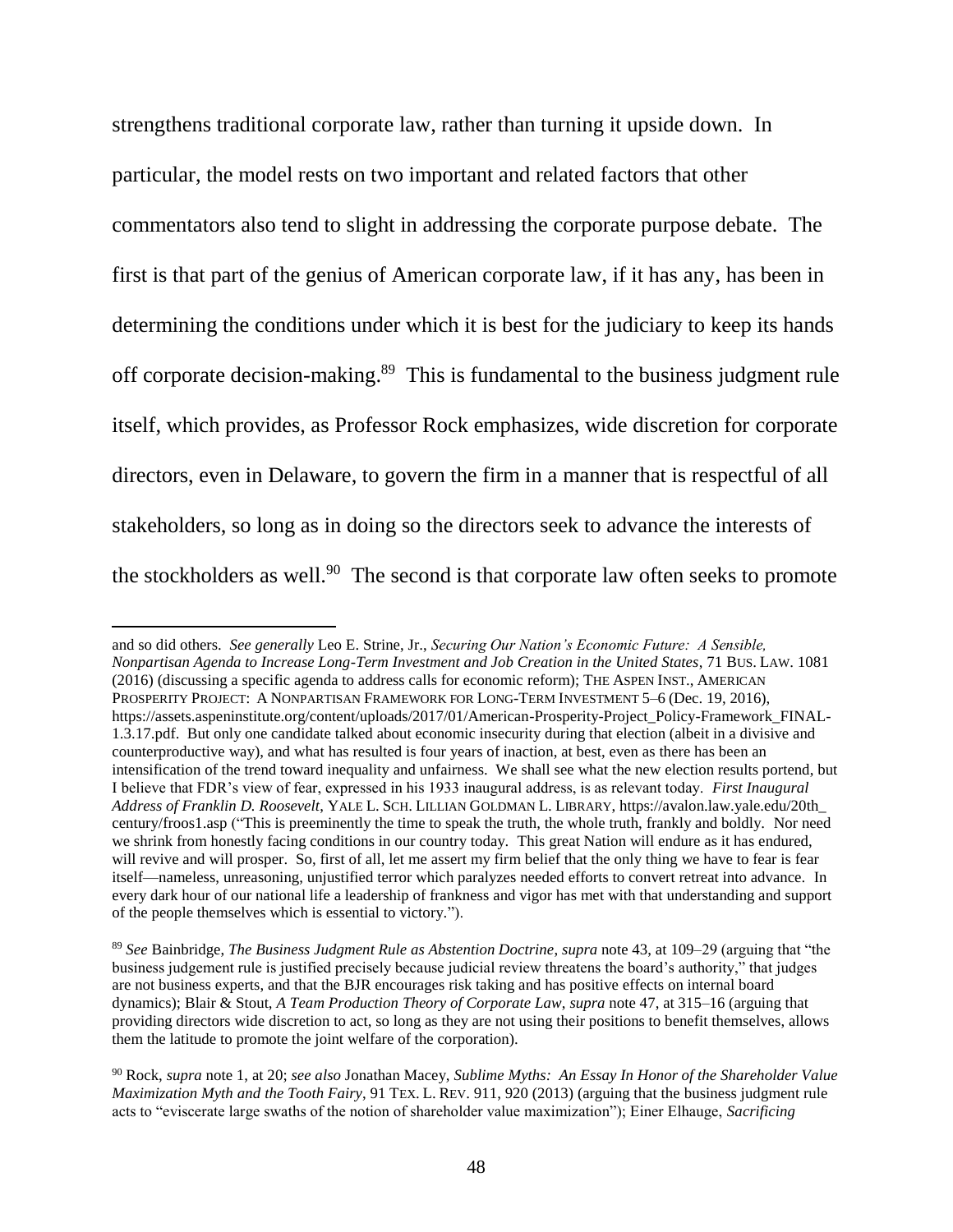certain conduct by corporate managers by means of encouragement and the articulation of a normative duty, not by threat of monetary liability. A good example of this is the duty articulated by the *Caremark* case in Delaware.<sup>91</sup> As a normative matter, Chancellor Allen's decision encouraged directors to step up and be active monitors to ensure that their companies put in place and attended to systems of reporting and monitoring designed to ensure compliance with law. For that reason, *Caremark* is rightly seen as having inspired greater compliance efforts by corporate America.<sup>92</sup> But Chancellor Allen did not expose directors to negligence-based liability; rather, he immunized them from that and held that they could only be liable if they acted in bad faith, by failing to even try to exercise their monitoring duties. $93$  This discordance between what is expected of directors

<sup>93</sup> 698 A.2d at 972.

*Corporate Profits in the Public Interest*, 80 NYU L. REV. 733, 770–72 (2005) (arguing to the same effect); LYNN STOUT, THE SHAREHOLDER VALUE MYTH: HOW PUTTING SHAREHOLDERS FIRST HARMS INVESTORS, CORPORATIONS, AND THE PUBLIC 32 (Berrett-Koehler Publishers 2012) (same).

<sup>91</sup> *In re Caremark Int'l Inc. Derivative Litig.*, 698 A.2d 959 (Del. Ch. 1996).

<sup>92</sup> *See* Donald C. Langevoort, *Caremark and Compliance: A Twenty Year Lookback*, HARV. L. SCH. F. CORP. GOV. (Mar. 29, 2018), https://corpgov.law.harvard.edu/2018/03/29/caremark-and-compliance-a-twenty-year-lookback/ ("In nearly all narratives of how compliance has grown as a legal subject and field of practice in the last two decades, the Delaware Chancery Court's decision in *In re Caremark* plays a featured role."). *But see id.* ("I join the lively academic debate over whether *Caremark*'s causal impact on the unmistakable growth curve of compliance has been overstated."); Jennifer Arlen, *The Story of Allis-Chalmers, Caremark, and Stone: Directors' Evolving Duty to Monitor* 4–5, 23–24 (NYU L. Ctr. L., Econ. & Org., Working Paper No. 08-57, 2008) (arguing that *Caremark* was successful in expanding directors' oversight duties and incentivizing them to assume active oversight over legal compliance, but that its success is limited and heavily dependent on the clarity of the law, since bad-faith liability is narrow).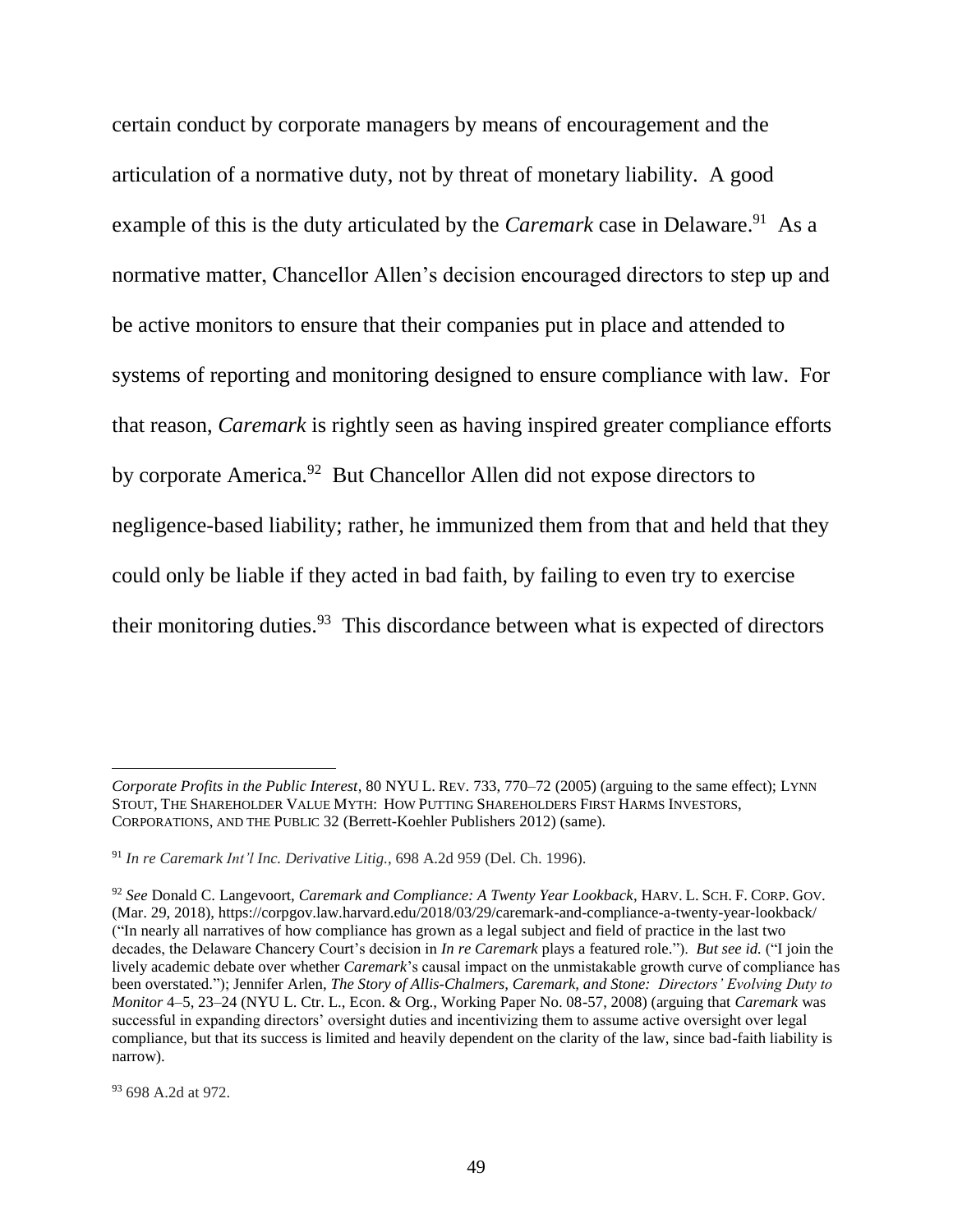normatively and what they can be held liable for in damages is now, because of the ubiquity of exculpatory charter clauses, standard in American corporate law.<sup>94</sup>

In the period during which Milton Friedman wrote his famous essay, both of these factors could be seen to have had prominence in the purpose debate. At that time, stockholders were still seen as dispersed and relatively weak, and managers comparatively powerful. Thus, many on the political right feared that corporate managers would use their power to advance liberal political values using corporate funds.<sup>95</sup> They worried that the slack that the business judgment rule gave managers insulated them from accountability to stockholders, that stockholders would see their invested capital used for political and social purposes that they did not share, and thus they argued that, within the bounds of the law, corporate managers should focus on creating profits for stockholders. In other words, they sought to articulate and inculcate a normative duty of managers that would cause them to put profit first, and to be reticent to impose their social norms on society through the exercise of corporate power. The advocates of this world view pressed their position in not just the political process, but in academia, the business press, and particularly in forums for management education.

<sup>94</sup> *See* Edward B. Rock & Michael L. Wachter, *Islands of Conscious Power: Law, Norms and the Self-Governing Corporation*, 149 U. PA. L. REV. 1619 (2001).

<sup>95</sup> Strine & Walter, *Conservative Collision Course*, *supra* note 77 at 352–53.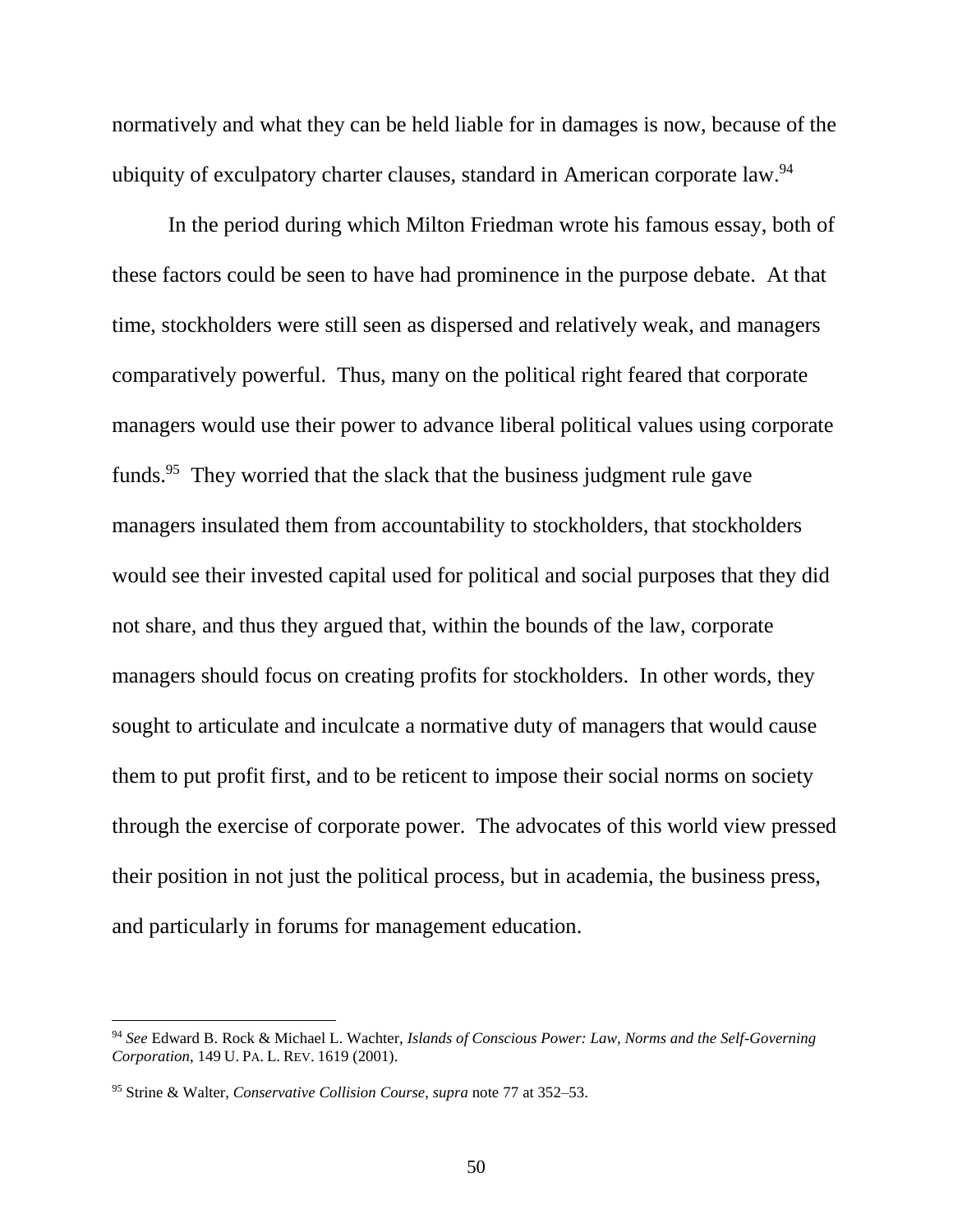As Professor Rock shows, the first factor—the room provided by the business judgment rule—also played a role in reaction to the takeover wave of the 1980s. The so-called constituency statutes were adopted to give corporate managers additional room under the business judgment rule to resist takeovers and to govern in a manner that treated all stakeholders as equal.<sup>96</sup> But those statutes are notable for the extent to which they did not take into account the second factor: the statutes enabled corporate management to consider stakeholder interests but did not mandate it. Not only did the statutes generally provide no enforcement mechanism at all, there was nothing to enforce because the statutes just gave corporate directors—elected solely by stockholders and subject to removal solely by them—an option to give consideration to the interests of stakeholders like employees, communities of operations, and consumers. For those related reasons, there is little evidence that these statutes helped stakeholders; at most, they seem to have given corporate managers leverage in takeover disputes to take care of their own interests.<sup>97</sup>

<sup>96</sup> Rock, *supra* note 1, at 28.

<sup>97</sup> Bebchuk, Kastiel, & Tallarita, *For Whom Corporate Leaders Bargain*, *supra* note 18; Julian Velasco, *The Fundamental Rights of the Shareholder*, 40 U.C. DAVIS L. REV. 407, 463–64 (2006) (explaining that these statutes have been "rather insignificant" because they are permissive and do not provide any enforcement rights to other stakeholders); Ronald J. Gilson, *Leo Strine's Third Way: Responding to Agency Capitalism*, 33 J. CORP. L. 47, 52 (2007) (briefly explaining why he never believed constituency and antitakeover statutes would protect workers).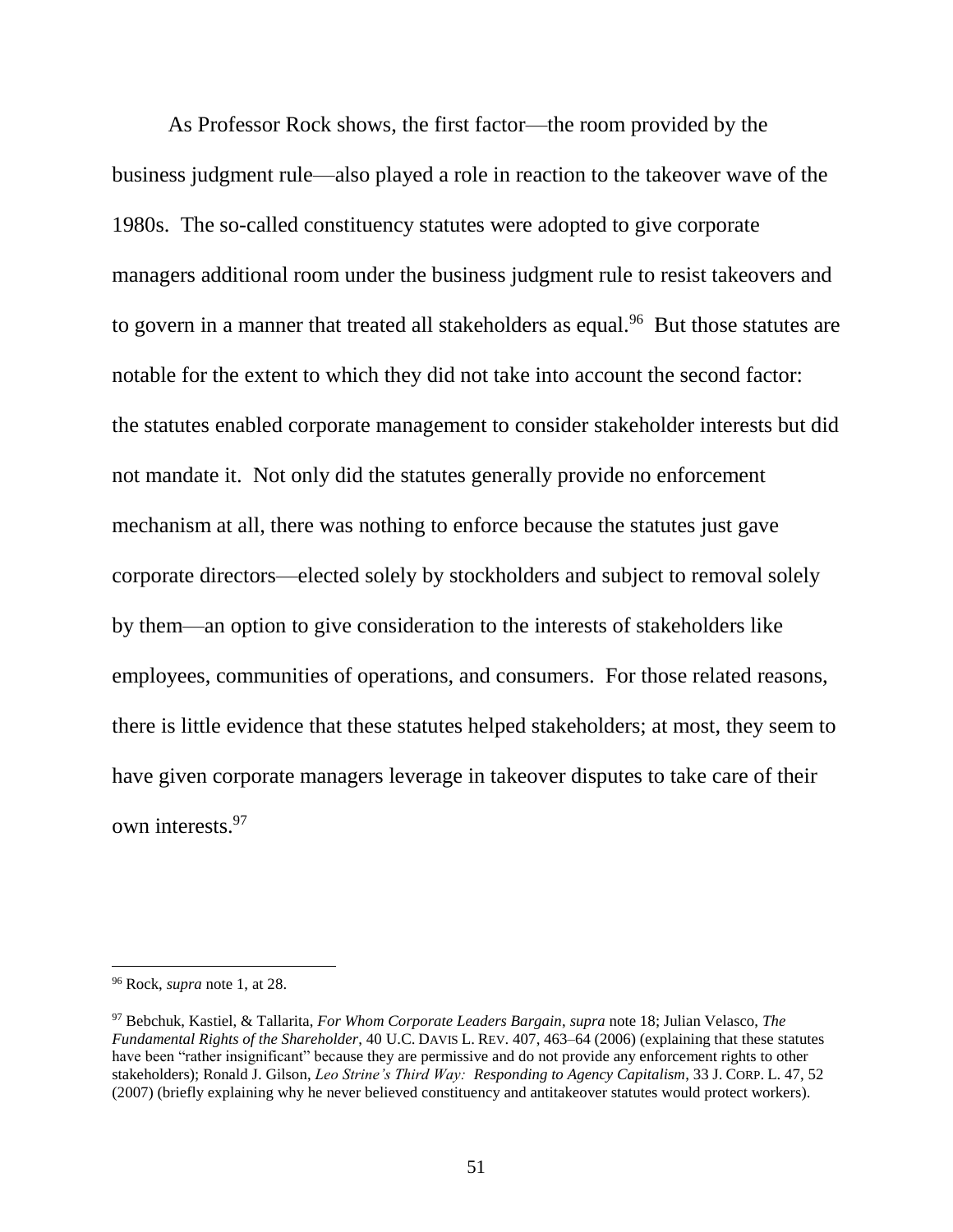The lessons from these experiences have been both over- and underemphasized, in the debate between what might fairly be called "managerialist stakeholder advocates" and those favoring stockholder-focused corporate governance.

The managerialists who advocate stakeholder governance have fetishized the importance of normative purpose.<sup>98</sup> They argue rightly that normative purpose matters, but act as if a rearticulation of normative purpose alone will rebalance the American corporate governance system in a way that is fairer to stakeholders. But, interestingly, those who take this position typically wish to just act as if Delaware law is something other than it is, and ignore the evidence that constituency statutes have done nothing substantively to protect workers or communities. Put simply, those in this camp are, in essence, managerialists who will not go beyond giving directors the discretion to act with respect toward other stakeholders, within overall corporate law structures that give power only to stockholders. In fact, these managerialists will not even use the word "shall" to describe a director's duty to other stakeholders, much less indulge the notion of giving stakeholders enforcement or other rights.

<sup>98</sup> Until late in her all too brief career, Professor Lynn Stout tended to ignore the power dynamics within American corporate governance that made normative purpose an inadequate answer to her desire for stakeholder-respecting governance. But her last major work acknowledged this problem and advanced a bold and novel idea to address this. *See* LYNN STOUT, TAMARA BELINFANTI, & SERGIO GRAMITTO, CITIZEN CAPITALISM: HOW A UNIVERSAL FUND CAN PROVIDE INCOME AND INFLUENCE TO ALL (Berrett-Koehler Publishers 2019).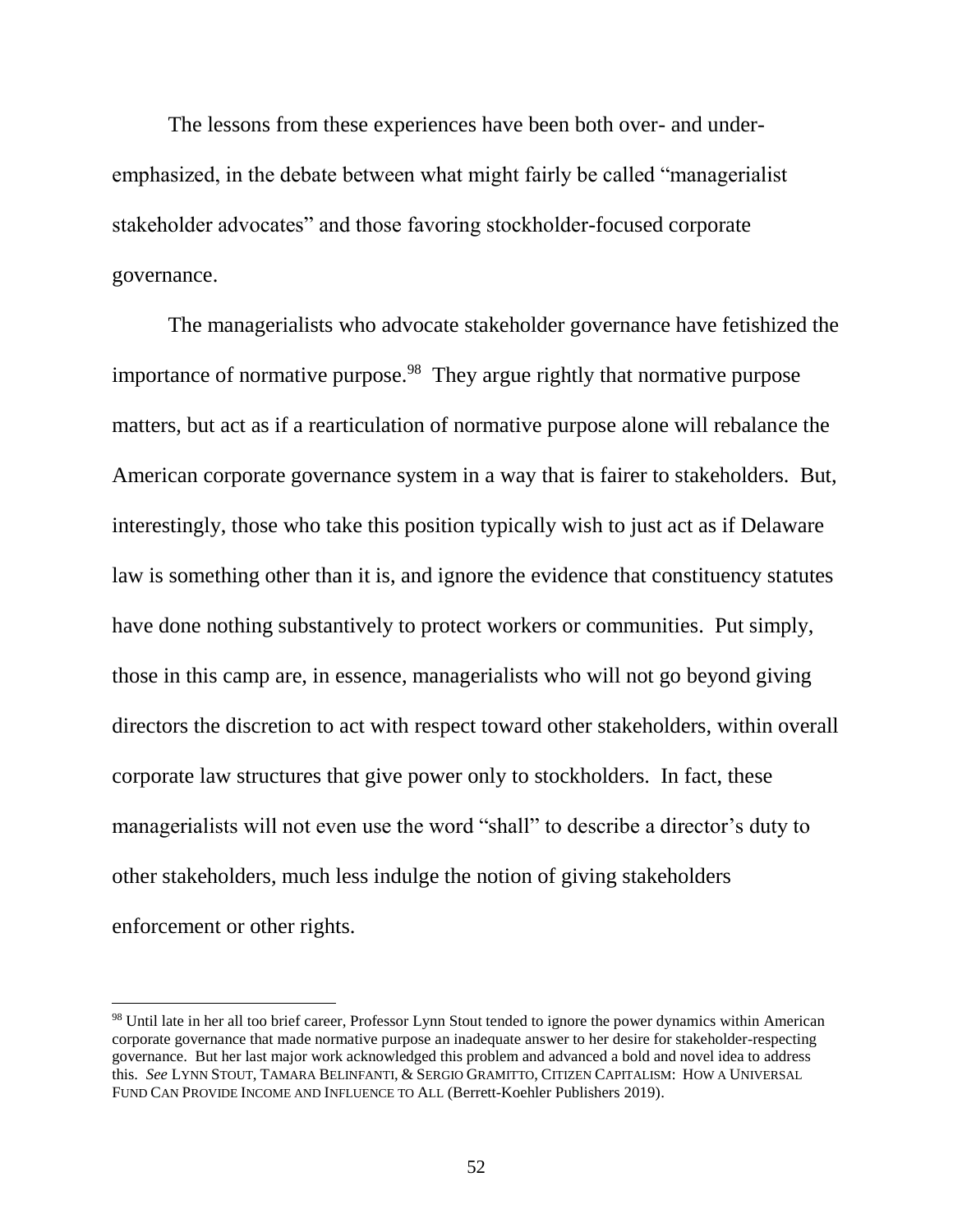But stockholder advocates also share this fetish with purpose in itself. In a 21st century in which powerful money managers can and do act quickly to impose change on public companies, some still fear that corporate managers will have too much slack to impose their own values on society, at the cost of stockholders, if corporate law allows boards to treat the best interests of all stakeholders as a proper end of corporate governance.<sup>99</sup> They ignore factors that Professor Rock does not, which render this fear of untethered management running wild highly improbable. These include: i) the enormous power and ease of action for institutional investors; ii) vigorous global and domestic competition; iii) provisions of corporate law that make it impossible for founders who own large blocks to pay out dividends to themselves without comparable treatment of other investors; and

<sup>&</sup>lt;sup>99</sup> My esteemed friend Lucian Bebchuk continues to harbor this concern, and so do other scholars like Jesse Fried, Glenn Hubbard, and Mark Roe. *See* Lucian A. Bebchuk & Robert Tallarita, *The Illusory Promise of Stakeholder Governance*, CORNELL L. REV*.* (forthcoming 2020), https://ssrn.com/abstract=3544978 (arguing that stakeholder capitalism could impose substantial costs on shareholders and reduce accountability of corporate leaders); Andrew Ross Sorkin, *A Free Market Manifesto That Changed the World*, N.Y. TIMES (Sept. 14, 2020), https://www.nytimes .com/2020/09/11/business/dealbook/milton-friedman-doctrine-social-responsibility-of-business.html; Sanjai Bhagat & R. Glenn Hubbard, *For Whom Should Corporations Be Run?*, AEIDEAS (Sept. 4, 2020), https://www.aei.org/ economics/for-whom-should-corporations-be-run/ ("Who monitors the stakeholder monitor? It is this concern that animated Friedman's 1970 contribution.").For a standard and succinct expression of this concern, see FRANK EASTERBROOK & DANIEL FISCHEL, THE ECONOMIC STRUCTURE OF CORPORATE LAW 38 (Harvard U. 1991) ("[A] manager who has been told to serve two masters . . . has been freed of both and answerable to none.").

For other and similar criticisms about stakeholder capitalism, see Steve Kaplan, *The Enduring Wisdom of Milton Friedman*, PROMARKET (Sept. 14, 2020), https://promarket.org/2020/09/14/the-enduring-wisdom-of-miltonfriedman/ ("Friedman brings up a vital concern about dividing loyalties in this way. 'If businessmen are civil servants rather than the employees of their stockholders, then in a democracy they will sooner or later be chosen by the public techniques of election and appointment. And long before this occurs, their decision-making power will have been taken away from them.'"); Eugene F. Fama, *Market Forces Already Address ESG Issues and the Issues Raised by Stakeholder Capitalism*, PROMARKET (Sept. 25, 2020), https://promarket.org/2020/09/25/market-forcesesg-issues-stakeholder-capitalism-contracts/ (arguing that contract structures already address ESG concerns).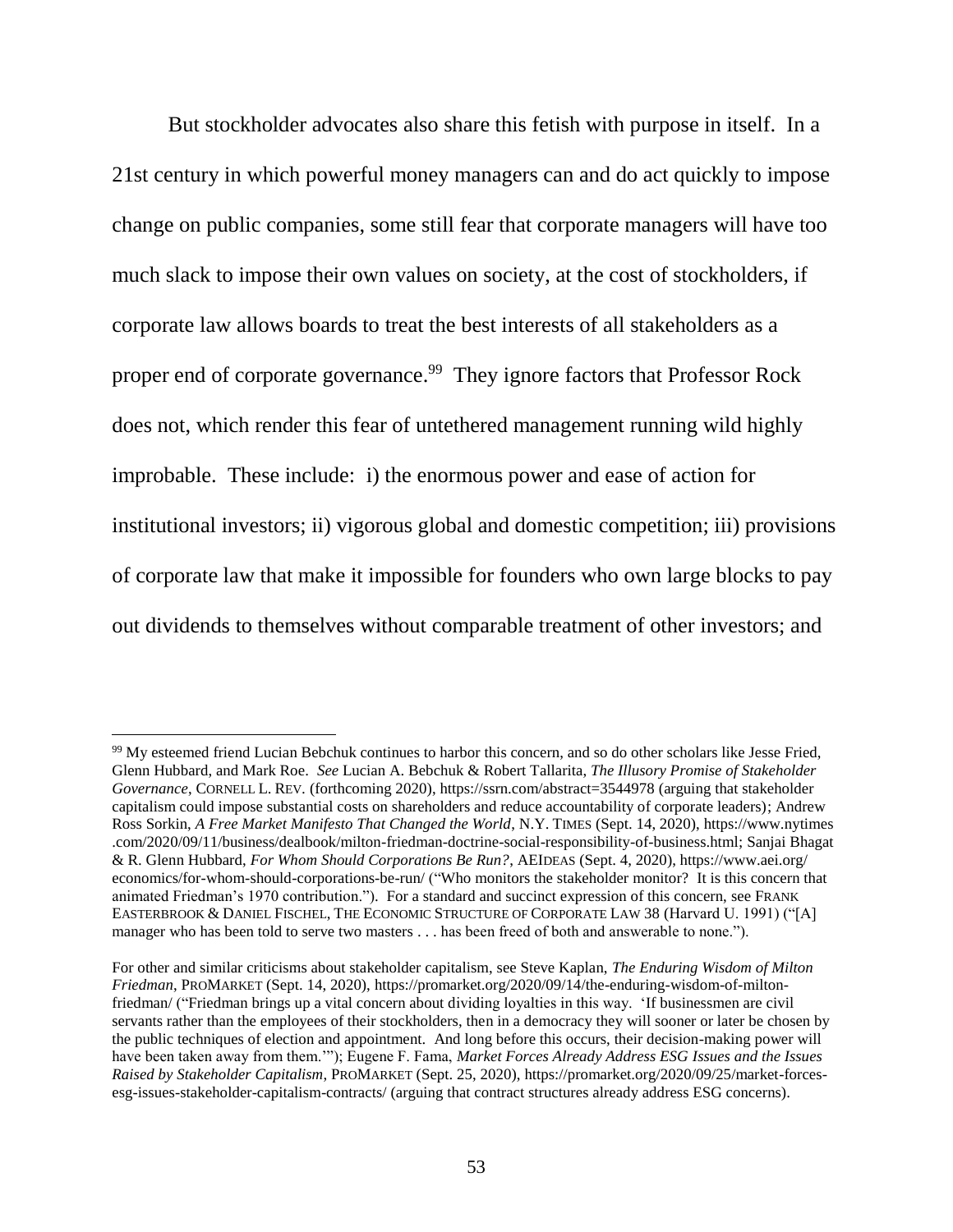iv) the provisions of corporate law that strongly discourage self-dealing.<sup>100</sup> In fact, experience under constituency statutes shows that stockholders have little to fear from a "may" regime, but stakeholders have nothing to gain from it.<sup>101</sup>

Professor Rock takes Senator Elizabeth Warren to task a bit for a reason relevant to this discussion: he properly points out that nothing in the substantive corporate law of Delaware changed during the period in which she rightly argues that our corporate governance system has swung strongly toward stockholders and against workers and other stakeholders.<sup>102</sup> But, in doing so, he slights something his own scholarship takes seriously, which is that directors' normative views of what their duty is matters. Senator Warren's quoted statement does fairly address a profound change in attitude by many CEOs over those of prior generations. And that attitude had a self-justifying effect, as Chicago-school academics argued that if CEOs managed to drive so-called "shareholder value" they were best serving society.

<sup>&</sup>lt;sup>100</sup> As to the last point, commentators often ignore that workers, creditors, and communities stand to lose more than diversified investors if corporate management self-deal or fail to pursue a profitable business strategy. On most issues of checking managerial conflicts of interest, stakeholders are more, not less, interested than diversified stockholders in ensuring managerial fidelity to corporate success, rather than personal enrichment, be it financial or on some other dimension.

<sup>101</sup> *E.g.*, Bebchuk, Kastiel, & Tallarita, *For Whom Corporate Leaders Bargain*, *supra* note 18 (showing that top corporate managers did not use constituency statutes to protect employees or communities of operation, but did use the leverage to benefit stockholders and themselves); Jonathan M. Karpoff & Michael D. Wittry, *Institution and Legal Context in Natural Experiments: The Case of State Antitakeover Laws*, 73 J. FIN. 657 (2018) (finding no measurable difference in outcomes for companies under constituency statutes than companies that were not ).

<sup>102</sup> Rock, *supra* note 1, at 25.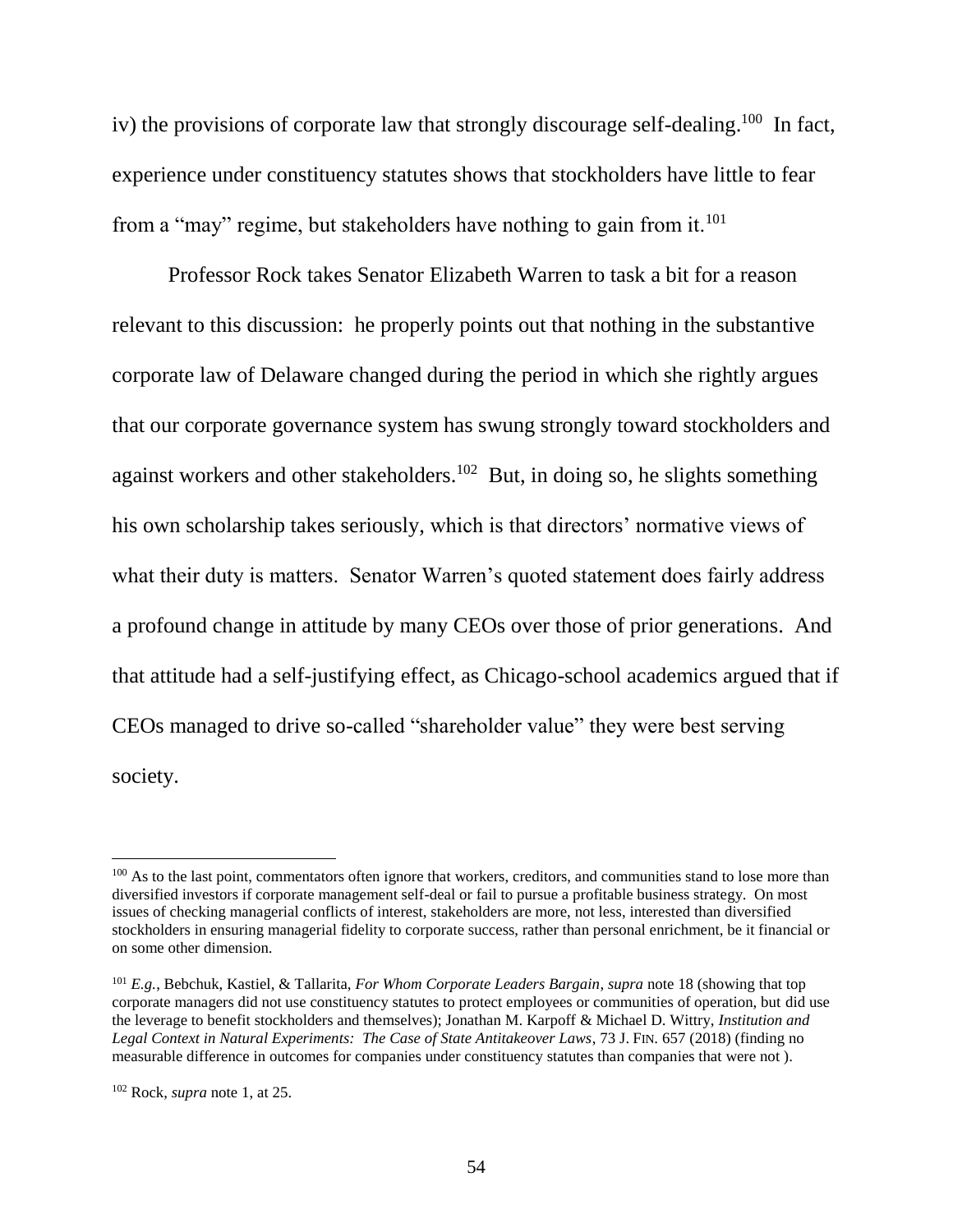Even more importantly, Senator Warren's solutions to the problems she identifies reflect her deeper recognition that the legal architecture of corporate law has not kept up with market developments that have made institutional investors and corporate interests much more powerful, and weakened workers and other corporate stakeholders. Whether one agrees with Senator Warren or not, it is undeniable that she has identified policy solutions that take into account the way corporate law actually works.

For the moment, just focus on her support of the public benefit corporation ("PBC") model. The PBC model builds on the business judgment rule model by protecting the board from a challenge to a decision that it makes that requires it to balance the interests of various stakeholders, including in a sale of the corporation. By this means, the PBC model puts a brake on the ability of stockholders to use litigation to put pressure on boards to take actions that harm stakeholders to generate greater returns for stockholders.

But the PBC model Senator Warren supports also builds on traditional corporate law techniques by imposing a mandatory, normative duty on directors to respect all stakeholders. The duty is not optional or discretionary, it is mandatory. But similar to *Caremark*, the duty is primarily one that is influential because most people take duties seriously and try to fulfill them, even if there is no likelihood of being punished for failing to do so. And like *Caremark*, most PBC statutes,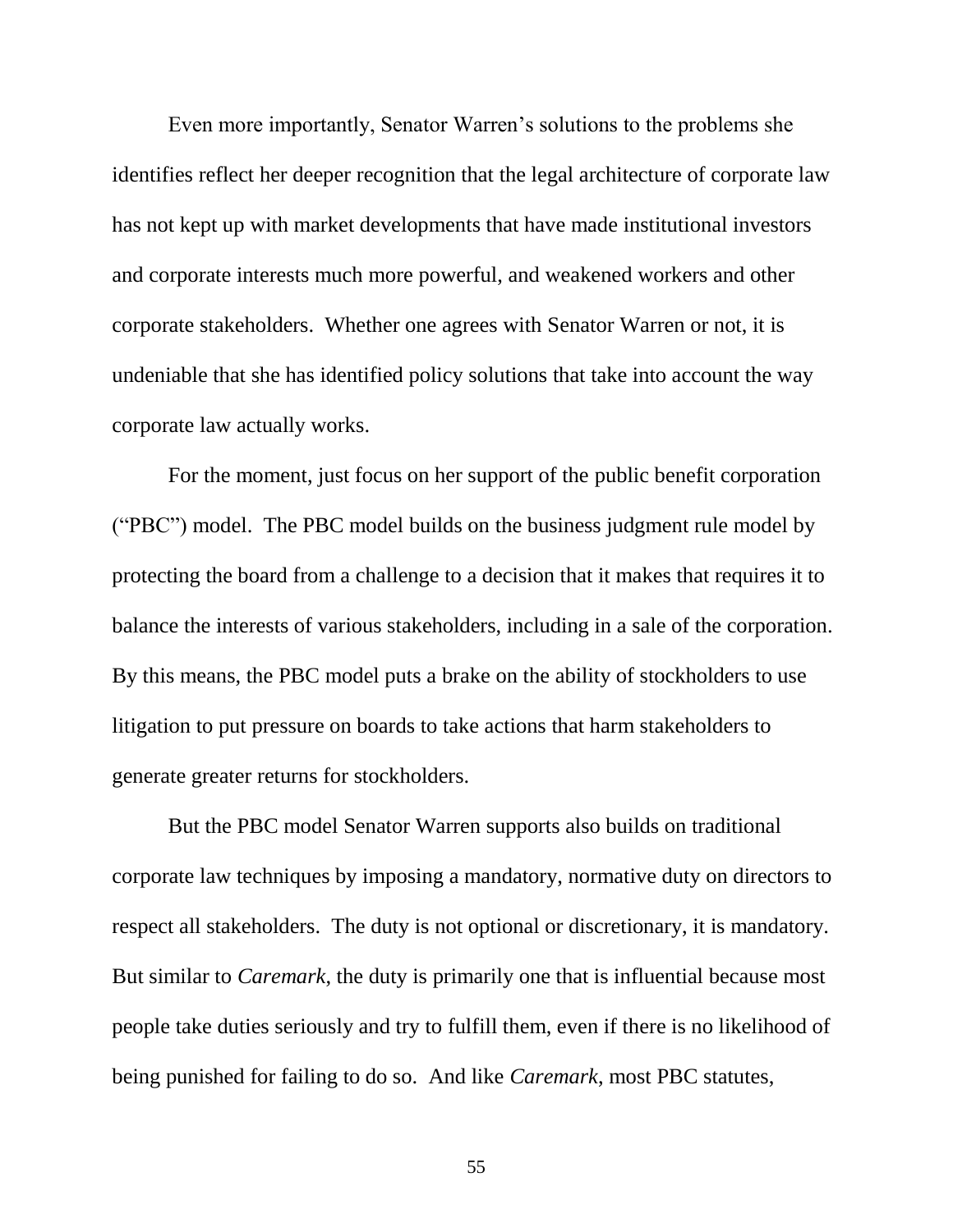including Delaware's, create the potential for a suit to enforce the board's duty to stakeholders, even if not by means of monetary liability.<sup>103</sup> PBC statutes also require the articulation of a corporate purpose and goals, and the publication of reports tracking the company's compliance with its purpose and progress toward its goals.

Interestingly, the benefit corporation model has critics from both managerialist stakeholder advocates and from those committed to stockholder-first governance. For stakeholder advocates of the managerialist camp, they advance two primary arguments. First, they argue that realists like Professor Rock just don't recognize that Delaware law is just like laws in the 33 states that took express statutory action to be different than Delaware.<sup>104</sup> That is, they engage in wish fulfillment and denial of objective legal reality. Second, and more quietly but undeniably, these stakeholder advocates are in fact managerialists who do not support requiring corporate directors to govern in a manner that respects stakeholders, even if that requirement does not expose the directors to any threat of monetary liability. These managerialists are stuck at "may," and wish to give

<sup>103</sup> 8 Del. C. § 367 (providing for suits for injunctive and declaratory relief only to enforce directors' duties to stakeholders); *id.* § 102(b)(7) (allowing corporations to limit the personal liability of directors in certain suits).

<sup>104</sup> Bebchuk, Kastiel, & Tallarita, *For Whom Corporate Leaders Bargain*, *supra* note 18 (finding 33 states with constituency statutes in force during the period from 2000 to 2019).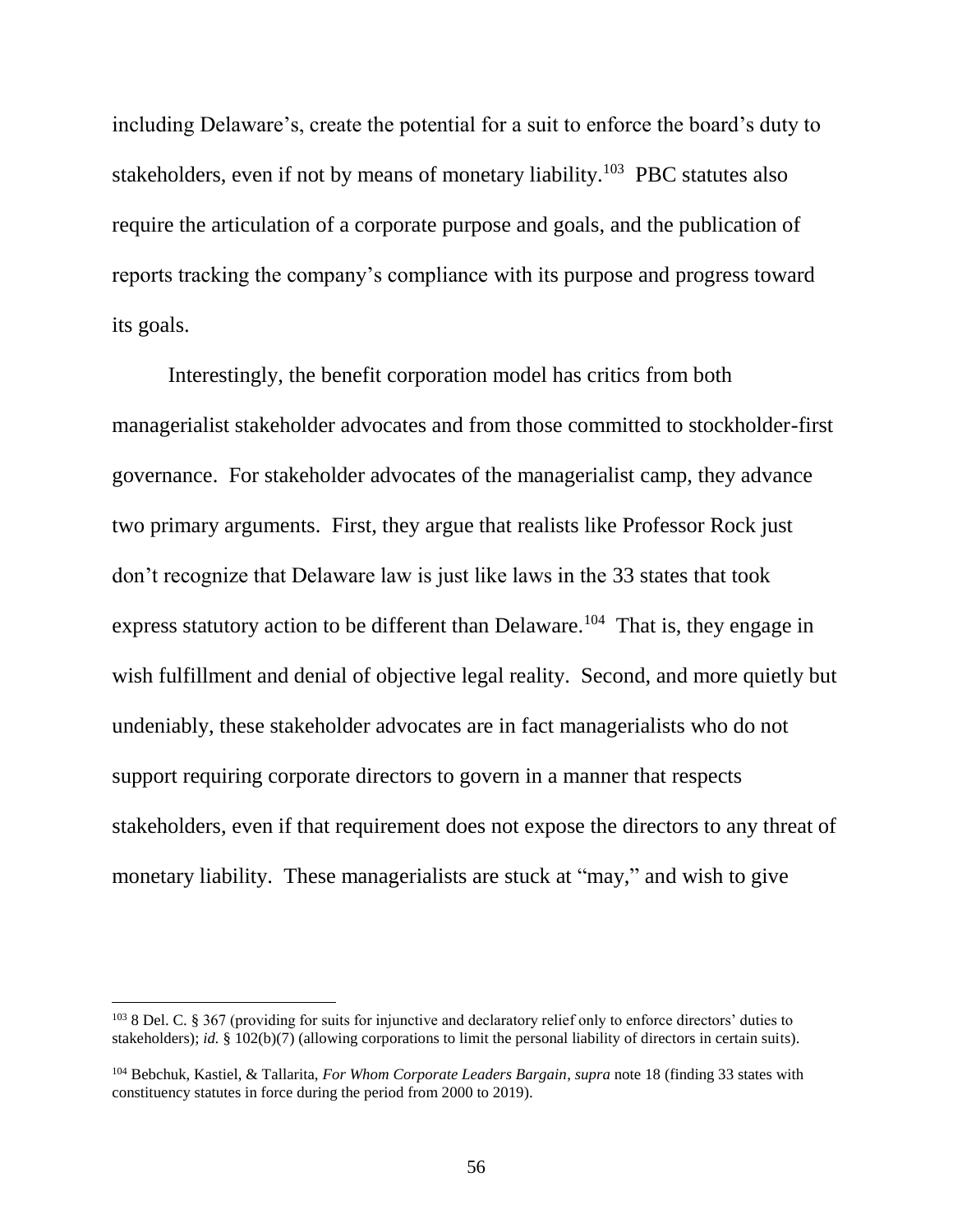boards and CEOs (subject solely to stockholder power) the discretion to protect stakeholders to the extent they choose and are able to do so.

Opponents from a stockholder perspective have a more principled basis for opposition. They believe that boards have no legitimacy to focus on issues other than making profits within the bounds of law, and they tend to think that, even in the current era, there is too much slack from the discipline of the stock market.

For someone in the American tradition of evolutionary progress and realism, both sets of critics may be thought misguided. The managerialists fail to address the reality that corporate directors are elected by only one constituency, and that therefore many statutes unaccompanied by more have not worked. The stockholder advocates ignore that undeniable potency of capital and product markets and the way they have tilted corporate governance.<sup>105</sup> Perhaps most importantly, the stockholder advocates also ignore that most stockholders are not long one company, but rather long the entire economy, and thus suffer economically if externalities are rewarded instead of sustainable wealth creation.

The PBC model evolves American corporate law in a way consistent with its traditions. Stockholders retain potent protections and the ultimate ability to elect new directors and to reject transactions they do not like. But the model addresses

<sup>&</sup>lt;sup>105</sup> For a balanced view of the potent interaction of activists and institutional investors and their combined power to hold companies' feet to the fire, see John C. Coffee, Jr. & Darius Palia, *The Wolf at the Door: The Impact of Hedge Fund Activism on Corporate Governance*, 41 J. CORP. L. 545 (2016).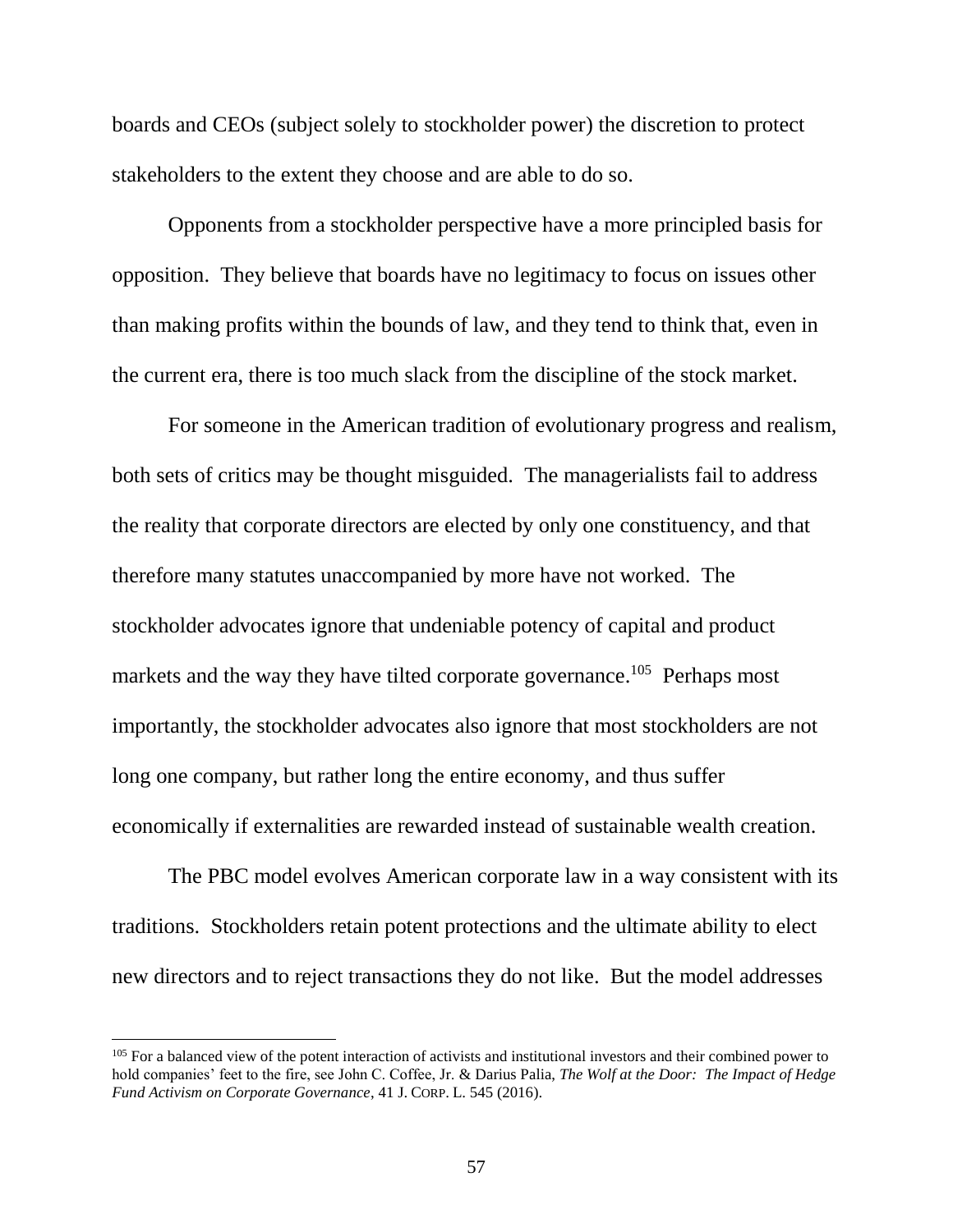the profound change in market power developments by building on the business judgment rule to give directors more space to govern in a way that is fair to other stakeholders. And it goes further by requiring the directors to in fact do so if they wish to live up to their legal duties. By both means, it builds on successful intuitions and approaches taken historically by American corporate law.

The model thus works no fundamental revolution, but is instead a responsible evolution, insufficient in itself, but useful nonetheless. And its balanced and incremental nature reduces the fear that Professor Rock expresses in his pessimistic close that positive change risks more harm than it promises good.

Not only that, most PBC advocates also support action that would greatly minimize any fear that corporate managers could use their duty toward stakeholders to impose their own political views on society using corporate resources. First, within the PBC model itself, the focus is not on politics, it is on a corporation making profits in a manner that is fair to all stakeholders and that does no harm to society. Most PBCs have positive purposes connected to their business model, few if any of which involve hotly contested ideological issues. Second, and more important, advocates of the PBC model like Senator Warren also support what a supermajority of Americans do—restricting corporate political spending.<sup>106</sup>

<sup>106</sup> *See* Strine, *Fiduciary Blind Spot*, *supra* note 85, at 1023–24 (collecting poll data showing strong and durable bipartisan support for overturning *Citizens United* and restricting corporate political spending).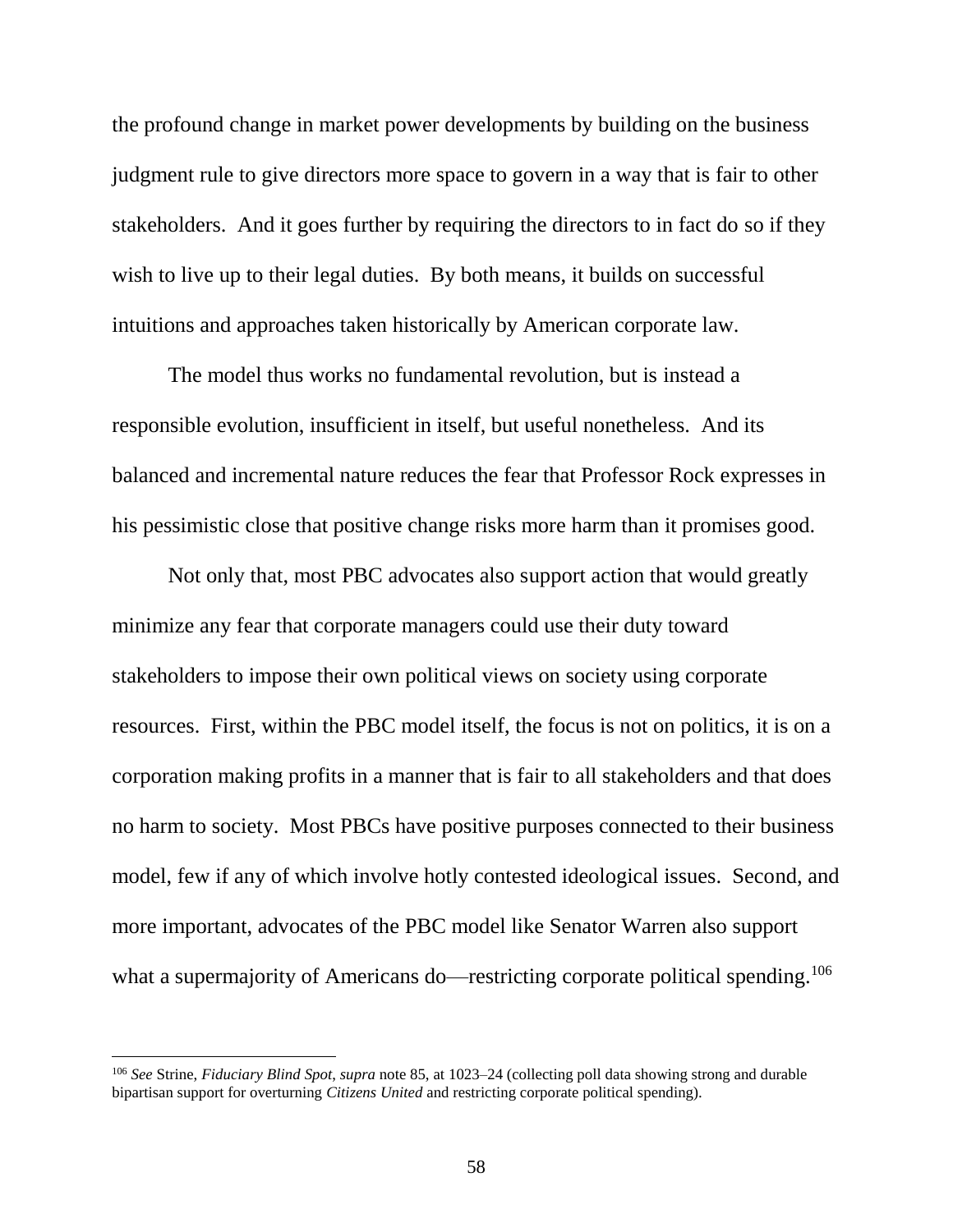If corporations were restricted to only making political expenditures under plans approved by a supermajority of stockholders, as proposed initially by conservative John Bogle in the wake of *Citizens United* and included in progressive Senator Warren's Accountable Capitalism  $Act<sub>107</sub>$  the current use of corporate funds for political purposes would plummet to previous levels, and the practical ability of managers of public companies to misuse a duty to stakeholders to pursue their own political hobbyhorses would greatly diminish over what happens now in corporations operating under Delaware law and "may" constituency statutes. That is, there would be less danger that stockholders with diverse views would see their entrusted capital used to fund candidates and causes they do not agree upon,  $108$  and that are contrary to the interests of diversified investors.<sup>109</sup>

<sup>107</sup> John C. Bogle, *The Supreme Court Had Its Say: Now Let Shareholders Decide*, N.Y. TIMES (May 14, 2011), https://perma.cc/K6YC-K45X; Accountable Capitalism Act, S. 3348, 115th Cong. § 8(b) (2018).

<sup>&</sup>lt;sup>108</sup> Many corporate law scholars, including strong stockholder primacists, have long believed that corporations have no legitimacy to spend corporate funds on politics without express stockholder approval. Strine, *Corporate Power Ratchet*, *supra* note 12, at 444 n.81 (gathering writings to this effect by Victor Brudney, John Coates, Lucian Bebchuk, Robert Jackson, Benjamin Sachs, and Adam Winkler); *see also* Leo E. Strine, Jr. & Jonathan R. Macey, *Citizens United as Bad Corporate Law*, 2019 WIS. L. REV. 451 (conservative and liberal writing together and embracing this view).

<sup>&</sup>lt;sup>109</sup> For important scholarship suggesting that corporate political spending unauthorized by stockholders is likely to disadvantage diversified investors, see John C. Coates, IV*, Corporate Politics, Governance, and Value Before and After Citizens United*, 9 J. EMPIR. LEGAL STUDIES 657 (2012); Jay Kesten, *Shareholder Political Primacy*, 10 VA. BUS. L & BUS. REV. 161 (2006).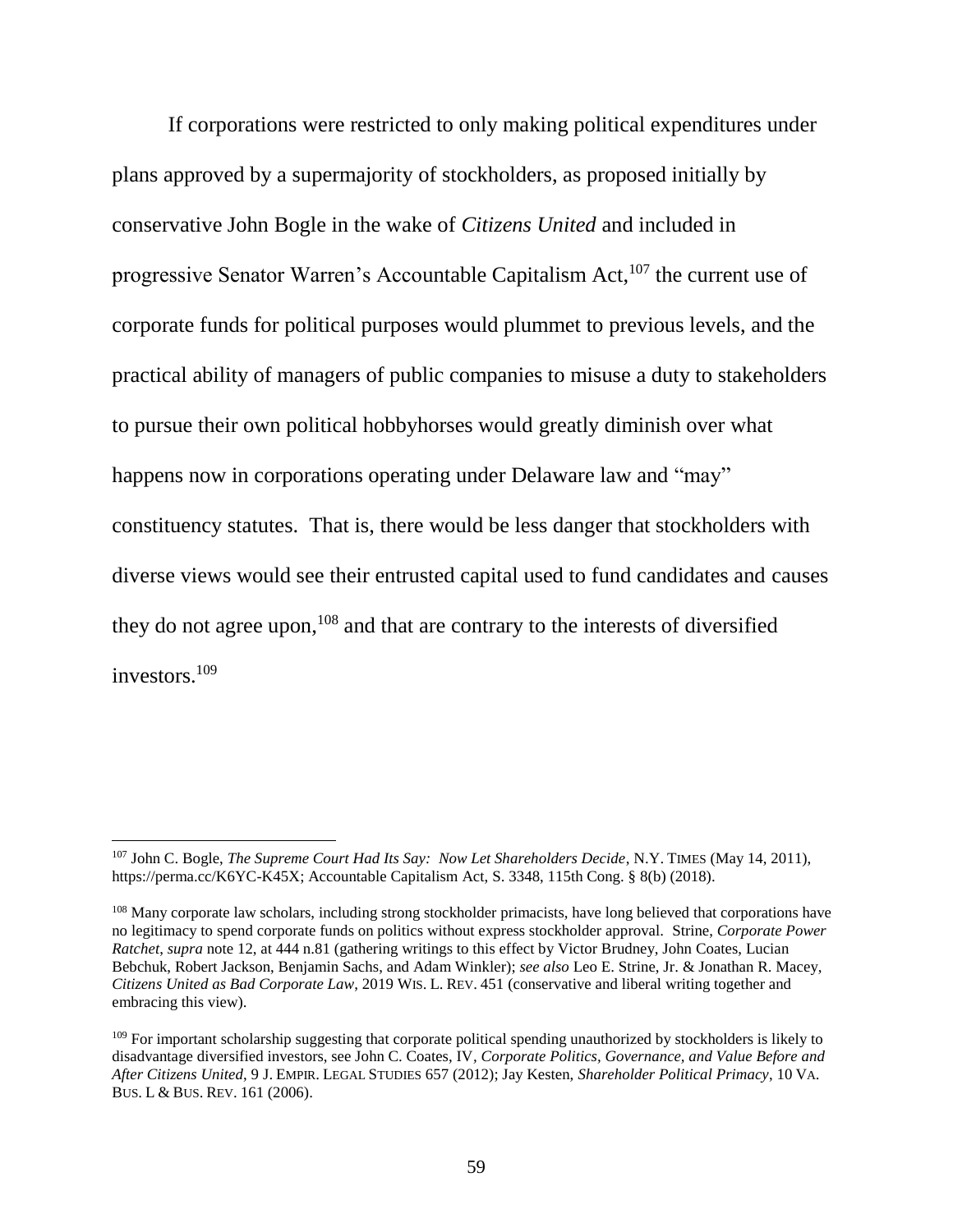If corporations were less able to pollute our politics, the ability of corporate managers to act in illegitimate ways goes way down.<sup>110</sup> For example, laws restrict charities from participating in politics, and most charities as a result address issues on which there is little societal divide. Even more important, corporate stakeholders like employees and creditors have even less interest than diversified investors in letting management pursue hobbyhorses that hurt corporate performance. Employees need the company to be profitable to have the chance to keep a job and get raises and promotions. Creditors want to be repaid. Thus, governance focused on stakeholders is not an authorization for management to do what it wants, it is a mandate for management to run a profitable company in a way that respects all stakeholders and benefits, not harms, society. Lastly, the continued entrustment of the only voting rights to stockholders, and their ability to throw out management, plus the disciplining effect of product markets, acts as a powerful check on frolics and detours by managers of public companies.

Interestingly, and relevant to the point of who is being blinkered, is the toonarrow focus of Professor Rock's last question, which in my view gets the closest to the heart of the debate. That question asks "what are the social roles and

<sup>&</sup>lt;sup>110</sup> As is known, what is known about corporate political spending is outweighed by what is not known, and what is known is troubling enough. Strine, *Fiduciary Blind Spot*, *supra* note 85, at 1027-29 (documenting the concerns about leading organizations devoted to tracking such spending that it is impossible to do so and that much spending is funneled through dark committees with no money trail for investors or the public to follow).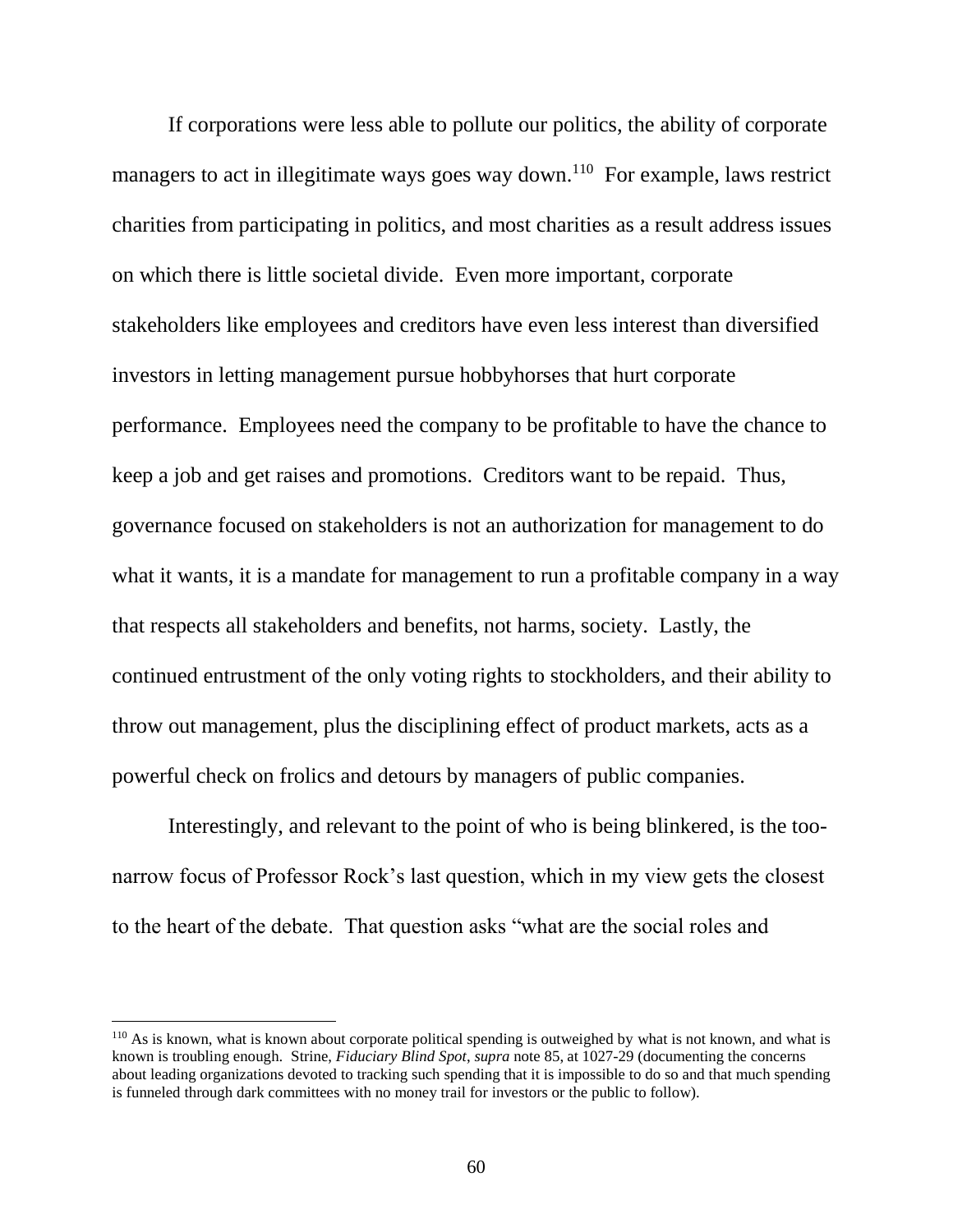obligations of large publicly traded firms?"<sup>111</sup> But those pushing for genuine stakeholder-focused corporate governance reform think the question is a broader one and understand that with developments in the markets, such as the rise of private equity and the ability to finance huge private companies, addressing the obligations of public companies is not enough. From just an investor perspective, many Americans are exposed to the risks of private companies as pensioners, and as constituents of organizations like universities and charities, because pension funds and the nonprofit sector invest hundreds of billions of dollars indirectly in private companies through investment-fund intermediaries. As importantly, Americans are workers at these companies, live in communities where they operate and often seek tax subsidies, consume products and services they deliver, and thus suffer in these capacities if these companies do not fairly treat their workers, their communities of operation, the environment, their consumers, and their creditors. In fact, it is these companies that are the least constrained in how they use corporate resources to act on our political system and in their ability to externalize costs. The concentrated ownership of their shares largely gets to do what it wants, and as private companies, they are exempt from reporting to the public even on their EESG impact.

<sup>111</sup> Rock, *supra* note 1, at 1, 6.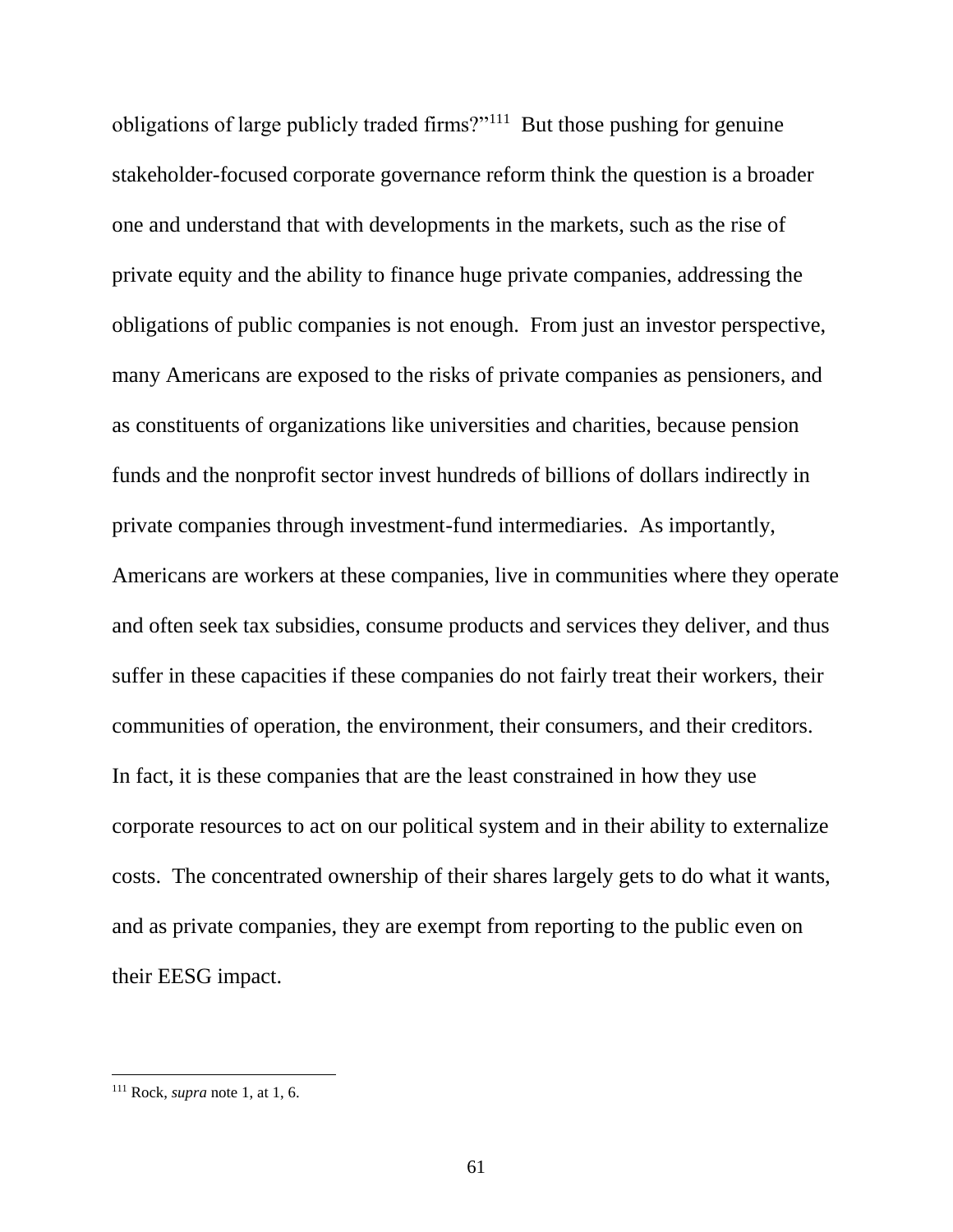To address these concerns, Senator Warren calls for all companies with over one billion dollars in revenues<sup>112</sup> to become PBCs and to have a duty to all stakeholders and to avoid causing harm to society.<sup>113</sup> Others, including me, believe it is time that societally important private companies be subject to mandatory employee, environmental, social, and governance or EESG reporting that would be focused on how these companies treat their workers, the environments, consumers, and society, so that they are more accountable on these dimensions and there is not a perverse incentive to go private to escape the need to report and thus an

<sup>112</sup> Accountable Capitalism Act, S. 3348, 115th Cong. § 2(2)(A)(iii) (2018) (providing scope of act). As Professor Rock notes, there is a diversity of entity types. Rock, *supra* note 1, at 28. The Accountable Capitalism Act is designed to address not just corporations, but all societally important companies regardless of whether they embrace an alternative entity model. *See* Accountable Capitalism Act, S. 3348, 115th Cong. § 2(2) (2018) (providing scope of act).

<sup>113</sup> Accountable Capitalism Act, S. 3348, 115th Cong. § 5 (2018). I favor a uniform move toward the PBC model, but believe it should not involve a new corporate form, but instead require societally influential corporations to become a PBC under provisions such as those in the Delaware PBC statute, from which Senator Warren draws in her bill. That is, the federal government should impose a mandate for PBC governance, but companies should be chartered under complying state PBC statutes, not an inefficient and unnecessary federal system of chartering. Robert G. Eccles, Leo E. Strine, & Timothy Youmans, *Purpose With Meaning: A Practical Way Forward*, HARV. L. SCH. F. ON CORP. GOV. (May 16, 2020), https://corpgov.law.harvard.edu/2020/05/16/purpose-with-meaning-apractical-way-forward/ ("Under Delaware's leading statute allowing corporations to adopt that model, benefit corporations must have a statement of purpose, and act with due regard to society, the environment, and all corporate stakeholders. . . . The model is conservative in that it does not give other stakeholders enforcement rights but depends on the existence of stockholders who give real weight to social responsibility and respect for other stakeholders. And the model preserves the strong protections against managerial self-dealing essential to all stakeholders."); Leo E. Strine Jr. & Joey Zwillinger, *What Milton Friedman Missed About Social Inequality*, N.Y. TIMES (Sept. 10, 2020), https://www.nytimes.com/2020/09/10/business/dealbook/milton-friedman-inequality.html ("To reverse the Friedman paradigm, companies should embrace an affirmative duty to stakeholders and society. This requires tangible, publicly articulated goals, such as paying living wages to their workers, respecting workers' right to join a union, promoting racial and gender inclusion and pay equity, enhancing safety protocols, and reducing carbon emissions."); Colin Mayer, Leo E. Strine, Jr., & Jaap Winter, *50 Years Later, Milton Friedman's Shareholder Doctrine Is Dead*, FORTUNE (Sept. 13, 2020), https://fortune.com/2020/09/13/milton-friedmananniversary-business-purpose/ (proposing this approach). This approach is not only much more likely to become law, it is far more likely to be efficient and effective.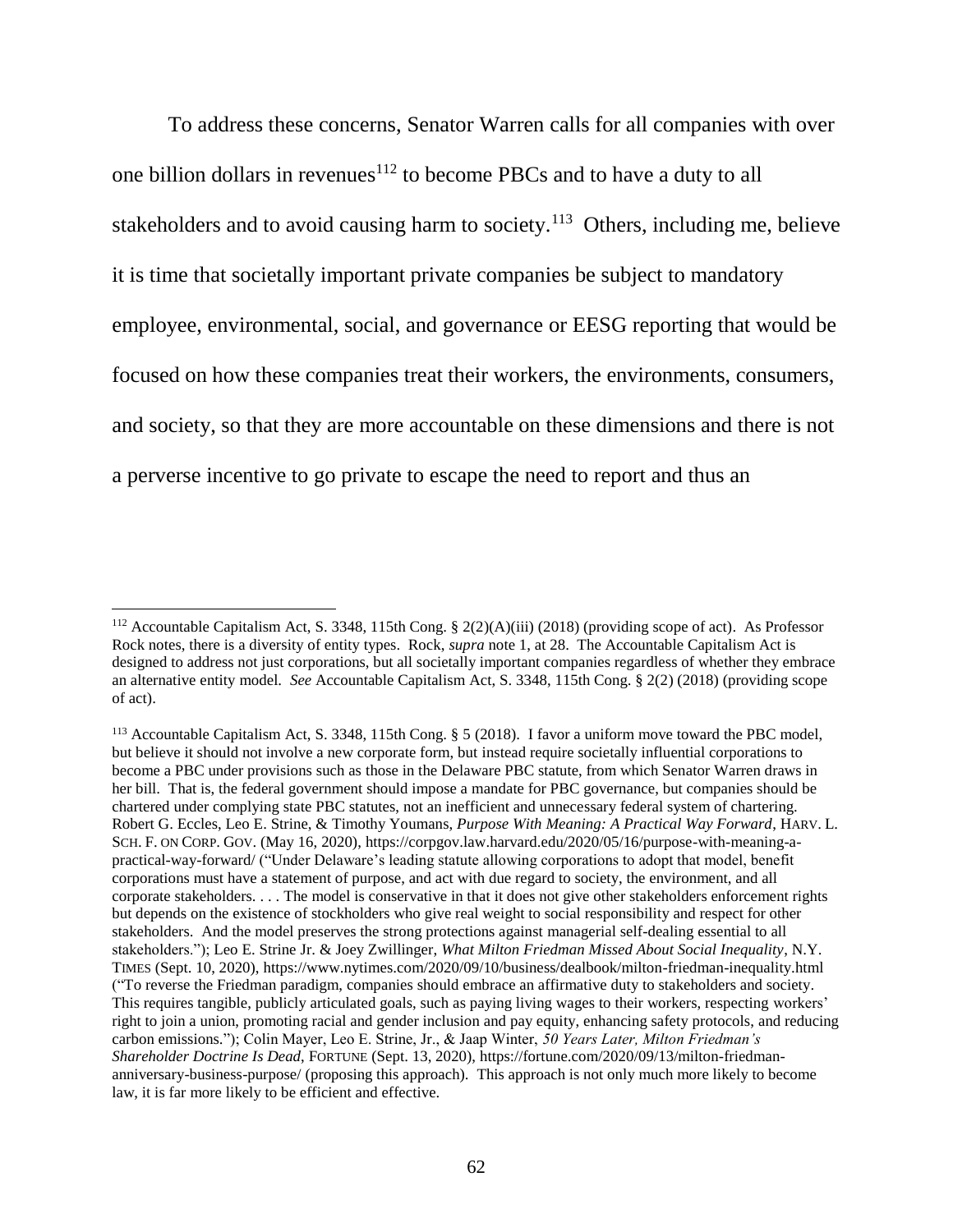unintentional blinding of us to more information about EESG by requiring public companies alone to report more information on that subject.

Likewise, there is an increasing recognition that more responsibility needs to be imposed on institutional investors themselves to set high standards of stewardship around EESG, and to expect sustainable and ethical business practices from the companies, private or public, in which they invest.<sup>114</sup> Many of these investors want more track record and EESG information from hedge and private equity funds and private companies, and public officials are taking an increasing interest in addressing the outdated public-private divide.<sup>115</sup> And there is corresponding interest in addressing the pressures activists and private equity exert on our corporate governance system, as a result of "going private" and activist campaigns that have resulted in harm to workers, creditors, and communities.

Nor are these stakeholder advocates blind to the reality that revitalized external regulation is essential to restoring a fair American economy. These advocates are also leading proponents of measures to breathe life back into the

<sup>&</sup>lt;sup>114</sup> A great citizen of our republic and incisive commentator on corporate governance, Vanguard's founder, Jack Bogle, was quicker than many to realize the need for institutional investor responsibility to be at the forefront of any agenda to make our system of corporate governance function more effectively. John C. Bogle, *Reflections on "Toward Common Sense and Common Ground*,*"* 33 J. CORP. L. 31 (2007).

<sup>115</sup> The Accountable Capitalism Act, for example, targets all companies with more than one billion dollars in revenues, and the Brokaw and Stop Wall Street Looting Acts address activism and private equity. Brokaw Act, S. 1744, 115th Cong. (2017) (proposing to enhance Rule 13d to require more disclosure by activist investors); Stop Wall Street Looting Act, S. 3848, 116th Cong. (2019) (proposing regulation of private equity to limit ability to take funds out of portfolio, to impose more exposure to liability to injured stakeholders, and to require more disclosure).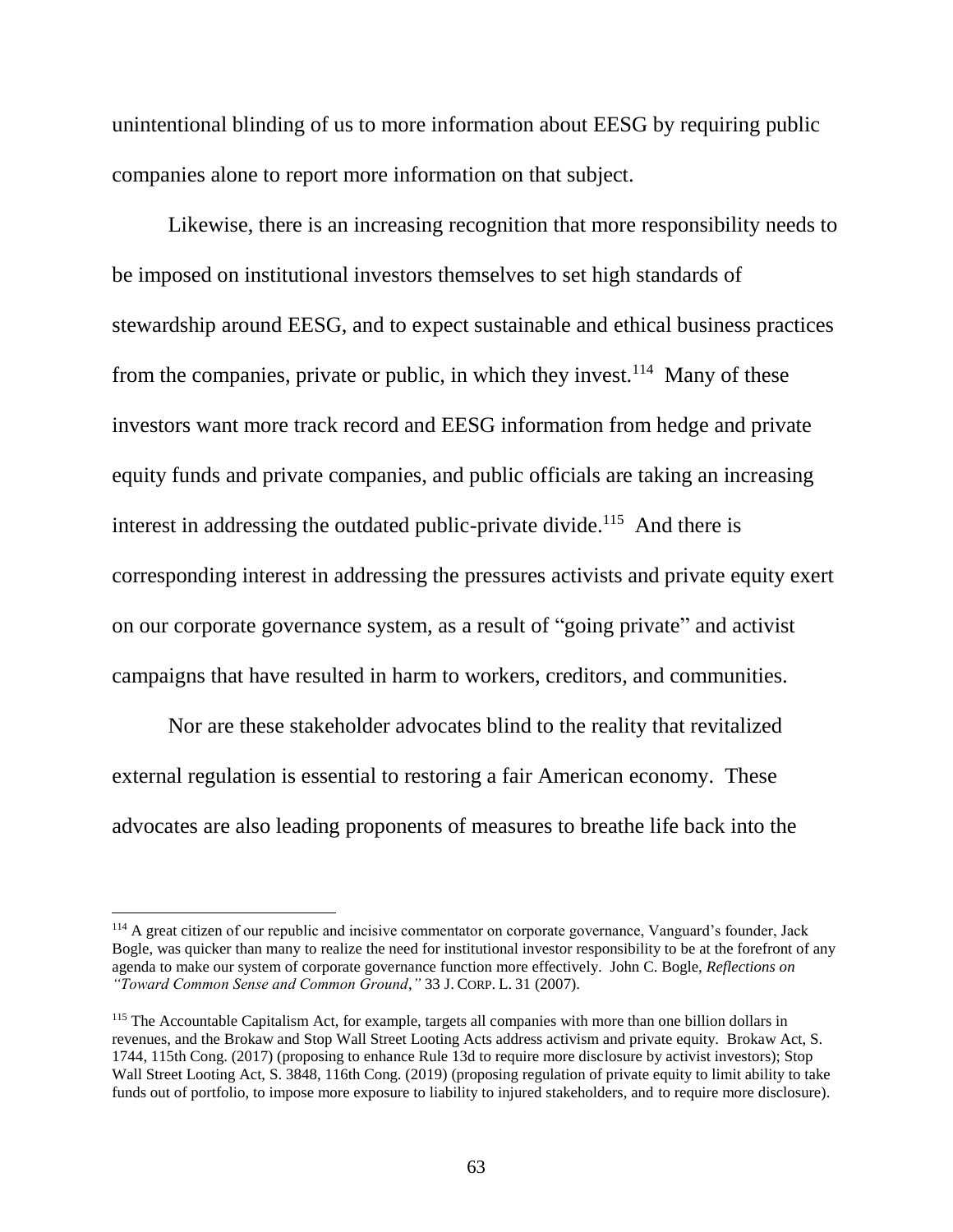NLRA<sup>116</sup>; to pass living wage legislation<sup>117</sup>; increase consumer protection<sup>118</sup>;

address climate change; and create jobs and sustainable prosperity by investing in

clean infrastructure and new technologies. $119$  But they are open-eyed to the related

reality that without addressing corporate power and how it is used, the prospects

for this external regulation being adopted and being allowed to operate are less

robust.<sup>120</sup>

Of course, some might say, Strine, aren't you ignoring the call to have

workers elected directors to large company boards?<sup>121</sup> Isn't that a move toward,

<sup>119</sup> For example, the stakeholder-advocate Business and Society Program at the Aspen Institute has repeatedly called for action along these, including in its most recent comprehensive proposal. *See* THE ASPEN INST., AMERICAN PROSPERITY PROJECT: A NONPARTISAN FRAMEWORK FOR LONG-TERM INVESTMENT 5-6 (Dec. 19, 2016), https://assets.aspeninstitute.org/content/uploads/2017/01/American-Prosperity-Project\_Policy-Framework\_FINAL-1.3.17.pdf?\_ga=2.8079153.2023942180.1607570649-161828295.1607570649.

<sup>120</sup> *E.g.*, Brokaw Act, S. 1744, 115th Cong. (2017) (proposing to enhance Rule 13d to require more disclosure by activist investors); Stop Wall Street Looting Act, S. 3848, 116th Cong. (2019) (proposing regulation of private equity to limit ability to take funds out of portfolio, to impose more exposure to liability to injured stakeholders, and require more disclosure); Do No Harm Act of 2019, S. 593, 116th Cong. (2019) (proposing to amend RFRA to address the negative effect of the Supreme Court's *Hobby Lobby* decision on employee rights); Inclusive Prosperity Act of 2019, S. 1587, 116th Cong. (2019) (financial transactions tax proposal); Wall Street Tax Act of 2019, S. 647, 116th Cong. (2019) (another FTT proposal); Shareholders United Act of 2019, H.R. 936, 116th Cong. (2019) (requiring corporations to survey stockholders annually before engaging in political spending, in reaction to *Citizens United*); Carried Interest. Fairness Act of 2019, H.R. 1735, 116th Cong. (2019) (proposing to eliminate the carried interest preference).

 $\overline{a}$ <sup>116</sup> Protecting The Right To Organize Act, H.R. 2474, 116th Cong. (2019); Employer Free Choice Act of 2016, H.R. 5000, 114th Cong. (2016).

<sup>&</sup>lt;sup>117</sup> *E.g.*, Raise the Wage Act, H.R. 582, 116th Cong. (2019) (proposing phased in increase of minimum wage to \$15 per hour).

<sup>118</sup> Senator Warren famously urged the creation of the Consumer Financial Protection Bureau. *See also* Forced Arbitration Injustice Repeal Act, S. 610, 116th Cong. (2019) (limiting ability to force workers, consumers, and others to arbitrate their claims); Comprehensive CREDIT Act of 2019, H.R. 3621, 116th Cong. (2019) (proposing thorough reform to protect financial consumers).

<sup>&</sup>lt;sup>121</sup> Rock, *supra* note 1, at 3 (noting that the Accountable Capitalism Act would require that employees elect at least 40% of the board); Accountable Capitalism Act, S. 3348, 115th Cong. § 6(b)(1) (2018). More recently, U.S. Senator Tammy Baldwin announced legislation to reverse a Trump Administration rule that would discourage ERISA plans from voting their proxies unless the plans set a default voting policy to always vote with management,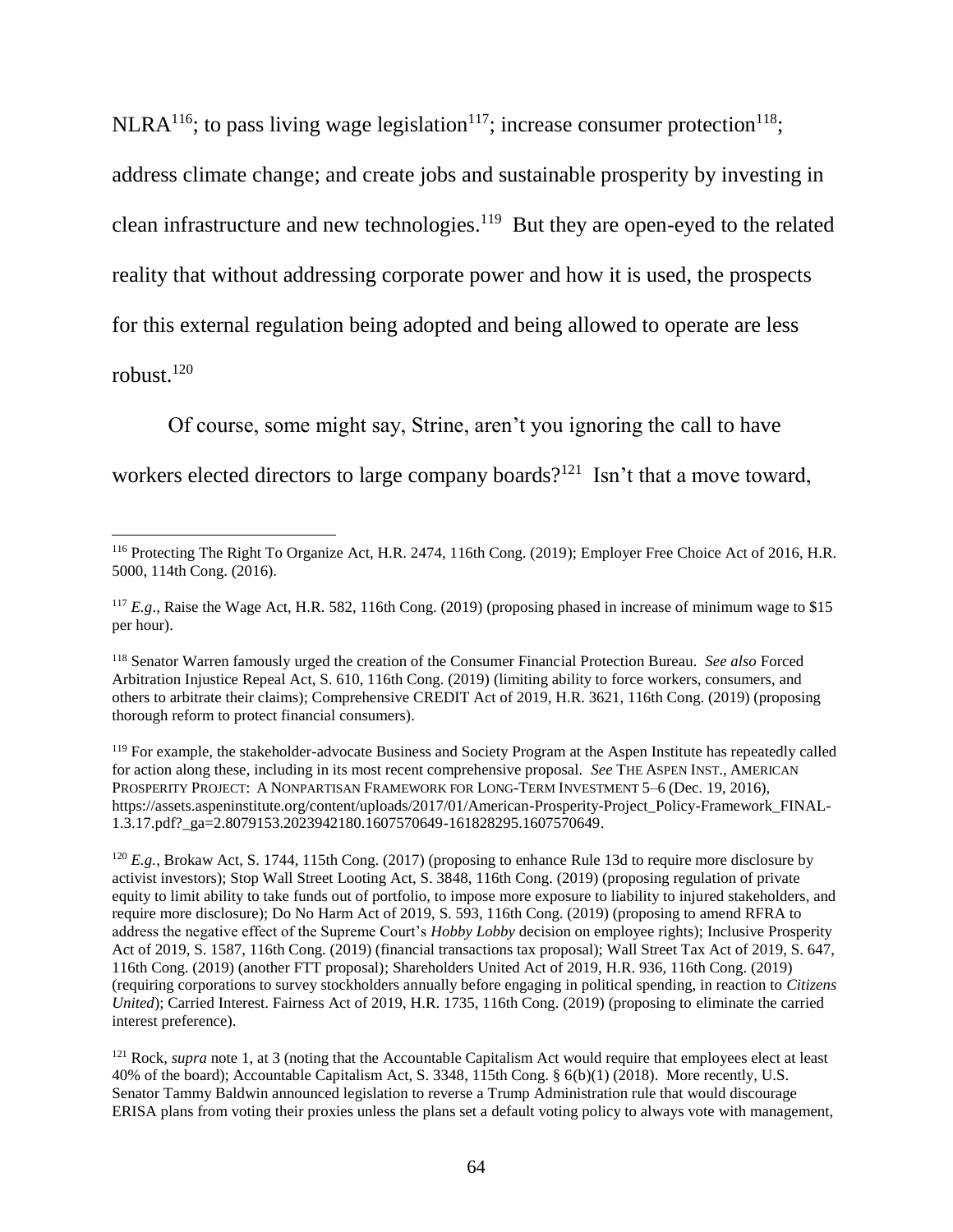well, "socialism." Well, yes, I do not view the call for that small slice of codetermination as yet central to the debate. Without political conditions allowing for the passage of labor law reform, living wage, the creation of a mandatory board committee addressing worker fair pay and safety, and racial and gender equity, and other legislation that would support a system of board-level co-determination, not only is that sort of system not likely to pass, it will not function as it should.<sup>122</sup> More likely in the immediate term are more realistic moves, as have been discussed, that have substantial bipartisan appeal and that are more evolutionary. But, I won't blanch at addressing the socialist issue. No serious person would equate European Social Democratic nations like Germany and Sweden that have co-determination with communism, or a system where the government owns the means of production. These are the nations with the companies from whom rich Americans buy high-precision cars, watches, and other products. They have high functioning "market economies," but ones that in the fully realized spirit of the New Deal include workers more fully in the governance of the capitalist

saying it would help give workers "their rightful voice in board rooms." *U.S. Senator Tammy Baldwin Announces New Legislation to Reverse Trump Administration Move to Silence Workers in Corporate America*, TAMMY BALDWIN UNITED STATES SENATOR FOR WISCONSIN (Dec. 11, 2020), https://www.baldwin.senate.gov/pressreleases/baldwin-announces-empowers-act.

<sup>&</sup>lt;sup>122</sup> In a forthcoming article, my co-authors and I consider in detail the need for greater worker voice, and the distance between where we are now and a system of effective ground-up, and not just top-down, codetermination that would work in the American context. *See* Leo E. Strine, Jr., Aneil Kovvali, & Oluwatomi O. Williams, *Lifting Labor's Voice: A Principled Path Toward Greater Worker Voice and Power Within American Corporate Governance* (forthcoming).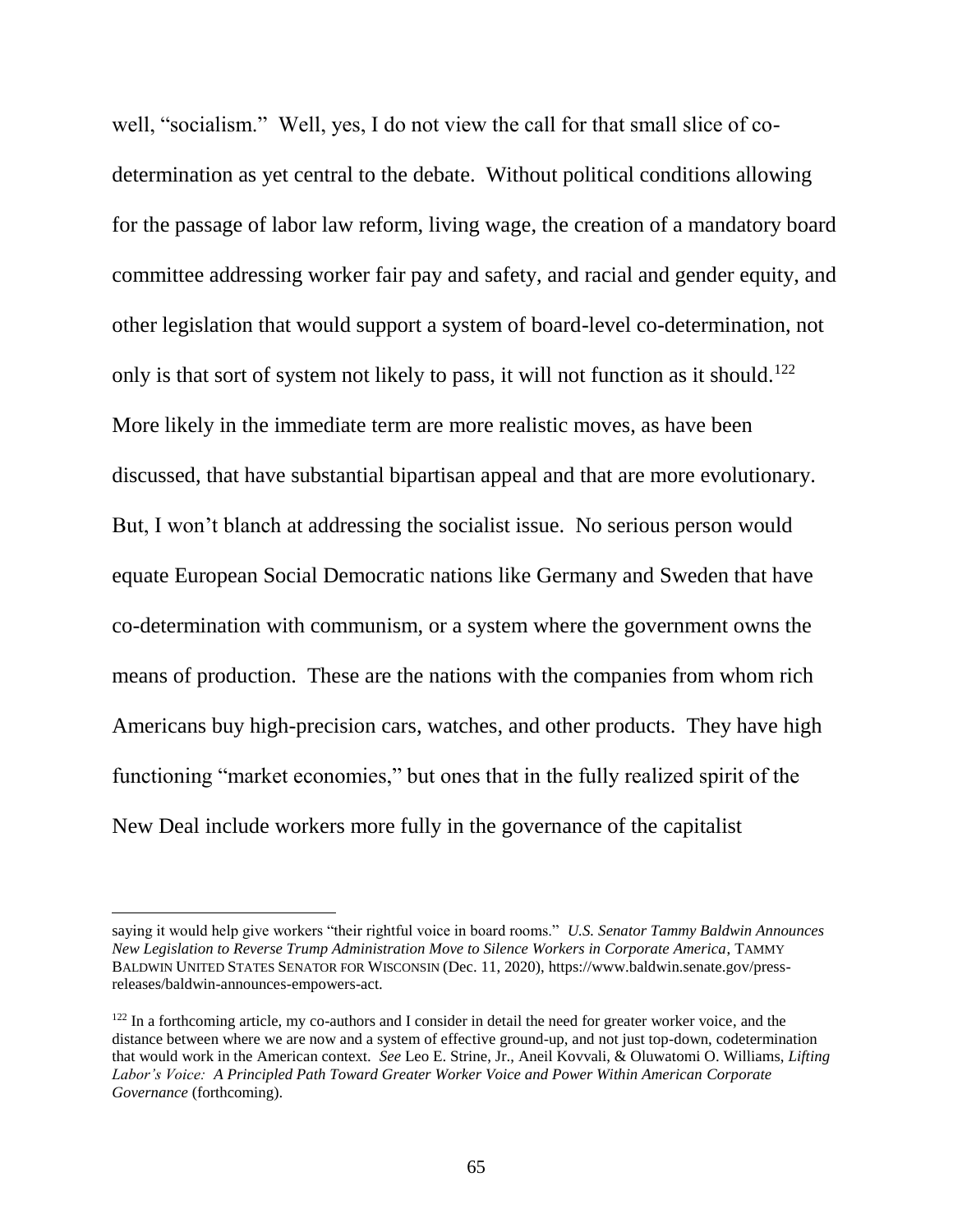companies for which they work.<sup>123</sup> And Americans might remember that the United States advocated for the strengthening of European co-determination in the wake of World War II, as a bulwark against both fascism and communism. It was the New Deal and European Social Democracy that ultimately defeated both fascism and communism.<sup>124</sup>

Indeed, it is in the spirit of FDR that 21st Century New Dealers are acting on many fronts to press for realistic change to make our economy work better for the many. To echo Roosevelt himself, I believe we have less to fear from moving in a direction that will make our economy more like that which exists in high functioning societies like those in Scandinavia, the Netherlands, and Germany, than risking a return to the benighted, unequal world of the pre-New Deal — a world that created inequality and instability that fueled the rise of fascism and

<sup>&</sup>lt;sup>123</sup> The tendency of American-based scholars, even those with origins outside our borders, to become U.S.–centric is illustrated in the current debate about whether stakeholder-focused corporate governance can work effectively.*E.g.*, Bebchuk & Tallarita, *The Illusory Promise of Stakeholder Governance*, *supra* note 99 (analyzing the expected consequences of stakeholder capitalism and concluding that it would not benefit stakeholders). To be candid, there should be no debate.A majority of EU nations, for example, have a form of stakeholder-focused corporate governance, and many of them embrace co-determination, including in the high-functioning Scandinavian and German economies. Ewan McGaughey, *Votes at Work in Britain: Shareholder Monopolisation and the 'Single Channel'*, 47 INDUS. L. J. 76, 79 n.17 (2018) (noting that 16 out of 28 EU member states have codetermination laws); *Patricia Crifo & Antoine Rebérioux, Corporate Governance and Corporate Social Responsibility: A typology of OECD Countries*, 5 J. Gov. & Reg. 14, 16–17 (2016) (showing that the stakeholder governance model dominates in Europe). And many other Organization for Economic Cooperation and Development ("OECD") nations with well-performing economies have corporate laws that embrace a stakeholder model. *Id.* at 17 tbl. 3 (showing that most OECD countries adopt a stakeholder model).

<sup>124</sup> Chad Stone et al., *A Guide to Statistics on Historical Trends in Income Inequality*, CTR. BUDGET POL'Y PRIORITIES (Jan. 13, 2020) ("The years from the end of World War II into the 1970s were ones of substantial economic growth and broadly shared prosperity."); *The Productivity-Pay Gap*, *supra* note 65 ("[F]rom the late 1940s to the early 1970s, incomes across the distribution scale grew at nearly the same pace."); Anne Appelbaum, *The Lure of Western Europe*, 66 N.Y. REV. OF BOOKS (2019) (discussing the widespread prosperity that flowed in the European social democratic nations during the "trente glorieuses").